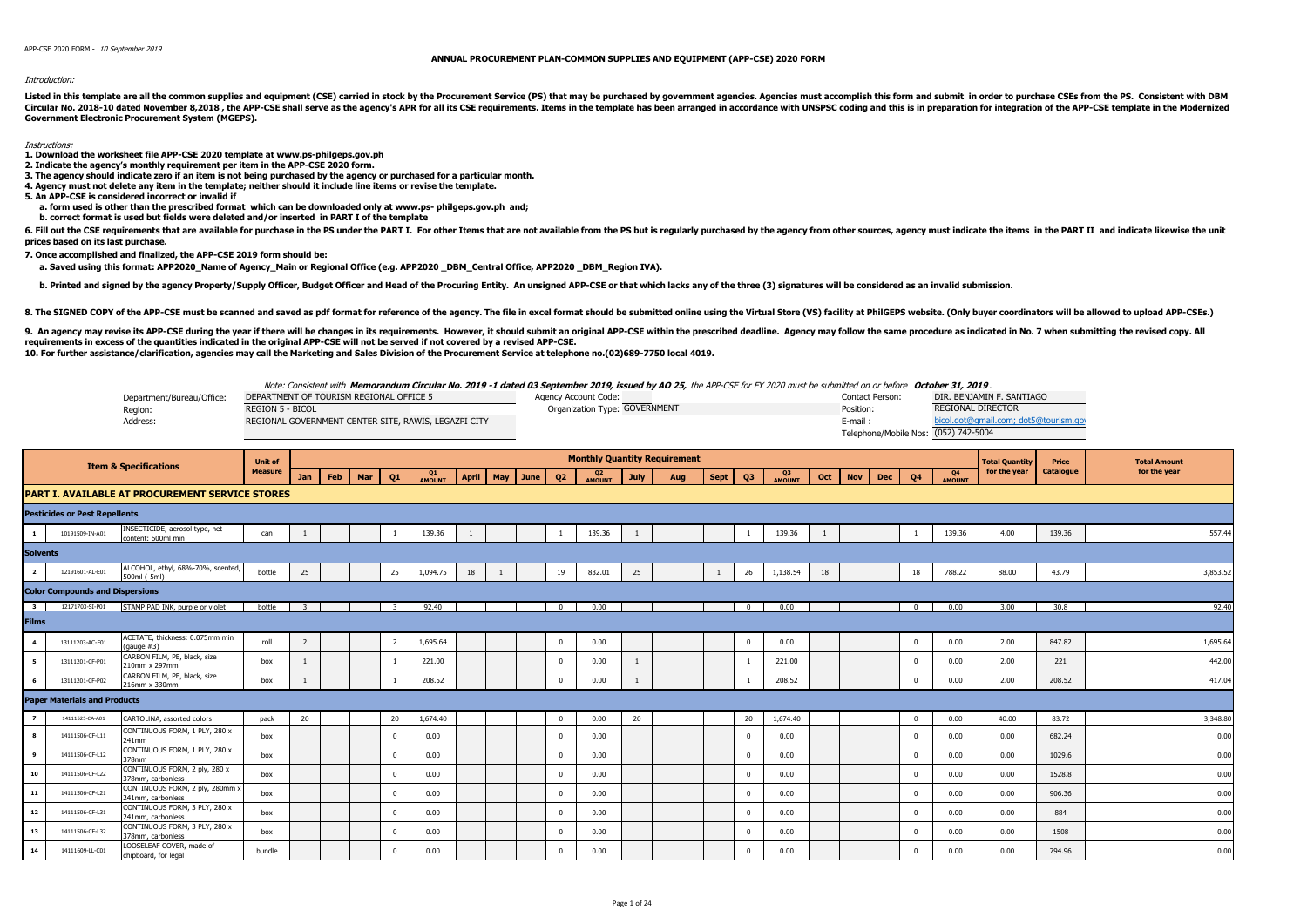| 15         | 14111514-NP-S02                              | NOTE PAD, stick on, 50mm x 76mm<br>2" x 3") min           | pad   | 13                      |                | 3              | 16             | 592.96   | 8               |                         | $\overline{\mathbf{3}}$ | 11                      | 407.66   | 16                      |                |                | 16             | 592.96   | 8                       | $\overline{2}$          |                | 10                      | 370.60   | 53.00  | 37.06   | 1,964.1   |
|------------|----------------------------------------------|-----------------------------------------------------------|-------|-------------------------|----------------|----------------|----------------|----------|-----------------|-------------------------|-------------------------|-------------------------|----------|-------------------------|----------------|----------------|----------------|----------|-------------------------|-------------------------|----------------|-------------------------|----------|--------|---------|-----------|
| 16         | 14111514-NP-S04                              | NOTE PAD, stick on, 76mm x 100mm<br>3" x 4") min          | pad   | 8                       |                |                | 8              | 474.24   | $\mathbf{1}$    |                         |                         | $\mathbf{1}$            | 59.28    |                         | $\mathbf{1}$   |                | -1             | 59.28    |                         |                         |                | $\overline{0}$          | 0.00     | 10.00  | 59.28   | 592.8     |
| 17         | 14111514-NP-S03                              | NOTE PAD, stick on, 76mm x 76mm<br>3" x 3") min           | pad   | 10                      | $\overline{2}$ | $\overline{2}$ | 14             | 668.22   | $\overline{2}$  | $\overline{2}$          |                         | $\overline{4}$          | 190.92   | 9                       |                | $\overline{2}$ | 11             | 525.03   | 4                       | $\overline{2}$          |                | 6                       | 286.38   | 35.00  | 47.73   | 1,670.5   |
| 18         | 14111514-NB-S01                              | NOTEBOOK, STENOGRAPHER, spiral,<br>40 leaves              | piece |                         |                |                | $\Omega$       | 0.00     |                 |                         |                         | $\mathbf{0}$            | 0.00     |                         |                |                | $\mathbf 0$    | 0.00     |                         |                         |                | $\overline{0}$          | 0.00     | 0.00   | 12.04   | 0.00      |
| 19         | 14111507-PP-M01                              | PAPER, MULTICOPY, 80gsm, size:<br>210mm x 297mm           | ream  | 30                      | 11             | 7              | 48             | 8,186.88 | 14              | $17$                    | $\overline{2}$          | 33                      | 5,628.48 | 22                      | 11             | 8              | 41             | 6,992.96 | 16                      | 16                      | $\overline{2}$ | 34                      | 5,799.04 | 156.00 | 170.56  | 26,607.3  |
| 20         | 14111507-PP-M02                              | PAPER, MULTICOPY, 80gsm, size:<br>216mm x 330mm           | ream  | 18                      |                | 5              | 23             | 4,172.66 | $\overline{4}$  | 5                       |                         | 9                       | 1,632.78 | 9                       |                | -5             | 14             | 2,539.88 | $\overline{\mathbf{3}}$ | 5                       |                | 8                       | 1,451.36 | 54.00  | 181.42  | 9,796.68  |
| 21         | 14111507-PP-C01                              | PAPER, Multi-Purpose (COPY) A4, 70<br>ารทา                | ream  | 15                      | 6              | 6              | 27             | 3,467.88 | $\overline{7}$  | 6                       | 6                       | 19                      | 2,440.36 | 8                       | 6              | 6              | 20             | 2,568.80 | $\overline{7}$          | 6                       | 6              | 19                      | 2,440.36 | 85.00  | 128.44  | 10,917.40 |
| 22         | 14111507-PP-C02                              | PAPER, Multi-Purpose (COPY) Legal,<br>70 gsm              | ream  | 18                      | $\overline{4}$ | 5              | 27             | 4,573.80 | $7\overline{ }$ | 6                       | $\overline{4}$          | 17                      | 2,879.80 | 17                      | $\overline{4}$ | 6              | 27             | 4,573.80 | $7\overline{ }$         | 5                       | $\overline{4}$ | 16                      | 2,710.40 | 87.00  | 169.4   | 14,737.8  |
| 23         | 14111531-PP-R01                              | PAPER, PAD, ruled, size: 216mm x<br>330mm (± 2mm)         | pad   |                         |                |                | $^{\circ}$     | 0.00     |                 |                         |                         | $\pmb{0}$               | 0.00     |                         |                |                | $\overline{0}$ | 0.00     |                         |                         |                | $\mathbf 0$             | 0.00     | 0.00   | 29.12   | 0.00      |
| ${\bf 24}$ | 14111503-PA-P01                              | PAPER, PARCHMENT, size: 210 x<br>297mm, multi-purpose     | ream  |                         |                |                | $\mathbf{0}$   | 0.00     |                 |                         |                         | $\mathbf 0$             | 0.00     |                         |                |                | $\mathbf 0$    | 0.00     |                         |                         |                | $\overline{0}$          | 0.00     | 0.00   | 101.71  | 0.00      |
| 25         | 14111818-TH-P02                              | PAPER, THERMAL, 55qsm, size:<br>16mm±1mm x 30m-0.3m       | roll  |                         |                |                | $\mathbf{0}$   | 0.00     |                 |                         |                         | $\mathbf 0$             | 0.00     |                         |                |                | $\mathbf 0$    | 0.00     |                         |                         |                | $\overline{0}$          | 0.00     | 0.00   | 55.64   | 0.00      |
| ${\bf 26}$ | 14111531-RE-B01                              | RECORD BOOK, 300 PAGES, size:<br>214mm x 278mm min        | book  | 5                       |                |                | - 5            | 353.60   |                 |                         |                         | $\bf{0}$                | 0.00     |                         |                |                | $\mathbf 0$    | 0.00     |                         |                         |                | $\overline{0}$          | 0.00     | 5.00   | 70.72   | 353.60    |
| 27         | 14111531-RE-B02                              | RECORD BOOK, 500 PAGES, size:<br>214mm x 278mm min        | book  | 6                       |                |                | 6              | 611.52   |                 | $\overline{2}$          |                         | $\overline{2}$          | 203.84   |                         |                | $\overline{2}$ | $\overline{2}$ | 203.84   |                         |                         |                | $\overline{0}$          | 0.00     | 10.00  | 101.92  | 1,019.2   |
| 28         | 14111704-TT-P02                              | TOILET TISSUE PAPER 2-plys sheets,<br>50 pulls            | pack  | 24                      | 10             | 14             | 48             | 4,195.20 | 10              | 15                      | 10                      | 35                      | 3,059.00 | 23                      | 10             | 15             | 48             | 4,195.20 | 10                      | 14                      | 10             | 34                      | 2,971.60 | 165.00 | 87.4    | 14,421.0  |
|            | <b>Batteries and Cells and Accessories</b>   |                                                           |       |                         |                |                |                |          |                 |                         |                         |                         |          |                         |                |                |                |          |                         |                         |                |                         |          |        |         |           |
| 29         | 26111702-BT-A02                              | BATTERY, dry cell, AA, 2 pieces per<br>olister pack       | pack  | $11\,$                  | $\overline{2}$ | $\overline{2}$ | 15             | 295.95   | -5              | $\overline{\mathbf{3}}$ | $\overline{2}$          | 10                      | 197.30   | 10                      | $\overline{2}$ | 3              | 15             | 295.95   | 5                       | $\overline{2}$          | $\overline{2}$ | 9                       | 177.57   | 49.00  | 19.73   | 966.7     |
| 30         | 26111702-BT-A01                              | BATTERY, dry cell, AAA, 2 pieces pe<br>plister pack       | pack  | 12                      | $\overline{2}$ | $\overline{4}$ | 18             | 355.14   | 5               | $\overline{4}$          | $\overline{2}$          | 11                      | 217.03   | 12                      | $\overline{2}$ | $\overline{4}$ | 18             | 355.14   | 5                       | $\overline{4}$          | $\overline{2}$ | 11                      | 217.03   | 58.00  | 19.73   | 1,144.3   |
| 31         | 26111702-BT-A03                              | BATTERY, dry cell, D, 1.5 volts,<br>alkaline              | pack  |                         |                |                | $\mathbf{0}$   | 0.00     |                 |                         |                         | $\bf{0}$                | 0.00     |                         |                |                | $\mathbf 0$    | 0.00     |                         |                         |                | $\mathbf 0$             | 0.00     | 0.00   | 96.2    | 0.00      |
|            | <b>Manufacturing Components and Supplies</b> |                                                           |       |                         |                |                |                |          |                 |                         |                         |                         |          |                         |                |                |                |          |                         |                         |                |                         |          |        |         |           |
| 32         | 31201610-GL-J01                              | GLUE, all purpose, gross weight: 200<br>ırams min         | jar   | $11\,$                  |                |                | 11             | 683.10   | -1              |                         | 1                       | $\overline{\mathbf{3}}$ | 186.30   | $\overline{4}$          |                |                | $\overline{4}$ | 248.40   | -5                      |                         |                | -5                      | 310.50   | 23.00  | 62.1    | 1,428.3   |
| 33         | 31151804-SW-H01                              | STAPLE WIRE, for heavy duty<br>staplers, (23/13)          | box   |                         |                |                | $\mathbf{0}$   | 0.00     |                 |                         |                         | $\mathbf 0$             | 0.00     |                         |                |                | $\mathbf 0$    | 0.00     |                         |                         |                | $\overline{0}$          | 0.00     | 0.00   | 19.76   | 0.00      |
| 34         | 31151804-SW-S01                              | STAPLE WIRE, STANDARD, (26/6)                             | box   | 16                      |                | $\overline{2}$ | 18             | 405.90   | $\overline{4}$  | $\overline{4}$          |                         | 8                       | 180.40   | 10                      |                | $\overline{4}$ | 14             | 315.70   | $\overline{4}$          | $\overline{2}$          | 5              | 11                      | 248.05   | 51.00  | 22.55   | 1,150.0   |
| 35         | 31201502-TA-E01                              | TAPE, ELECTRICAL, 18mm x 16M mi                           | roll  | 5                       |                |                | -5             | 93.35    |                 |                         |                         | $\bf{0}$                | 0.00     | 5                       |                |                | - 5            | 93.35    |                         |                         |                | $\overline{0}$          | 0.00     | 10.00  | 18.67   | 186.70    |
| 36         | 31201503-TA-M01                              | TAPE, MASKING, width: 24mm<br>$\pm 1$ mm)                 | roll  | 6                       |                |                | - 6            | 327.60   | 5               |                         |                         | 5                       | 273.00   | 8                       |                |                | 8              | 436.80   | 9                       |                         |                | 9                       | 491.40   | 28.00  | 54.6    | 1,528.80  |
| 37         | 31201503-TA-M02                              | TAPE, MASKING, width: 48mm<br>$\pm 1$ mm $)$              | roll  | 8                       |                |                | -8             | 852.80   | $\overline{4}$  |                         |                         | $\overline{4}$          | 426.40   | 8                       |                |                | 8              | 852.80   | 8                       |                         |                | 8                       | 852.80   | 28.00  | 106.6   | 2,984.8   |
| 38         | 31201517-TA-P01                              | TAPE, PACKAGING, width: 48mm<br>±1mm)                     | roll  | 9                       |                |                | -9             | 179.73   | 6               |                         |                         | 6                       | 119.82   | 8                       |                |                | 8              | 159.76   | $\overline{4}$          |                         |                | $\overline{4}$          | 79.88    | 27.00  | 19.97   | 539.1     |
| 39         | 31201512-TA-T01                              | FAPE, TRANSPARENT, width: 24mm<br>$\pm 1$ mm)             | roll  | 11                      |                |                | 11             | 110.99   | 8               | -1                      |                         | 9                       | 90.81    | 8                       |                | $\mathbf{1}$   | 9              | 90.81    | - 5                     |                         | $\mathbf{1}$   | 6                       | 60.54    | 35.00  | 10.09   | 353.1     |
| 40         | 31201512-TA-T02                              | FAPE, TRANSPARENT, width: 48mm<br>$\pm 1$ mm)             | roll  | -9                      |                |                | -9             | 179.73   | $\overline{4}$  |                         |                         | $\overline{4}$          | 79.88    | $\overline{9}$          |                |                | $\mathbf{q}$   | 179.73   | $\overline{4}$          |                         |                | $\overline{4}$          | 79.88    | 26.00  | 19.97   | 519.2     |
| 41         | 31151507-TW-P01                              | TWINE, plastic, one (1) kilo per roll                     | roll  | 1                       | $\mathbf{1}$   | $\mathbf{1}$   | -3             | 174.72   | $\mathbf{1}$    |                         | 1                       | $\overline{\mathbf{3}}$ | 174.72   | $\mathbf{1}$            | 1              | 1              | 3              | 174.72   | 1                       | $\mathbf{1}$            | $\mathbf{1}$   | $\overline{\mathbf{3}}$ | 174.72   | 12.00  | 58.24   | 698.8     |
|            |                                              | <b>Heating and Ventilation and Air Circulation</b>        |       |                         |                |                |                |          |                 |                         |                         |                         |          |                         |                |                |                |          |                         |                         |                |                         |          |        |         |           |
| 42         | 40101604-EF-G01                              | ELECTRIC FAN, INDUSTRIAL, ground<br>ype, metal blade      | unit  |                         |                |                | $^{\circ}$     | 0.00     |                 |                         |                         | $\mathbf 0$             | 0.00     |                         |                |                | $\mathbf 0$    | 0.00     |                         |                         |                | $\overline{0}$          | 0.00     | 0.00   | 1109.68 | 0.00      |
| 43         | 40101604-EF-C01                              | ELECTRIC FAN, ORBIT type, ceiling,<br>netal blade         | unit  |                         |                |                | $\mathbf 0$    | 0.00     |                 |                         |                         | $\mathbf 0$             | 0.00     |                         |                |                | $\mathbf 0$    | 0.00     |                         |                         |                | $\overline{0}$          | 0.00     | 0.00   | 1369.68 | 0.00      |
| 44         | 40101604-EF-S01                              | ELECTRIC FAN, STAND type, plastic<br>olade                | unit  | $\overline{2}$          |                |                | <sup>2</sup>   | 1,713.76 |                 |                         |                         | $\Omega$                | 0.00     | $\overline{2}$          |                |                | $\overline{2}$ | 1,713.76 |                         |                         |                | $\overline{0}$          | 0.00     | 4.00   | 856.88  | 3,427.5   |
| 45         | 40101604-EF-W01                              | ELECTRIC FAN, WALL type, plastic<br>plade                 | unit  |                         |                |                | $\mathbf{0}$   | 0.00     |                 |                         |                         | $\pmb{0}$               | 0.00     |                         |                |                | $\mathbf 0$    | 0.00     |                         |                         |                | $\mathbf 0$             | 0.00     | 0.00   | 770.11  | 0.00      |
|            | <b>Lighting and Fixtures and Accessories</b> |                                                           |       |                         |                |                |                |          |                 |                         |                         |                         |          |                         |                |                |                |          |                         |                         |                |                         |          |        |         |           |
| 46         | 39101605-FL-T01                              | <b>ELUORESCENT LAMP, 18 WATTS,</b><br>linear tubular (T8) | piece | 50                      |                |                | 50             | 1,969.50 |                 |                         |                         | $\pmb{0}$               | 0.00     | 30                      |                |                | 30             | 1,181.70 |                         |                         |                | $\mathbf 0$             | 0.00     | 80.00  | 39.39   | 3,151.20  |
| 47         | 39101628-LB-L01                              | Ligth Bulb, LED, 7 watts 1 pc in<br>individual box        | piece | 36                      |                |                | 36             | 2,957.76 | 10              |                         |                         | 10                      | 821.60   | 16                      |                |                | 16             | 1,314.56 | 10                      |                         |                | 10                      | 821.60   | 72.00  | 82.16   | 5,915.52  |
|            |                                              | <b>Measuring and Observing and Testing Equipment</b>      |       |                         |                |                |                |          |                 |                         |                         |                         |          |                         |                |                |                |          |                         |                         |                |                         |          |        |         |           |
| 48         | 41111604-RU-P02                              | RULER, plastic, 450mm (18"), width:<br>8mm min            | piece | 7                       |                |                | $\overline{7}$ | 123.76   |                 |                         |                         | $\mathbf{0}$            | 0.00     | 8                       |                |                | 8              | 141.44   |                         |                         |                | $\mathbf 0$             | 0.00     | 15.00  | 17.68   | 265.20    |
|            | <b>Cleaning Equipment and Supplies</b>       |                                                           |       |                         |                |                |                |          |                 |                         |                         |                         |          |                         |                |                |                |          |                         |                         |                |                         |          |        |         |           |
| 49         | 47131812-AF-A01                              | AIR FRESHENER, aerosol,<br>280ml/150g min                 | can   | $\overline{\mathbf{3}}$ |                | $\overline{2}$ | -5             | 430.30   |                 | $\overline{\mathbf{3}}$ |                         | $\overline{\mathbf{3}}$ | 258.18   | $\overline{\mathbf{3}}$ |                | $\overline{2}$ | 5              | 430.30   |                         | $\overline{\mathbf{3}}$ |                | $\overline{\mathbf{3}}$ | 258.18   | 16.00  | 86.06   | 1,376.96  |
| 50         | 47131604-BR-S01                              | BROOM, soft (tambo)                                       | piece | $\overline{2}$          |                |                | $\overline{2}$ | 272.48   |                 |                         |                         | $\mathbf{0}$            | 0.00     | $\overline{2}$          |                |                | $\overline{2}$ | 272.48   |                         |                         |                | $\overline{0}$          | 0.00     | 4.00   | 136.24  | 544.96    |
| ${\bf 51}$ | 47131604-BR-T01                              | BROOM, STICK (TING-TING), usable<br>length: 760mm min     | piece | $\mathbf{1}$            |                |                | $\mathbf{1}$   | 18.20    |                 |                         |                         | $\pmb{0}$               | 0.00     | $\mathbf{1}$            |                |                | <sup>1</sup>   | 18.20    |                         |                         |                | $\mathbf 0$             | 0.00     | 2.00   | 18.2    | 36.40     |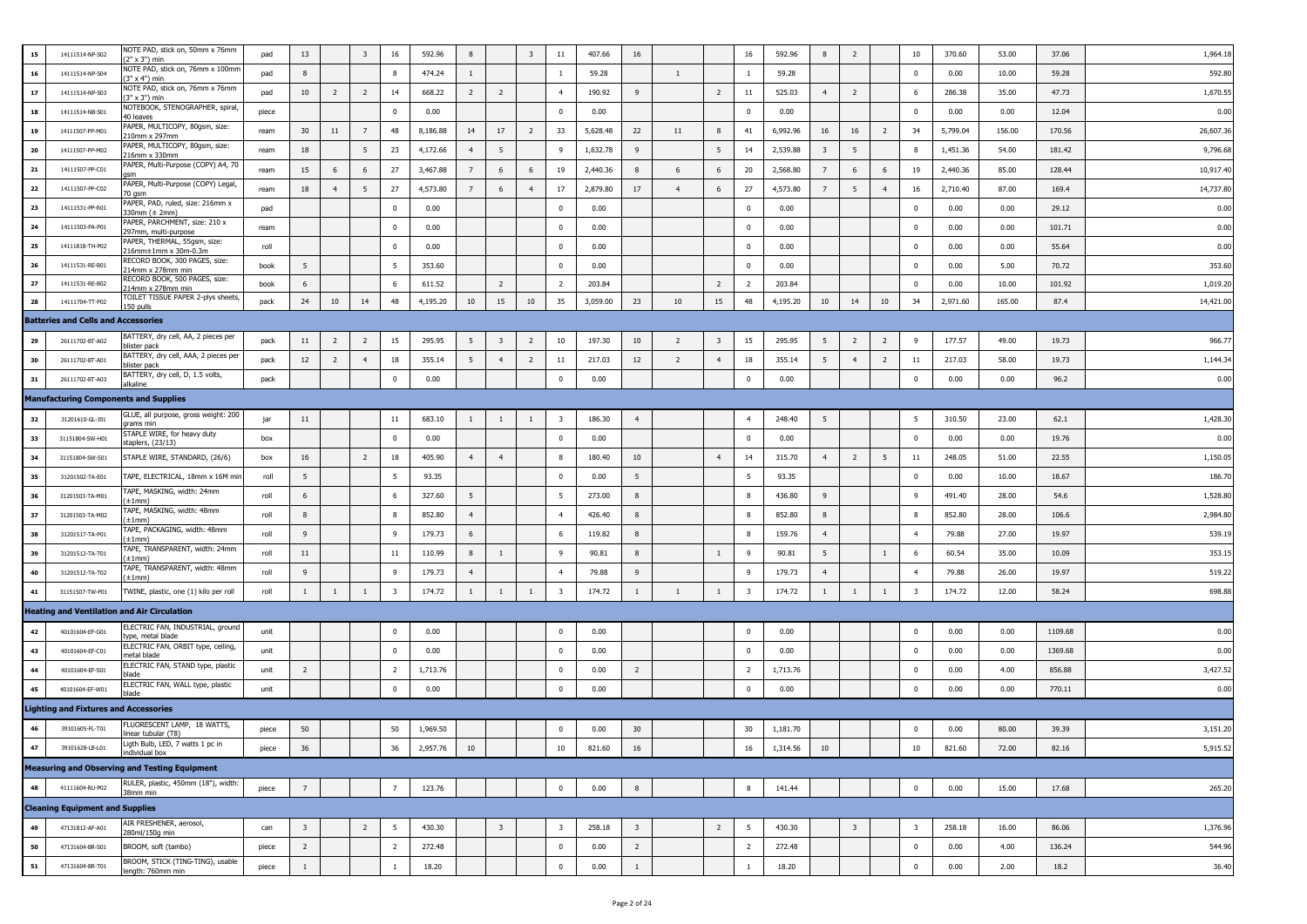| 52 | 47131829-TB-C01 | CLEANER, TOILET BOWL AND<br>JRINAL, 900ml-1000ml cap                                 | bottle | $\overline{2}$          | $\mathbf{1}$ | $\mathbf{1}$   | $\overline{4}$          | 166.40    | $\overline{2}$          | -1             | $\mathbf{1}$            | $\overline{4}$          | 166.40   | $\overline{2}$          | -1           | $\mathbf{1}$   | $\overline{4}$          | 166.40   | $\overline{2}$  | -1             | -1             | $\overline{4}$          | 166.40   | 16.00  | 41.6     | 665.60    |
|----|-----------------|--------------------------------------------------------------------------------------|--------|-------------------------|--------------|----------------|-------------------------|-----------|-------------------------|----------------|-------------------------|-------------------------|----------|-------------------------|--------------|----------------|-------------------------|----------|-----------------|----------------|----------------|-------------------------|----------|--------|----------|-----------|
| 53 | 47131805-CL-P01 | CLEANSER, SCOURING POWDER,<br>350g min./can                                          | can    | $\overline{2}$          | $\mathbf{1}$ | 1              | $\overline{4}$          | 95.68     | $\overline{2}$          | <sup>1</sup>   | $\overline{1}$          | $\overline{4}$          | 95.68    | 2                       | -1           | $\mathbf{1}$   | $\overline{4}$          | 95.68    | $\overline{2}$  | -1             | 1              | $\overline{4}$          | 95.68    | 16.00  | 23.92    | 382.72    |
| 54 | 47131811-DE-B02 | DETERGENT BAR, 140 grams as<br>acked                                                 | bar    |                         |              |                | $\Omega$                | 0.00      |                         |                |                         | $\bf{0}$                | 0.00     |                         |              |                | $\mathbf 0$             | 0.00     |                 |                |                | $\mathbf 0$             | 0.00     | 0.00   | 9.03     | 0.00      |
| 55 | 47131811-DE-P02 | DETERGENT POWDER, all purpose,                                                       | pack   | $\overline{2}$          | $\mathbf{1}$ | $\overline{2}$ | -5                      | 187.15    | $\overline{2}$          |                | $\overline{2}$          | 5                       | 187.15   | 2                       | 1            | 2              | 5                       | 187.15   | $\overline{2}$  | <sup>1</sup>   | $\overline{2}$ | 5                       | 187.15   | 20.00  | 37.43    | 748.60    |
| 56 | 47131803-DS-A01 | DISINFECTANT SPRAY, aerosol type<br>400-550 grams                                    | can    | $\mathbf{1}$            | $\mathbf{1}$ | 1              | $\overline{\mathbf{3}}$ | 386.88    | $\mathbf{1}$            | $\overline{1}$ | 1                       | $\overline{\mathbf{3}}$ | 386.88   | $\mathbf{1}$            | <sup>1</sup> |                | $\overline{2}$          | 257.92   | <sup>1</sup>    | $\overline{1}$ | $\mathbf{1}$   | 3                       | 386.88   | 11.00  | 128.96   | 1,418.56  |
| 57 | 47131601-DU-P01 | DUST PAN, non-rigid plastic, w/<br>detachable handle                                 | piece  |                         |              |                | $^{\circ}$              | 0.00      |                         |                |                         | $\overline{\mathbf{0}}$ | 0.00     |                         |              |                | $\bf{0}$                | 0.00     |                 |                |                | $\mathbf 0$             | 0.00     | 0.00   | 24.83    | 0.00      |
| 58 | 47131802-FW-P02 | FLOOR WAX, PASTE, RED                                                                | can    |                         |              |                | $^{\circ}$              | 0.00      |                         |                |                         | $\overline{\mathbf{0}}$ | 0.00     |                         |              |                | $\overline{0}$          | 0.00     |                 |                |                | $\mathbf{0}$            | 0.00     | 0.00   | 309.76   | 0.00      |
| 59 | 47131830-FC-A01 | FURNITURE CLEANER, aerosol type,<br>300ml min per can                                | can    | $\mathbf{1}$            |              |                | $\mathbf{1}$            | 115.53    | $\mathbf{1}$            |                |                         | $\mathbf{1}$            | 115.53   | $\mathbf{1}$            |              |                | $\mathbf{1}$            | 115.53   | $\mathbf{1}$    |                |                | $\mathbf{1}$            | 115.53   | 4.00   | 115.53   | 462.12    |
| 60 | 47121804-MP-B01 | MOP BUCKET, heavy duty, hard<br>olastic                                              | unit   | $\mathbf{1}$            |              |                | -1                      | 2,288.00  |                         |                |                         | $\mathbf 0$             | 0.00     | $\mathbf{1}$            |              |                | $\mathbf{1}$            | 2,288.00 |                 |                |                | $\mathbf 0$             | 0.00     | 2.00   | 2288     | 4,576.00  |
| 61 | 47131613-MP-H02 | 4OPHANDLE, heavy duty, aluminum<br>screw type                                        | piece  |                         |              |                | $\bf{0}$                | 0.00      |                         |                |                         | $\bf{0}$                | 0.00     |                         |              |                | $\mathbf{0}$            | 0.00     |                 |                |                | $\mathbf 0$             | 0.00     | 0.00   | 145.6    | 0.00      |
| 62 | 47131619-MP-R01 | MOPHEAD, made of rayon, weight:<br>400 grams min                                     | piece  |                         |              |                | $^{\circ}$              | 0.00      |                         |                |                         | $\overline{0}$          | 0.00     |                         |              |                | $\overline{0}$          | 0.00     |                 |                |                | $\mathbf 0$             | 0.00     | 0.00   | 123.76   | 0.00      |
| 63 | 47131501-RG-C01 | RAGS, all cotton, 32 pieces per<br>dlogram min                                       | bundle | $\mathbf{1}$            |              |                | -1                      | 53.82     | $\mathbf{1}$            |                |                         | $\mathbf{1}$            | 53.82    | $\mathbf{1}$            |              |                | -1                      | 53.82    | 1               |                |                | 1                       | 53.82    | 4.00   | 53.82    | 215.28    |
| 64 | 47131602-SC-N01 | SCOURING PAD, made of synthetic<br>nylon, 140 x 220mm                                | pack   | $\overline{2}$          | $\mathbf{1}$ | 1              | $\overline{4}$          | 428.48    | $\mathbf{1}$            | $\overline{1}$ | $\mathbf{1}$            | $\overline{\mathbf{3}}$ | 321.36   | $\overline{2}$          | $\mathbf{1}$ | 1              | $\overline{4}$          | 428.48   | <sup>1</sup>    | -1             | $\mathbf{1}$   | $\overline{\mathbf{3}}$ | 321.36   | 14.00  | 107.12   | 1,499.68  |
| 65 | 47121701-TB-P04 | TRASHBAG, plastic, transparent                                                       | roll   | $10\,$                  | 10           | 10             | 30                      | 4,040.40  | 10                      | 10             | 10                      | 30                      | 4,040.40 | 10                      | 10           | 10             | 30                      | 4,040.40 | 10              | 10             | 10             | 30                      | 4,040.40 | 120.00 | 134.68   | 16,161.60 |
| 66 | 47121702-WB-P01 | WASTEBASKET, non-rigid plastic                                                       | piece  | $\overline{2}$          |              |                | $\overline{2}$          | 47.18     |                         |                |                         | $\pmb{0}$               | 0.00     |                         |              |                | $\overline{0}$          | 0.00     |                 |                |                | $\pmb{0}$               | 0.00     | 2.00   | 23.59    | 47.18     |
|    |                 | Information and Communication Technology (ICT) Equipment and Devices and Accessories |        |                         |              |                |                         |           |                         |                |                         |                         |          |                         |              |                |                         |          |                 |                |                |                         |          |        |          |           |
| 67 | 43211507-DCT-03 | Desktop Computer, branded                                                            | unit   |                         |              |                | $\Omega$                | 0.00      |                         |                |                         | $\bf{0}$                | 0.00     |                         |              |                | $\mathbf{0}$            | 0.00     |                 |                |                | $\mathbf 0$             | 0.00     | 0.00   | 39208    | 0.00      |
| 68 | 43201827-HD-X02 | <b>EXTERNAL HARD DRIVE, 1TB,</b><br>2.5"HDD, USB 3.0                                 | piece  | $\overline{\mathbf{3}}$ |              |                | 3                       | 8,142.00  |                         |                |                         | $\bf{0}$                | 0.00     |                         |              |                | $\mathbf 0$             | 0.00     |                 |                |                | $\mathbf 0$             | 0.00     | 3.00   | 2714     | 8,142.00  |
| 69 | 43202010-FD-U01 | FLASH DRIVE, 16 GB capacity                                                          | piece  | 40                      |              |                | 40                      | 6,697.60  |                         |                |                         | $\overline{\mathbf{0}}$ | 0.00     |                         |              |                | $\mathbf{0}$            | 0.00     |                 |                |                | $\mathbf 0$             | 0.00     | 40.00  | 167.44   | 6,697.60  |
| 70 | 43211503-LCT-03 | Laptop Computer, branded                                                             | unit   |                         | $\mathbf{1}$ |                | 1                       | 45,747.52 |                         |                |                         | $\overline{0}$          | 0.00     |                         |              |                | $\overline{0}$          | 0.00     |                 |                |                | $\pmb{0}$               | 0.00     | 1.00   | 45747.52 | 45,747.52 |
| 71 | 43211708-MO-O01 | MOUSE, optical, USB connection type                                                  | unit   | $\overline{\mathbf{3}}$ |              |                | 3                       | 333.90    |                         |                |                         | $\bf{0}$                | 0.00     |                         |              |                | $\mathbf{0}$            | 0.00     |                 |                |                | $\mathbf 0$             | 0.00     | 3.00   | 111.3    | 333.90    |
| 72 | 43212102-PR-D02 | PRINTER, IMPACT DOT MATRIX, 24<br>ins, 136 column                                    | unit   | $\overline{2}$          |              |                | $\overline{2}$          | 76,201.94 |                         |                |                         | $\bf{0}$                | 0.00     |                         |              |                | $\mathbf 0$             | 0.00     |                 |                |                | $\mathbf 0$             | 0.00     | 2.00   | 38100.97 | 76,201.9  |
| 73 | 43212102-PR-D01 | PRINTER, IMPACT DOT MATRIX, 9<br>ins, 80 columns                                     | unit   |                         |              |                | $^{\circ}$              | 0.00      |                         |                |                         | $\bf{0}$                | 0.00     |                         |              |                | $^{\circ}$              | 0.00     |                 |                |                | $\mathbf 0$             | 0.00     | 0.00   | 9191.52  | 0.00      |
| 74 | 43212105-PR-L01 | PRINTER, LASER, monochrome,<br>etwork-readv                                          | unit   |                         |              |                | $^{\circ}$              | 0.00      |                         |                |                         | $\mathbf 0$             | 0.00     |                         |              |                | $\bf{0}$                | 0.00     |                 |                |                | $\mathbf 0$             | 0.00     | 0.00   | 724.88   | 0.00      |
|    |                 | <b>Office Equipment and Accessories and Supplies</b>                                 |        |                         |              |                |                         |           |                         |                |                         |                         |          |                         |              |                |                         |          |                 |                |                |                         |          |        |          |           |
| 75 | 44121710-CH-W01 | CHALK, molded, white, dustless,<br>ength: 78mm min                                   | box    |                         |              |                | $^{\circ}$              | 0.00      |                         |                |                         | $\overline{0}$          | 0.00     |                         |              |                | $\overline{0}$          | 0.00     |                 |                |                | $\mathbf{0}$            | 0.00     | 0.00   | 29.64    | 0.00      |
| 76 | 44122105-BF-C01 | CLIP, BACKFOLD, all metal, clamping<br>9mm (-1mm)                                    | box    | 5                       |              | $\mathbf{1}$   | 6                       | 54.30     | 5                       | -1             |                         | 6                       | 54.30    | 5                       |              | $\mathbf{1}$   | - 6                     | 54.30    | -5              | -1             |                | 6                       | 54.30    | 24.00  | 9.05     | 217.20    |
| 77 | 44122105-BF-C02 | CLIP, BACKFOLD, all metal, clamping<br>5mm (-1mm)                                    | box    | 14                      |              |                | 14                      | 213.78    | $7\overline{ }$         | $\mathbf{1}$   |                         | 8                       | 122.16   | 6                       |              | $\mathbf{1}$   | $7\overline{ }$         | 106.89   | 9               |                |                | 9                       | 137.43   | 38.00  | 15.27    | 580.26    |
| 78 | 44122105-BF-C03 | CLIP, BACKFOLD, all metal, clamping<br>32mm (-1mm)                                   | box    | 51                      |              |                | 51                      | 1,060.80  | $\overline{\mathbf{3}}$ |                |                         | $\overline{\mathbf{3}}$ | 62.40    | 51                      |              |                | 51                      | 1,060.80 | $7\overline{ }$ |                |                | $\overline{7}$          | 145.60   | 112.00 | 20.8     | 2,329.60  |
| 79 | 44122105-BF-C04 | CLIP, BACKFOLD, all metal, clamping<br>50mm (-1mm)                                   | box    | 20                      |              |                | 20                      | 956.80    | $\mathbf{1}$            |                |                         | $\mathbf{1}$            | 47.84    | 22                      |              |                | 22                      | 1,052.48 | <sup>1</sup>    |                |                | $\mathbf{1}$            | 47.84    | 44.00  | 47.84    | 2,104.96  |
| 80 | 44121801-CT-R01 | CORRECTION TAPE, film base type,<br>IL 6m min                                        | piece  | 16                      |              | 6              | 22                      | 308.44    | $\overline{2}$          | $\overline{7}$ | $\overline{\mathbf{3}}$ | 12                      | 168.24   | 23                      |              | $\overline{7}$ | 30                      | 420.60   | $\overline{2}$  | 6              | $\mathbf{1}$   | $\mathbf{q}$            | 126.18   | 73.00  | 14.02    | 1,023.46  |
| 81 | 44111515-DF-B01 | DATA FILE BOX, made of chipboard,<br>with closed ends                                | piece  | 18                      |              |                | 18                      | 1,389.60  |                         |                |                         | $\bf{0}$                | 0.00     | 12                      |              |                | 12                      | 926.40   |                 |                |                | $\mathbf 0$             | 0.00     | 30.00  | 77.2     | 2,316.00  |
| 82 | 44122011-DF-F01 | DATA FOLDER, made of chipboard<br>aglia lock                                         | piece  | $\overline{4}$          |              |                |                         | 274.56    |                         |                |                         | $\overline{\mathbf{0}}$ | 0.00     | $\overline{4}$          |              |                | $\overline{4}$          | 274.56   |                 |                |                | $\Omega$                | 0.00     | 8.00   | 68.64    | 549.12    |
| 83 | 44121506-EN-D01 | ENVELOPE, DOCUMENTARY, for A4<br>size document<br>ENVELOPE, DOCUMENTARY, for lega    | box    | $\overline{4}$          |              |                | $\overline{4}$          | 2,692.36  | $\mathbf{1}$            |                |                         | $\mathbf{1}$            | 673.09   | $\overline{2}$          |              |                | $\overline{2}$          | 1,346.18 | $\mathbf{1}$    |                |                | $\mathbf{1}$            | 673.09   | 8.00   | 673.09   | 5,384.7   |
| 84 | 44121506-EN-D02 | size document<br>ENVELOPE, EXPANDING,                                                | box    | $\overline{4}$          |              |                | $\overline{4}$          | 3,708.64  | 1                       |                |                         | $\mathbf{1}$            | 927.16   | $\mathbf{1}$            |              |                | -1                      | 927.16   | $\mathbf{1}$    |                |                | $\mathbf{1}$            | 927.16   | 7.00   | 927.16   | 6,490.1   |
| 85 | 44121506-EN-X01 | KRAFTBOARD, for legal size doc<br>ENVELOPE, EXPANDING, PLASTIC,                      | box    | $\mathbf{1}$            |              |                | -1                      | 738.40    |                         |                |                         | $\bf{0}$                | 0.00     | $\mathbf{1}$            |              |                | $\mathbf{1}$            | 738.40   |                 |                |                | $\mathbf 0$             | 0.00     | 2.00   | 738.4    | 1,476.80  |
| 86 | 44121506-EN-X02 | 0.50mm thickness min<br>ENVELOPE, MAILING, white, 80gsm (-                           | piece  | 25                      |              |                | 25                      | 762.32    |                         |                |                         | $\bf{0}$                | 0.00     |                         |              |                | $\mathbf 0$             | 0.00     |                 |                |                | $\mathbf 0$             | 0.00     | 25.00  | 30.4928  | 762.32    |
| 87 | 44121506-EN-M02 | :‰ )<br>ENVELOPE, mailing, white, with                                               | box    | $\overline{4}$          |              |                | $\overline{4}$          | 1,449.76  | 1                       |                |                         | $\mathbf{1}$            | 362.44   | 1                       |              |                | $\mathbf{1}$            | 362.44   | $\mathbf{1}$    |                |                | $\mathbf{1}$            | 362.44   | 7.00   | 362.44   | 2,537.08  |
| 88 | 44121504-EN-W02 | window<br>ERASER, FELT, for                                                          | box    |                         |              |                | $\bf{0}$                | 0.00      |                         |                |                         | $\bf{0}$                | 0.00     |                         |              |                | $\bf{0}$                | 0.00     |                 |                |                | $\mathbf 0$             | 0.00     | 0.00   | 414.13   | 0.00      |
| 89 | 44111912-ER-B01 | blackboard/whiteboard<br>FASTENER, METAL, 70mm between                               | piece  | $\mathbf{1}$            |              |                | $\mathbf{1}$            | 10.30     |                         |                |                         | $\mathbf 0$             | 0.00     | $\mathbf{1}$            |              |                | $\mathbf{1}$            | 10.30    |                 |                |                | $\mathbf 0$             | 0.00     | 2.00   | 10.3     | 20.60     |
| 90 | 44122118-FA-P01 | pronas<br>FILE ORGANIZER, expanding, plastic,                                        | box    | 6                       |              |                | 6                       | 500.46    | $\overline{2}$          |                |                         | $\overline{2}$          | 166.82   | $\overline{\mathbf{3}}$ |              |                | $\overline{\mathbf{3}}$ | 250.23   | $\overline{2}$  |                |                | $\overline{2}$          | 166.82   | 13.00  | 83.41    | 1,084.33  |
| 91 | 44111515-FO-X01 | 12 pockets<br>FILE TAB DIVIDER, bristol board, for                                   | piece  |                         |              |                | $\bf{0}$                | 0.00      |                         |                |                         | $\bf{0}$                | 0.00     |                         |              |                | $\mathbf 0$             | 0.00     |                 |                |                | $\mathbf 0$             | 0.00     | 0.00   | 86.04    | 0.00      |
| 92 | 44122018-FT-D01 |                                                                                      | set    | $\mathbf{1}$            |              |                | 1                       | 11.13     |                         |                |                         | $\bf{0}$                | 0.00     | $1\,$                   |              |                | $\mathbf{1}$            | 11.13    |                 |                |                | $\mathbf 0$             | 0.00     | 2.00   | 11.13    | 22.26     |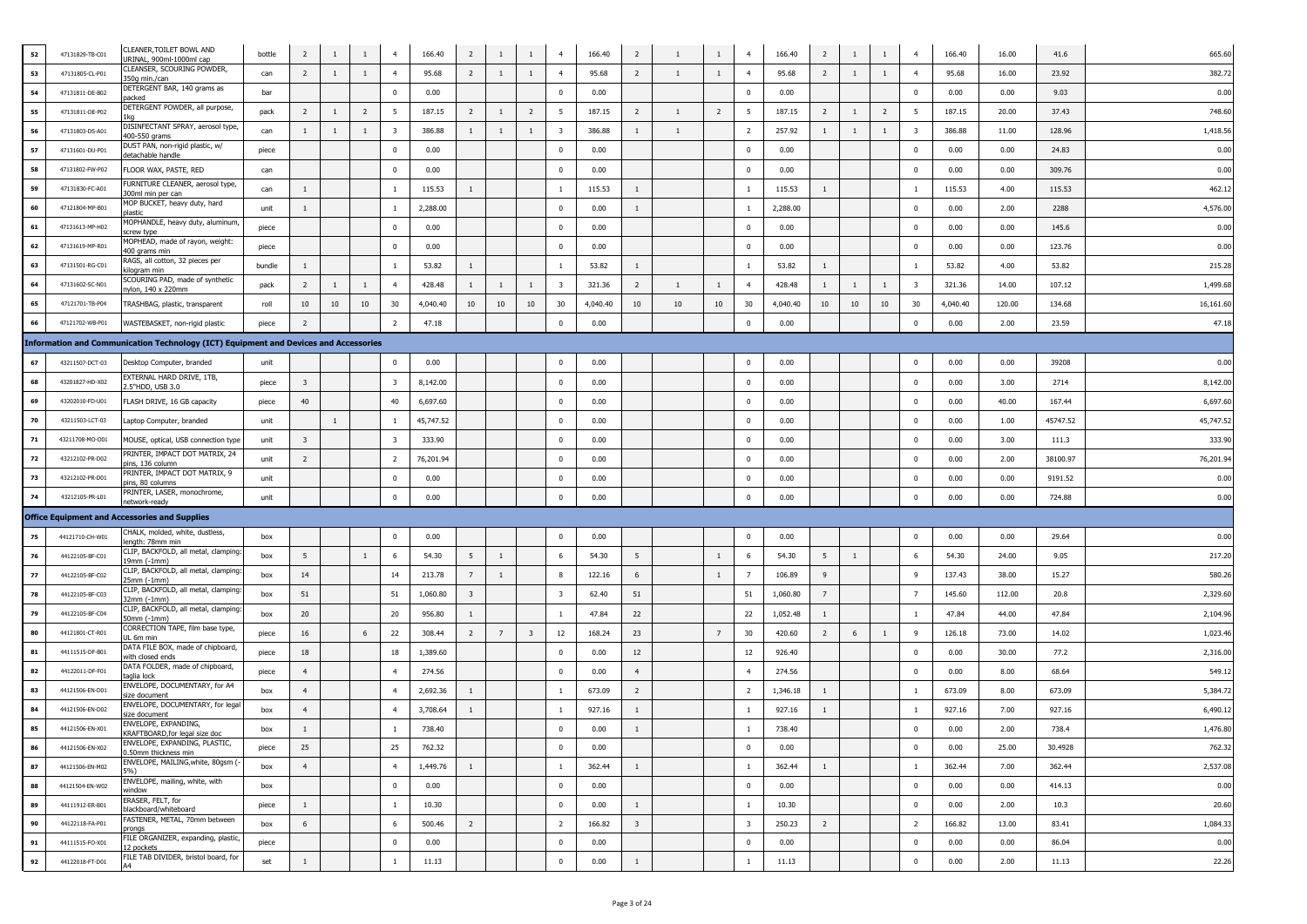| 93  | 44122018-FT-D02 | FILE TAB DIVIDER, bristol board, for<br>anal            | set    |                         |                         |                         |                         | 14.23     |                |                |                | $\bf{0}$                | 0.00      | 1                       |                |                         |                         | 14.23     |                |                |                | 0              | 0.00      | 2.00   | 14.23    | 28.46     |
|-----|-----------------|---------------------------------------------------------|--------|-------------------------|-------------------------|-------------------------|-------------------------|-----------|----------------|----------------|----------------|-------------------------|-----------|-------------------------|----------------|-------------------------|-------------------------|-----------|----------------|----------------|----------------|----------------|-----------|--------|----------|-----------|
| 94  | 44122011-FO-F01 | FOLDER, FANCY, for A4 size<br>locuments                 | bundle | 20                      |                         |                         | 20                      | 5,408.00  |                |                |                | $\bf{0}$                | 0.00      | 20                      |                |                         | 20                      | 5,408.00  |                |                |                | $\mathbf 0$    | 0.00      | 40.00  | 270.4    | 10,816.00 |
| 95  | 44122011-FO-F02 | FOLDER, FANCY, for legal size<br>documents              | bundle | 39                      | $\overline{\mathbf{3}}$ | $\overline{\mathbf{3}}$ | 45                      | 14,034.60 | 19             | $\overline{4}$ | $\overline{2}$ | 25                      | 7,797.00  | 26                      | $\mathbf{1}$   | $\overline{4}$          | 31                      | 9,668.28  | 19             | $\overline{2}$ | $\mathbf{1}$   | 22             | 6,861.36  | 123.00 | 311.88   | 38,361.24 |
| 96  | 44122011-FO-L01 | FOLDER, L-TYPE, PLASTIC, for A4<br>size documents       | pack   | 10                      |                         |                         | 10                      | 1,870.80  | 8              |                |                | 8                       | 1,496.64  | 12                      |                |                         | 12                      | 2,244.96  | $\overline{7}$ |                |                | $\overline{7}$ | 1,309.56  | 37.00  | 187.08   | 6,921.96  |
| 97  | 44122011-FO-L02 | FOLDER, L-TYPE, PLASTIC, for legal<br>size documents    | pack   | 15                      |                         |                         | 15                      | 3,648.60  | 10             |                |                | 10                      | 2,432.40  | 18                      |                |                         | 18                      | 4,378.32  | 14             |                |                | 14             | 3,405.36  | 57.00  | 243.24   | 13,864.68 |
| 98  | 44122027-FO-P01 | FOLDER, PRESSBOARD, size: 240mr<br>(370mm (-5mm)        | box    |                         |                         |                         | $^{\circ}$              | 0.00      |                |                |                | $\bf{0}$                | 0.00      |                         |                |                         | $\mathbf{0}$            | 0.00      |                |                |                | $\bf{0}$       | 0.00      | 0.00   | 952.64   | 0.00      |
| 99  | 44122011-FO-T03 | FOLDER, TAGBOARD, for A4 size<br>documents              | pack   |                         |                         |                         | $\mathbf{0}$            | 0.00      |                |                |                | $\bf{0}$                | 0.00      |                         |                |                         | $\mathbf 0$             | 0.00      |                |                |                | $\mathbf{0}$   | 0.00      | 0.00   | 279      | 0.00      |
| 100 | 44122011-FO-T04 | FOLDER, TAGBOARD, for legal size<br>documents           | pack   |                         |                         |                         | $\Omega$                | 0.00      |                |                |                | $\mathbf{0}$            | 0.00      |                         |                |                         | $\mathbf 0$             | 0.00      |                |                |                | $\mathbf{0}$   | 0.00      | 0.00   | 321.36   | 0.00      |
| 101 | 44122008-IT-T01 | INDEX TAB, self-adhesive,<br>transparent                | box    |                         |                         |                         | $\mathbf{0}$            | 0.00      |                |                |                | $\mathbf{0}$            | 0.00      |                         |                |                         | $\bf{0}$                | 0.00      |                |                |                | $\bf{0}$       | 0.00      | 0.00   | 53.14    | 0.00      |
| 102 | 44111515-MF-B02 | MAGAZINE FILE BOX, LARGE size,<br>made of chipboard     | piece  |                         |                         |                         | $^{\circ}$              | 0.00      |                |                |                | $\overline{0}$          | 0.00      |                         |                |                         | $\overline{0}$          | 0.00      |                |                |                | $\bf{0}$       | 0.00      | 0.00   | 41.6     | 0.00      |
| 103 | 44121716-MA-F01 | MARKER, FLUORESCENT, 3 assorted<br>colors per set:      | set    | 7                       | $\overline{2}$          |                         | -9                      | 399.69    |                | $\overline{3}$ |                | $\overline{\mathbf{3}}$ | 133.23    | $\overline{2}$          |                | $\overline{\mathbf{3}}$ | 5                       | 222.05    |                |                |                | $\bf{0}$       | 0.00      | 17.00  | 44.41    | 754.97    |
| 104 | 44121708-MW-B01 | MARKER, whiteboard, black, felt tip,<br>bullet type     | piece  | $\overline{\mathbf{3}}$ |                         |                         | $\overline{\mathbf{3}}$ | 40.14     | $\overline{2}$ |                |                | $\overline{2}$          | 26.76     | $\overline{\mathbf{3}}$ |                |                         | $\overline{\mathbf{3}}$ | 40.14     | $\overline{2}$ |                |                | $\overline{2}$ | 26.76     | 10.00  | 13.38    | 133.80    |
| 105 | 44121708-MW-B02 | MARKER, whiteboard, blue, felt tip,<br>bullet type      | piece  |                         |                         |                         | $\overline{0}$          | 0.00      |                |                |                | $\mathbf{0}$            | 0.00      |                         |                |                         | $\mathbf{0}$            | 0.00      |                |                |                | $\mathbf 0$    | 0.00      | 0.00   | 13.38    | 0.00      |
| 106 | 44121708-MW-B03 | MARKER, whiteboard, red, felt tip,<br>bullet type       | piece  |                         |                         |                         | $\Omega$                | 0.00      |                |                |                | $\bf{0}$                | 0.00      |                         |                |                         | $\mathbf 0$             | 0.00      |                |                |                | $\mathbf 0$    | 0.00      | 0.00   | 13.38    | 0.00      |
| 107 | 44121708-MP-B01 | MARKER, PERMANENT, bullet type,<br>black                | piece  | 10                      |                         |                         | 10                      | 89.80     | 10             |                |                | 10                      | 89.80     | 10                      |                |                         | 10                      | 89.80     | 10             |                |                | 10             | 89.80     | 40.00  | 8.98     | 359.20    |
| 108 | 44121708-MP-B02 | MARKER, PERMANENT, bullet type,<br>olue                 | piece  | 10                      |                         |                         | 10                      | 89.80     | 10             |                |                | 10                      | 89.80     | 10                      |                |                         | 10                      | 89.80     | 10             |                |                | 10             | 89.80     | 40.00  | 8.98     | 359.20    |
| 109 | 44121708-MP-B03 | MARKER, PERMANENT, bullet type,                         | piece  |                         |                         |                         | $\Omega$                | 0.00      |                |                |                | $\bf{0}$                | 0.00      |                         |                |                         | $\Omega$                | 0.00      |                |                |                | $\mathbf 0$    | 0.00      | 0.00   | 8.98     | 0.00      |
| 110 | 44122104-PC-G01 | PAPER CLIP, vinyl/plastic coat,<br>length: 32mm min     | box    | 6                       | $\overline{2}$          | $\overline{2}$          | 10                      | 77.60     | 4              | $\overline{2}$ | $\overline{2}$ | 8                       | 62.08     | 5                       | $\overline{2}$ | $\overline{2}$          | 9                       | 69.84     | $\overline{4}$ | $\overline{2}$ | $\overline{2}$ | 8              | 62.08     | 35.00  | 7.76     | 271.60    |
| 111 | 44122104-PC-J02 | PAPER CLIP, vinyl/plastic coat,<br>length: 48mm min     | box    | 11                      | $\overline{2}$          | $\overline{2}$          | 15                      | 210.60    | 9              | $\overline{2}$ | $\overline{2}$ | 13                      | 182.52    | 10                      | $\overline{2}$ | $\overline{2}$          | 14                      | 196.56    | 9              | $\overline{2}$ | $\overline{2}$ | 13             | 182.52    | 55.00  | 14.04    | 772.20    |
| 112 | 44121706-PE-L01 | PENCIL, lead, w/ eraser, wood cased,<br>hardness: HB    | box    | $\overline{4}$          |                         |                         | $\overline{4}$          | 83.16     | $\mathbf{1}$   |                |                | $\mathbf{1}$            | 20.79     | $\overline{\mathbf{3}}$ |                |                         | $\overline{\mathbf{3}}$ | 62.37     | $\mathbf{1}$   |                |                | <sup>1</sup>   | 20.79     | 9.00   | 20.79    | 187.11    |
| 113 | 44122037-RB-P10 | RING BINDER, 80 rings, plastic,<br>32mm x 1.12m         | bundle |                         |                         |                         | $\mathbf 0$             | 0.00      |                |                |                | $\Omega$                | 0.00      |                         |                |                         | $\Omega$                | 0.00      |                |                |                | $\mathbf 0$    | 0.00      | 0.00   | 239.79   | 0.00      |
| 114 | 44122101-RU-B01 | RUBBER BAND, 70mm min lay flat<br>lenath (#18)          | box    | $\overline{1}$          |                         |                         | -1                      | 109.50    | $\mathbf{1}$   |                |                | $\mathbf{1}$            | 109.50    | -1                      |                |                         | <sup>1</sup>            | 109.50    | 1              |                |                | -1             | 109.50    | 4.00   | 109.5    | 438.00    |
| 115 | 44121905-SP-F01 | STAMP PAD, FELT, bed dimension:<br>60mm x 100mm min     | piece  |                         |                         |                         | -1                      | 34.13     |                |                |                | $\mathbf{0}$            | 0.00      |                         |                |                         | $\mathbf{0}$            | 0.00      |                |                |                | $\mathbf{0}$   | 0.00      | 1.00   | 34.13    | 34.13     |
| 116 | 44121612-BL-H01 | CUTTER BLADE, for heavy duty cutter                     | piece  | 10                      |                         |                         | $10\,$                  | 148.20    |                |                |                | $\bf{0}$                | 0.00      |                         |                |                         | $\mathbf 0$             | 0.00      |                |                |                | $\mathbf{0}$   | 0.00      | 10.00  | 14.82    | 148.20    |
| 117 | 44121612-CU-H01 | CUTTER KNIFE, for general purpose                       | piece  |                         |                         |                         | $\overline{4}$          | 133.72    |                |                |                | $\mathbf{0}$            | 0.00      | -1                      |                |                         | $\mathbf{1}$            | 33.43     |                |                |                | $\bf{0}$       | 0.00      | 5.00   | 33.43    | 167.15    |
| 118 | 44103202-DS-M01 | DATING AND STAMPING MACHINE,<br>eavy duty               | piece  | $\overline{2}$          |                         |                         | $\overline{2}$          | 907.92    |                |                |                | $\overline{0}$          | 0.00      |                         |                |                         | $\overline{0}$          | 0.00      |                |                |                | $\bf{0}$       | 0.00      | 2.00   | 453.96   | 907.92    |
| 119 | 44121619-PS-M01 | PENCIL SHARPENER, manual, single<br>utter head          | piece  | 3                       |                         |                         | 3                       | 608.40    |                |                |                | $\mathbf{0}$            | 0.00      |                         |                |                         | $\mathbf{0}$            | 0.00      |                |                |                | $\bf{0}$       | 0.00      | 3.00   | 202.8    | 608.40    |
| 120 | 44101602-PU-P01 | PUNCHER, paper, heavy duty, with<br>wo hole quide       | piece  | 3                       |                         |                         | $\overline{\mathbf{3}}$ | 395.88    | <sup>1</sup>   |                |                | $\mathbf{1}$            | 131.96    |                         |                |                         | $\mathbf 0$             | 0.00      |                |                |                | $\mathbf 0$    | 0.00      | 4.00   | 131.96   | 527.84    |
| 121 | 44121618-SS-S01 | SCISSORS, symmetrical, blade<br>length: 65mm min        | pair   | $\overline{7}$          |                         |                         | $\overline{7}$          | 283.92    |                |                |                | $\Omega$                | 0.00      |                         |                |                         | $\mathbf 0$             | 0.00      |                |                |                | $\mathbf 0$    | 0.00      | 7.00   | 40.56    | 283.92    |
| 122 | 44121615-ST-S01 | STAPLER, STANDARD TYPE, load<br>cap: 200 staples min    | piece  | $\overline{4}$          |                         |                         | $\overline{4}$          | 707.20    |                |                |                | $\bf{0}$                | 0.00      | -1                      |                |                         | $\mathbf{1}$            | 176.80    |                |                |                | $\mathbf 0$    | 0.00      | 5.00   | 176.8    | 884.00    |
| 123 | 44121615-ST-B01 | STAPLER, BINDER TYPE, heavy duty,<br>lesktop            | unit   | -5                      |                         |                         | -5                      | 4,570.80  |                |                |                | $\bf{0}$                | 0.00      | $\overline{4}$          |                |                         | $\overline{4}$          | 3,656.64  |                |                |                | $\mathbf 0$    | 0.00      | 9.00   | 914.16   | 8,227.4   |
| 124 | 44121613-SR-P01 | STAPLE REMOVER, PLIER-TYPE                              | piece  | -5                      |                         |                         | -5                      | 124.50    |                |                |                | $\bf{0}$                | 0.00      | $\overline{4}$          |                |                         | $\overline{4}$          | 99.60     |                |                |                | $\mathbf 0$    | 0.00      | 9.00   | 24.9     | 224.10    |
| 125 | 44121605-TD-T01 | TAPE DISPENSER, TABLE TOP, for<br>24mm width tape       | piece  | -6                      |                         |                         | - 6                     | 334.98    |                |                |                | $\mathbf{0}$            | 0.00      |                         |                |                         | $\Omega$                | 0.00      |                |                |                | $\mathbf 0$    | 0.00      | 6.00   | 55.83    | 334.98    |
| 126 | 44101602-PB-M01 | BINDING AND PUNCHING MACHINE,<br>oinding cap: 50mm      | unit   |                         |                         |                         | $\mathbf 0$             | 0.00      |                |                |                | $\overline{0}$          | 0.00      |                         |                |                         | $\overline{0}$          | 0.00      |                |                |                | $\bf{0}$       | 0.00      | 0.00   | 9534.72  | 0.00      |
| 127 | 44101807-CA-C01 | CALCULATOR, compact, 12 digits                          | unit   | 13                      |                         |                         | 13                      | 4,509.05  |                |                |                | $\bf{0}$                | 0.00      |                         |                |                         | $\mathbf 0$             | 0.00      |                |                |                | $\mathbf 0$    | 0.00      | 13.00  | 346.85   | 4,509.05  |
| 128 | 44101714-FX-M01 | FACSIMILE MACHINE, uses thermal<br>aper                 | unit   |                         |                         |                         | $\mathbf 0$             | 0.00      |                |                |                | $\bf{0}$                | 0.00      |                         |                |                         | $\mathbf 0$             | 0.00      |                |                |                | $\mathbf 0$    | 0.00      | 0.00   | 5642     | 0.00      |
| 129 | 44101601-PT-M01 | APER TRIMMER/CUTTING<br>MACHINE, max paper size: B4     | unit   | $\mathbf{1}$            |                         |                         | -1                      | 9,297.60  |                |                |                | $\bf{0}$                | 0.00      |                         |                |                         | $\mathbf 0$             | 0.00      |                |                |                | $\mathbf 0$    | 0.00      | 1.00   | 9297.6   | 9,297.60  |
| 130 | 44101603-PS-M01 | PAPER SHREDDER, cutting width:<br>3mm-4mm (Entry Level) | unit   | $\mathbf{1}$            |                         |                         | $\overline{1}$          | 5,699.20  |                |                |                | $\mathbf{0}$            | 0.00      |                         |                |                         | $\mathbf 0$             | 0.00      |                |                |                | $\pmb{0}$      | 0.00      | 1.00   | 5699.2   | 5,699.20  |
| 131 | 44101603-PS-M02 | PAPER SHREDDER, cutting width:<br>3mm-4mm (Mid-Level)   | unit   |                         |                         |                         | $\mathbf 0$             | 0.00      |                |                |                | $\mathbf 0$             | 0.00      |                         |                |                         | $\mathbf 0$             | 0.00      |                |                |                | $\mathbf 0$    | 0.00      | 0.00   | $\bf{0}$ | 0.00      |
|     |                 | <b>Printer or Facsimile or Photocopier Supplies</b>     |        |                         |                         |                         |                         |           |                |                |                |                         |           |                         |                |                         |                         |           |                |                |                |                |           |        |          |           |
| 132 | 44103109-BR-D05 | DRUM CART, BROTHER DR-3455                              | cart   |                         |                         |                         | $\mathbf{0}$            | 0.00      |                |                |                | $\mathbf{0}$            | 0.00      |                         |                |                         | $\overline{0}$          | 0.00      |                |                |                | $\bf{0}$       | 0.00      | 0.00   | 6947.2   | 0.00      |
| 133 | 44103105-CA-C04 | INK CART, CANON CL-741, Col.                            | cart   |                         |                         |                         | $\mathbf 0$             | 0.00      |                |                |                | $\bf{0}$                | 0.00      |                         |                |                         | $\mathbf 0$             | 0.00      |                |                |                | $\mathbf 0$    | 0.00      | 0.00   | 989.04   | 0.00      |
| 134 | 44103105-CA-C02 | INK CART, CANON CL-811, Colored                         | cart   | $\overline{7}$          | 6                       | 6                       | 19                      | 19,562.40 | 7              | 6              | 6              | 19                      | 19,562.40 | $\overline{7}$          | 6              | 6                       | 19                      | 19,562.40 | $\overline{7}$ | 6              | 6              | 19             | 19,562.40 | 76.00  | 1029.6   | 78,249.60 |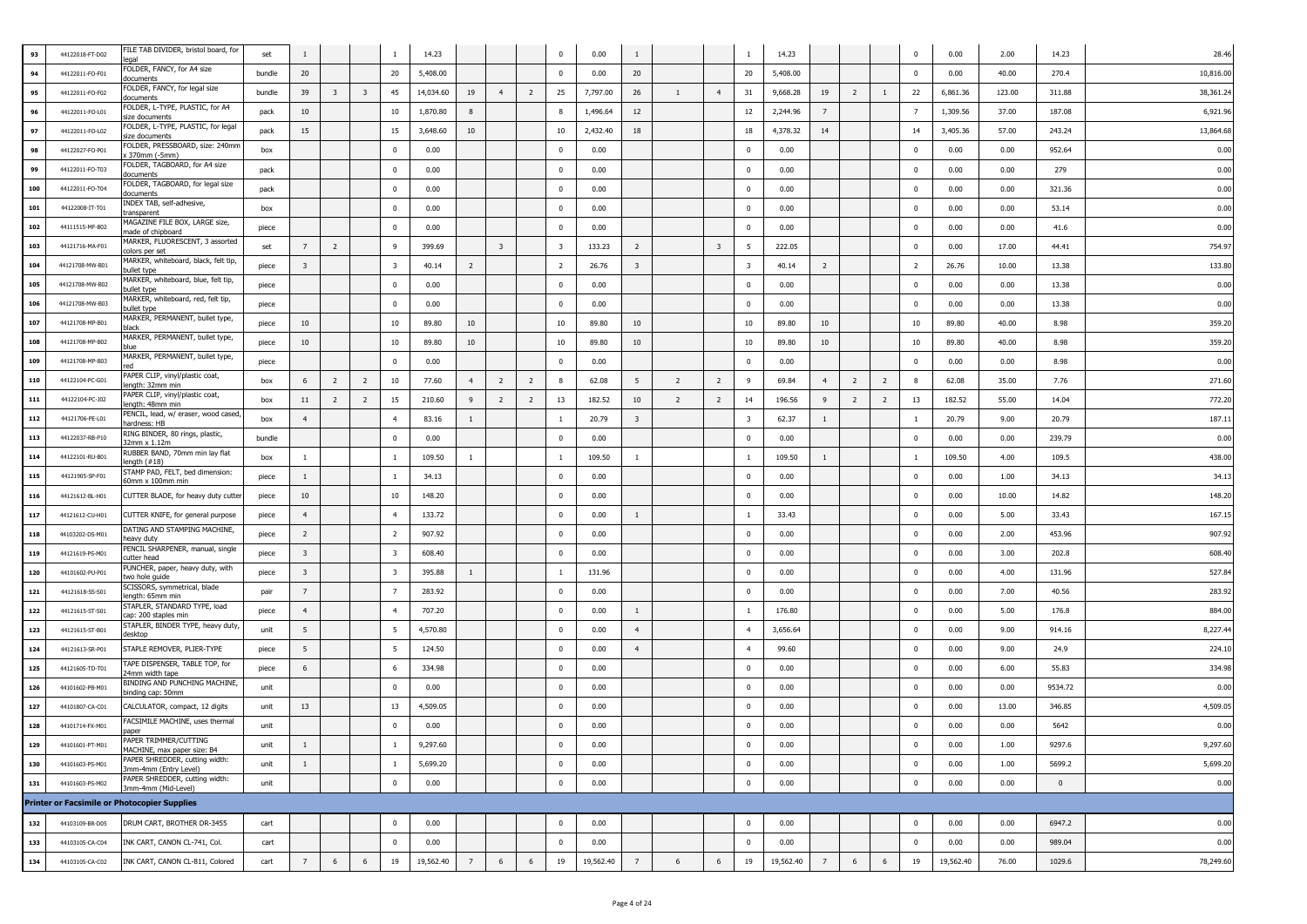| 135 | 44103105-CA-B04 | INK CART, CANON PG-740, Black                   | cart |                         |                         |   | $\Omega$                | 0.00      |                |                         |   | $\mathbf 0$             | 0.00      |                         |                         |   | $\Omega$                | 0.00      |                |                         |    | $\Omega$       | 0.00      | 0.00  | 754     | 0.00      |
|-----|-----------------|-------------------------------------------------|------|-------------------------|-------------------------|---|-------------------------|-----------|----------------|-------------------------|---|-------------------------|-----------|-------------------------|-------------------------|---|-------------------------|-----------|----------------|-------------------------|----|----------------|-----------|-------|---------|-----------|
| 136 | 44103105-CA-B02 | INK CART, CANON PG-810, Black                   | cart | 8                       | 8                       | 8 | 24                      | 18,720.00 | 8              | 8                       | 8 | 24                      | 18,720.00 | 8                       | 8                       | 8 | 24                      | 18,720.00 | 8              | 8                       | 8  | 24             | 18,720.00 | 96.00 | 780     | 74,880.00 |
| 137 | 44103105-EP-B17 | INK CART, EPSON C13T664100<br>T6641), Black     | cart | $\overline{4}$          |                         |   | $\overline{4}$          | 998.40    | $\overline{4}$ |                         |   | $\overline{4}$          | 998.40    | $\overline{4}$          |                         |   | $\overline{4}$          | 998.40    | $\overline{4}$ |                         |    | $\overline{4}$ | 998.40    | 16.00 | 249.6   | 3,993.60  |
| 138 | 44103105-EP-C17 | INK CART, EPSON C13T664200<br>T6642), Cyan      | cart | $\overline{4}$          |                         |   | $\overline{4}$          | 998.40    | $\overline{4}$ |                         |   | $\overline{4}$          | 998.40    | $\overline{4}$          |                         |   | $\overline{4}$          | 998.40    | $\overline{4}$ |                         |    | $\overline{4}$ | 998.40    | 16.00 | 249.6   | 3,993.60  |
| 139 | 44103105-EP-M17 | INK CART, EPSON C13T664300<br>T6643), Magenta   | cart | $\overline{4}$          |                         |   | $\overline{4}$          | 998.40    | 4              |                         |   | $\overline{4}$          | 998.40    | 4                       |                         |   | $\overline{4}$          | 998.40    | 4              |                         |    | $\overline{4}$ | 998.40    | 16.00 | 249.6   | 3,993.60  |
| 140 | 44103105-EP-Y17 | INK CART, EPSON C13T664400<br>T6644), Yellow    | cart | $\overline{4}$          |                         |   | $\overline{4}$          | 998.40    | 4              |                         |   | $\overline{4}$          | 998.40    | $\overline{4}$          |                         |   | $\overline{4}$          | 998.40    | $\overline{4}$ |                         |    | $\overline{4}$ | 998.40    | 16.00 | 249.6   | 3,993.60  |
| 141 | 44103105-HP-B40 | INK CART, HP C2P04AA (HP62) Black               | cart |                         |                         |   | $\mathbf{0}$            | 0.00      |                |                         |   | $\mathbf 0$             | 0.00      |                         |                         |   | $\mathbf{0}$            | 0.00      |                |                         |    | $\mathbf 0$    | 0.00      | 0.00  | 773.76  | 0.00      |
| 142 | 44103105-HP-T40 | INK CART, HP C2P06AA (HP62) Tri-                | cart |                         |                         |   | $\mathbf{0}$            | 0.00      |                |                         |   | $\bf{0}$                | 0.00      |                         |                         |   | $\mathbf{0}$            | 0.00      |                |                         |    | $\overline{0}$ | 0.00      | 0.00  | 950.56  | 0.00      |
| 143 | 44103105-HP-B09 | INK CART, HP C9351AA, (HP21),<br>Black          | cart |                         |                         |   | $\overline{0}$          | 0.00      |                |                         |   | $\bf{0}$                | 0.00      |                         |                         |   | $\mathbf{0}$            | 0.00      |                |                         |    | $\overline{0}$ | 0.00      | 0.00  | 795.6   | 0.00      |
| 144 | 44103105-HP-T10 | INK CART, HP C9352AA, (HP22), Tri<br>olor:      | cart |                         |                         |   | $\bf{0}$                | 0.00      |                |                         |   | $\bf{0}$                | 0.00      |                         |                         |   | $\overline{0}$          | 0.00      |                |                         |    | $\mathbf 0$    | 0.00      | 0.00  | 920.4   | 0.00      |
| 145 | 44103105-HP-T30 | INK CART, HP C9363WA, (HP97), Tri<br>color      | cart |                         |                         |   | $\bf{0}$                | 0.00      |                |                         |   | $\bf{0}$                | 0.00      |                         |                         |   | $\overline{0}$          | 0.00      |                |                         |    | $\mathbf 0$    | 0.00      | 0.00  | 1492.4  | 0.00      |
| 146 | 44103105-HP-P48 | INK CART, HP C9397A (HP72) 69ml<br>Photo Black  | cart |                         |                         |   | 0                       | 0.00      |                |                         |   | $\bf{0}$                | 0.00      |                         |                         |   | $\mathbf{0}$            | 0.00      |                |                         |    | $\mathbf 0$    | 0.00      | 0.00  | 1996.8  | 0.00      |
| 147 | 44103105-HP-C48 | INK CART, HP C9398A (HP72) 69ml<br>.van         | cart |                         |                         |   | $\mathbf 0$             | 0.00      |                |                         |   | $\bf{0}$                | 0.00      |                         |                         |   | $\mathbf{0}$            | 0.00      |                |                         |    | $\mathbf 0$    | 0.00      | 0.00  | 1996.8  | 0.00      |
| 148 | 44103105-HP-M48 | INK CART, HP C9399A (HP72) 69ml<br>Magenta      | cart |                         |                         |   | $\mathbf 0$             | 0.00      |                |                         |   | $\Omega$                | 0.00      |                         |                         |   | $\mathbf{0}$            | 0.00      |                |                         |    | $\mathbf 0$    | 0.00      | 0.00  | 1996.8  | 0.00      |
| 149 | 44103105-HP-Y48 | INK CART, HP C9400A (HP72) 69m<br>Yellow        | cart |                         |                         |   | $\mathbf 0$             | 0.00      |                |                         |   | $\bf{0}$                | 0.00      |                         |                         |   | $\mathbf{0}$            | 0.00      |                |                         |    | $\mathbf 0$    | 0.00      | 0.00  | 1996.8  | 0.00      |
| 150 | 44103105-HP-G48 | INK CART, HP C9401A (HP72) 69ml<br>Grav         | cart |                         |                         |   | $\mathbf 0$             | 0.00      |                |                         |   | $\bf{0}$                | 0.00      |                         |                         |   | $\mathbf{0}$            | 0.00      |                |                         |    | $\mathbf 0$    | 0.00      | 0.00  | 1996.8  | 0.00      |
| 151 | 44103105-HP-B48 | INK CART, HP C9403A (HP72) 130ml<br>Matte Black | cart |                         |                         |   | $\mathbf{0}$            | 0.00      |                |                         |   | $\bf{0}$                | 0.00      |                         |                         |   | $\mathbf{0}$            | 0.00      |                |                         |    | $\overline{0}$ | 0.00      | 0.00  | 3016    | 0.00      |
| 152 | 44103105-HP-B17 | INK CART, HP CC640WA, (HP60),<br>3lack          | cart |                         |                         |   | $\overline{0}$          | 0.00      |                |                         |   | $\bf{0}$                | 0.00      |                         |                         |   | $\mathbf{0}$            | 0.00      |                |                         |    | $\mathbf 0$    | 0.00      | 0.00  | 769.6   | 0.00      |
| 153 | 44103105-HP-T17 | INK CART, HP CC643WA, (HP60), Tri<br>olor:      | cart |                         |                         |   | $\bf{0}$                | 0.00      |                |                         |   | $\bf{0}$                | 0.00      |                         |                         |   | $\mathbf{0}$            | 0.00      |                |                         |    | $\mathbf{0}$   | 0.00      | 0.00  | 915.2   | 0.00      |
| 154 | 44103105-HP-B35 | INK CART, HP CD887AA, (HP703),<br><b>Black</b>  | cart |                         |                         |   | 0                       | 0.00      |                |                         |   | $\bf{0}$                | 0.00      |                         |                         |   | $\overline{0}$          | 0.00      |                |                         |    | $\mathbf 0$    | 0.00      | 0.00  | 366.08  | 0.00      |
| 155 | 44103105-HP-T35 | INK CART, HP CD888AA, (HP703), Tr<br>rolor      | cart |                         |                         |   | $\mathbf 0$             | 0.00      |                |                         |   | $\bf{0}$                | 0.00      |                         |                         |   | $\mathbf{0}$            | 0.00      |                |                         |    | $\mathbf 0$    | 0.00      | 0.00  | 366.08  | 0.00      |
| 156 | 44103105-HX-C40 | INK CART, HP CD972AA, (HP 920XL)                | cart |                         |                         |   | $\mathbf 0$             | 0.00      |                |                         |   | $\mathbf 0$             | 0.00      |                         |                         |   | $\mathbf{0}$            | 0.00      |                |                         |    | $\mathbf 0$    | 0.00      | 0.00  | 641.68  | 0.00      |
| 157 | 44103105-HX-M40 | INK CART, HP CD973AA, (HP 920XL)<br>Magenta     | cart |                         |                         |   | $\mathbf{0}$            | 0.00      |                |                         |   | $\bf{0}$                | 0.00      |                         |                         |   | $\mathbf{0}$            | 0.00      |                |                         |    | $\mathbf 0$    | 0.00      | 0.00  | 641.68  | 0.00      |
| 158 | 44103105-HX-Y40 | INK CART, HP CD974AA, (HP 920XL)<br>Yellow      | cart |                         |                         |   | $\mathbf{0}$            | 0.00      |                |                         |   | $\bf{0}$                | 0.00      |                         |                         |   | $\overline{0}$          | 0.00      |                |                         |    | $\overline{0}$ | 0.00      | 0.00  | 641.68  | 0.00      |
| 159 | 44103105-HX-B40 | INK CART, HP CD975AA, (HP 920XL)<br>Black       | cart |                         |                         |   | $\overline{0}$          | 0.00      |                |                         |   | $\bf{0}$                | 0.00      |                         |                         |   | $\mathbf{0}$            | 0.00      |                |                         |    | $\Omega$       | 0.00      | 0.00  | 1269.84 | 0.00      |
| 160 | 44103105-HP-B20 | INK CART, HP CH561WA, (HP61),<br>Black          | cart |                         |                         |   | $\mathbf{0}$            | 0.00      |                |                         |   | $\bf{0}$                | 0.00      |                         |                         |   | $\mathbf 0$             | 0.00      |                |                         |    | $\Omega$       | 0.00      | 0.00  | 656.24  | 0.00      |
| 161 | 44103105-HP-T20 | INK CART, HP CH562WA, (HP61),<br>Tricolor       | cart |                         |                         |   | $\bf{0}$                | 0.00      |                |                         |   | $\mathbf 0$             | 0.00      |                         |                         |   | $\overline{0}$          | 0.00      |                |                         |    | $\mathbf{0}$   | 0.00      | 0.00  | 821.6   | 0.00      |
| 162 | 44103105-HP-B49 | INK CART, HP CH565A (HP82) Black                | cart |                         |                         |   | $\mathbf 0$             | 0.00      |                |                         |   | $\mathbf 0$             | 0.00      |                         |                         |   | $\mathbf{0}$            | 0.00      |                |                         |    | $\mathbf 0$    | 0.00      | 0.00  | 1944.8  | 0.00      |
| 163 | 44103105-HP-C49 | INK CART, HP CH566A (HP82) Cyan                 | cart |                         |                         |   | $\mathbf 0$             | 0.00      |                |                         |   | $\mathbf 0$             | 0.00      |                         |                         |   | $\mathbf{0}$            | 0.00      |                |                         |    | $\mathbf 0$    | 0.00      | 0.00  | 1539.2  | 0.00      |
| 164 | 44103105-HP-M49 | INK CART, HP CH567A (HP82)<br>Magenta           | cart |                         |                         |   | $\mathbf 0$             | 0.00      |                |                         |   | $\Omega$                | 0.00      |                         |                         |   | $\mathbf{0}$            | 0.00      |                |                         |    | $^{\circ}$     | 0.00      | 0.00  | 1539.2  | 0.00      |
| 165 | 44103105-HP-Y49 | INK CART, HP CH568A (HP82) Yellow               | cart |                         |                         |   | $\pmb{0}$               | 0.00      |                |                         |   | $\bf{0}$                | 0.00      |                         |                         |   | $\mathbf{0}$            | 0.00      |                |                         |    | $\mathbf 0$    | 0.00      | 0.00  | 1539.2  | 0.00      |
| 166 | 44103105-HX-B43 | INK CART, HP CN045AA, (HP950XL),<br>3lack       | cart |                         |                         |   | $\mathbf{0}$            | 0.00      |                |                         |   | $\bf{0}$                | 0.00      |                         |                         |   | $\mathbf{0}$            | 0.00      |                |                         |    | $\overline{0}$ | 0.00      | 0.00  | 1570.4  | 0.00      |
| 167 | 44103105-HX-C43 | INK CART, HP CN046AA, (HP951XL),<br>van         | cart |                         |                         |   | $\mathbf{0}$            | 0.00      |                |                         |   | $\bf{0}$                | 0.00      |                         |                         |   | $\mathbf{0}$            | 0.00      |                |                         |    | $\overline{0}$ | 0.00      | 0.00  | 1165.84 | 0.00      |
| 168 | 44103105-HX-M43 | INK CART, HP CN047AA, (HP951XL),<br>Magenta     | cart |                         |                         |   | $\mathbf{0}$            | 0.00      |                |                         |   | $\bf{0}$                | 0.00      |                         |                         |   | $\mathbf{0}$            | 0.00      |                |                         |    | $\Omega$       | 0.00      | 0.00  | 1165.84 | 0.00      |
| 169 | 44103105-HX-Y43 | INK CART, HP CN048AA, (HP951XL).<br>/ellow      | cart |                         |                         |   | 0                       | 0.00      |                |                         |   | $\bf{0}$                | 0.00      |                         |                         |   | $^{\circ}$              | 0.00      |                |                         |    | $\overline{0}$ | 0.00      | 0.00  | 1165.84 | 0.00      |
| 170 | 44103105-HP-B36 | INK CART, HP CN692AA, (HP704),<br>Black         | cart | 5                       | $\overline{\mathbf{3}}$ | 8 | 16                      | 5,857.28  | 5              | 3                       | 8 | 16                      | 5,857.28  | 5                       | $\overline{\mathbf{3}}$ | 8 | 16                      | 5,857.28  | 5              | $\overline{\mathbf{3}}$ | 8  | 16             | 5,857.28  | 64.00 | 366.08  | 23,429.12 |
| 171 | 44103105-HP-T36 | INK CART, HP CN693AA, (HP704), T<br>color       | cart | 4                       | $\overline{\mathbf{3}}$ | 7 | 14                      | 5,125.12  | 4              | $\overline{\mathbf{3}}$ | 7 | 14                      | 5,125.12  | $\overline{4}$          | $\overline{\mathbf{3}}$ | 7 | 14                      | 5,125.12  | $\overline{4}$ | $\overline{\mathbf{3}}$ | 10 | 17             | 6,223.36  | 59.00 | 366.08  | 21,598.72 |
| 172 | 44103105-HP-B33 | INK CART, HP CZ107AA, (HP678),<br>Black         | cart | $\overline{4}$          |                         |   | 4                       | 1,464.32  |                |                         |   | $\bf{0}$                | 0.00      | 4                       |                         |   | $\overline{4}$          | 1,464.32  |                |                         |    | $\mathbf{0}$   | 0.00      | 8.00  | 366.08  | 2,928.64  |
| 173 | 44103105-HP-T33 | INK CART, HP CZ108AA, (HP678),<br>Tricolor      | cart | $\overline{\mathbf{3}}$ |                         |   | $\overline{\mathbf{3}}$ | 1,098.24  |                |                         |   | $\overline{\mathbf{0}}$ | 0.00      | $\overline{\mathbf{3}}$ |                         |   | $\overline{\mathbf{3}}$ | 1,098.24  |                |                         |    | $\mathbf 0$    | 0.00      | 6.00  | 366.08  | 2,196.48  |
| 174 | 44103105-HP-B42 | INK CART, HP CZ121A (HP685A),<br>Black          | cart |                         |                         |   | $\mathbf 0$             | 0.00      |                |                         |   | $\mathbf 0$             | 0.00      |                         |                         |   | $\mathbf 0$             | 0.00      |                |                         |    | $\mathbf 0$    | 0.00      | 0.00  | 366.08  | 0.00      |
| 175 | 44103105-HP-C33 | INK CART, HP CZ122A (HP685A),<br>Cvan           | cart |                         |                         |   | $\mathbf 0$             | 0.00      |                |                         |   | $\mathbf 0$             | 0.00      |                         |                         |   | $\mathbf 0$             | 0.00      |                |                         |    | $\mathbf 0$    | 0.00      | 0.00  | 249.6   | 0.00      |
| 176 | 44103105-HP-M33 | INK CART, HP CZ123A (HP685A),<br>Magenta        | cart |                         |                         |   | $\overline{0}$          | 0.00      |                |                         |   | $\overline{\mathbf{0}}$ | 0.00      |                         |                         |   | $\overline{0}$          | 0.00      |                |                         |    | $\mathbf 0$    | 0.00      | 0.00  | 249.6   | 0.00      |
| 177 | 44103105-HP-Y33 | INK CART, HP CZ124A (HP685A),<br>Yellow         | cart |                         |                         |   | $\overline{0}$          | 0.00      |                |                         |   | $\overline{\mathbf{0}}$ | 0.00      |                         |                         |   | $\mathbf 0$             | 0.00      |                |                         |    | $\mathbf 0$    | 0.00      | 0.00  | 249.6   | 0.00      |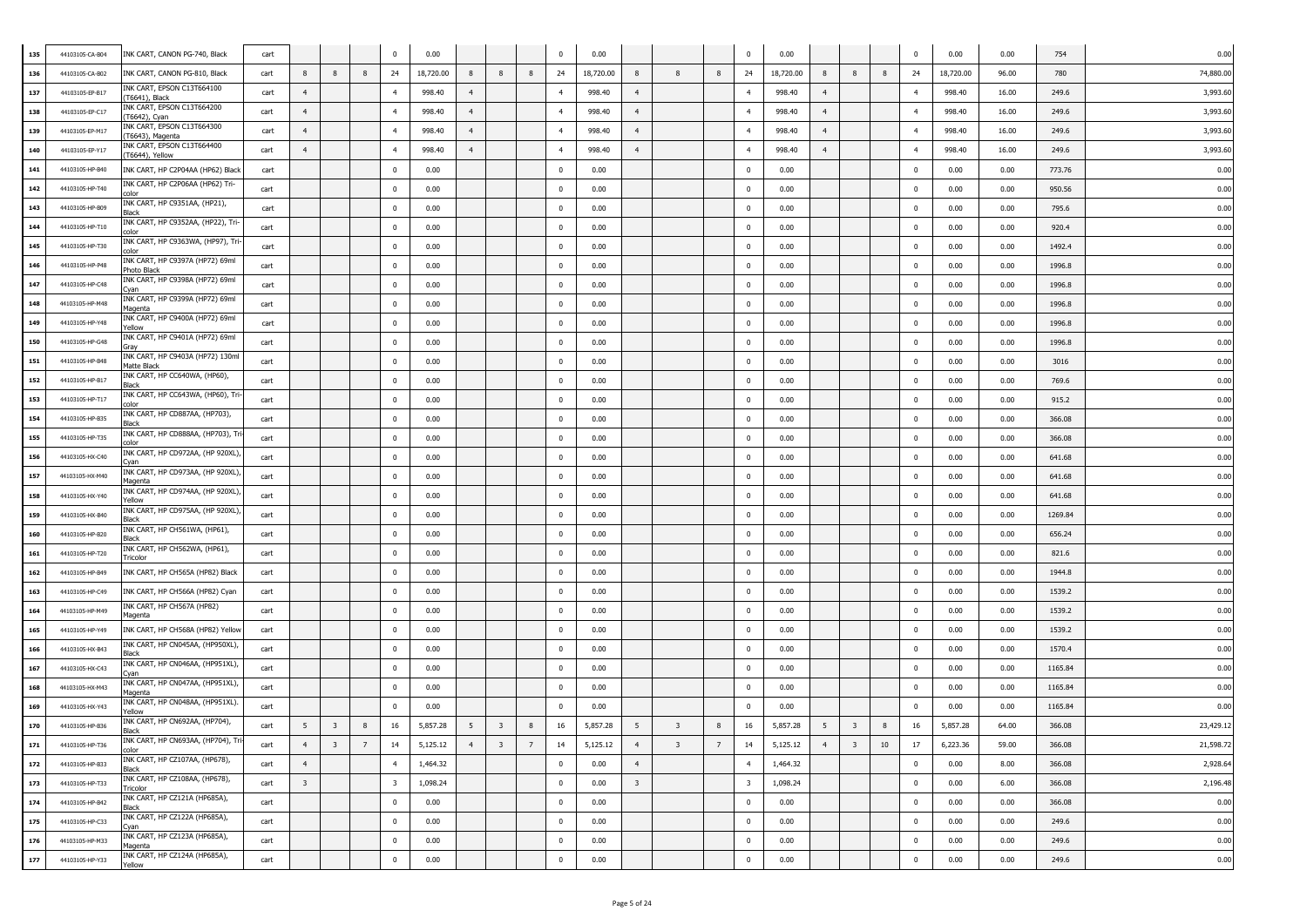| 178 | 44103105-HP-T43 | INK CART, HP F6V26AA (HP680) Tri-<br>alor:                       | cart | 39 | 16 | 21 | 76             | 30,825.60 | 19 | 22 | 19 | 60           | 24,336.00 | 40 | 19 | 24 | 83             | 33,664.80 | 21 | 24 | 18 | 63             | 25,552.80 | 282.00 | 405.6        | 114,379.20 |
|-----|-----------------|------------------------------------------------------------------|------|----|----|----|----------------|-----------|----|----|----|--------------|-----------|----|----|----|----------------|-----------|----|----|----|----------------|-----------|--------|--------------|------------|
| 179 | 44103105-HP-B43 | INK CART, HP F6V27AA (HP680)                                     | cart | 29 | 17 | 23 | 69             | 27,986.40 | 18 | 23 | 21 | 62           | 25,147.20 | 32 | 20 | 26 | 78             | 31,636.80 | 20 | 26 | 20 | 66             | 26,769.60 | 275.00 | 405.6        | 111,540.00 |
| 180 | 44103105-HP-C50 | INK CART, HP L0S51AA (HP955)<br>yan Original                     | cart |    |    |    | $\mathbf{0}$   | 0.00      |    |    |    | $\mathbf{0}$ | 0.00      |    |    |    | $\mathbf 0$    | 0.00      |    |    |    | $\mathbf 0$    | 0.00      | 0.00   | 995.75       | 0.00       |
| 181 | 44103105-HP-M50 | INK CART, HP L0S54AA (HP955)<br>lagenta Original                 | cart |    |    |    | $\mathbf{0}$   | 0.00      |    |    |    | $\mathbf 0$  | 0.00      |    |    |    | $\mathbf 0$    | 0.00      |    |    |    | $\mathbf 0$    | 0.00      | 0.00   | 995.75       | 0.00       |
| 182 | 44103105-HP-Y50 | INK CART, HP LOS57AA (HP955)<br>fellow Original                  | cart |    |    |    | $\mathbf{0}$   | 0.00      |    |    |    | $\mathbf{0}$ | 0.00      |    |    |    | $\mathbf 0$    | 0.00      |    |    |    | $\mathbf 0$    | 0.00      | 0.00   | 995.75       | 0.00       |
| 183 | 44103105-HP-B50 | INK CART, HP L0S60AA (HP955)<br>Black Original                   | cart |    |    |    | $\mathbf{0}$   | 0.00      |    |    |    | $\mathbf 0$  | 0.00      |    |    |    | $\overline{0}$ | 0.00      |    |    |    | $\mathbf 0$    | 0.00      | 0.00   | 4956.6       | 0.00       |
| 184 | 44103105-HX-C48 | INK CART, HP L0S63AA (HP955XL)<br>Cyan Original                  | cart |    |    |    | $\overline{0}$ | 0.00      |    |    |    | $\mathbf 0$  | 0.00      |    |    |    | $\mathbf 0$    | 0.00      |    |    |    | $\mathbf 0$    | 0.00      | 0.00   | 1212.64      | 0.00       |
| 185 | 44103105-HX-M48 | INK CART, HP LOS66AA (HP955XL)<br>Magenta Original               | cart |    |    |    | $\overline{0}$ | 0.00      |    |    |    | $\mathbf 0$  | 0.00      |    |    |    | $\mathbf 0$    | 0.00      |    |    |    | $\mathbf 0$    | 0.00      | 0.00   | 1212.64      | 0.00       |
| 186 | 44103105-HX-Y48 | INK CART, HP L0S69AA (HP955XL)<br>fellow Original                | cart |    |    |    | $\mathbf{0}$   | 0.00      |    |    |    | $\mathbf{0}$ | 0.00      |    |    |    | $\overline{0}$ | 0.00      |    |    |    | $\mathbf 0$    | 0.00      | 0.00   | 1212.64      | 0.00       |
| 187 | 44103105-HX-B48 | INK CART, HP LOS72AA (HP955XL)<br>Black Original                 | cart |    |    |    | $\mathbf{0}$   | 0.00      |    |    |    | $\pmb{0}$    | 0.00      |    |    |    | $\overline{0}$ | 0.00      |    |    |    | $\pmb{0}$      | 0.00      | 0.00   | 1644.24      | 0.00       |
| 188 | 44103105-HP-C51 | INK CART, HP T6L89AA (HP905)<br>yan Original                     | cart |    |    |    | $\mathbf{0}$   | 0.00      |    |    |    | $\mathbf 0$  | 0.00      |    |    |    | $\mathbf 0$    | 0.00      |    |    |    | $\mathbf{0}$   | 0.00      | 0.00   | 453.6168     | 0.00       |
| 189 | 44103105-HP-M51 | INK CART, HP T6L93AA (HP905)<br>Magenta Original                 | cart |    |    |    | $\mathbf{0}$   | 0.00      |    |    |    | $\mathbf 0$  | 0.00      |    |    |    | $\mathbf 0$    | 0.00      |    |    |    | $\mathbf 0$    | 0.00      | 0.00   | 453.6168     | 0.00       |
| 190 | 44103105-HP-Y51 | INK CART, HP T6L97AA (HP905)<br>rellow Original                  | cart |    |    |    | $\mathbf{0}$   | 0.00      |    |    |    | $\mathbf{0}$ | 0.00      |    |    |    | $\overline{0}$ | 0.00      |    |    |    | $\mathbf 0$    | 0.00      | 0.00   | 453.6168     | 0.00       |
| 191 | 44103105-HP-B51 | INK CART, HP T6M01AA (HP905)<br>Black Original                   | cart |    |    |    | $\mathbf{0}$   | 0.00      |    |    |    | $\mathbf 0$  | 0.00      |    |    |    | $\mathbf 0$    | 0.00      |    |    |    | $\mathbf 0$    | 0.00      | 0.00   | 741.28       | 0.00       |
| 192 | 44103105-HX-C49 | INK CART, HP T6M05AA (HP905XL)<br>Cyan Original                  | cart |    |    |    | $\mathbf{0}$   | 0.00      |    |    |    | $\mathbf 0$  | 0.00      |    |    |    | $\mathbf 0$    | 0.00      |    |    |    | $\mathbf 0$    | 0.00      | 0.00   | $\mathbf{0}$ | 0.00       |
| 193 | 44103105-HX-M49 | INK CART, HP T6M09AA (HP905XL)<br>Magenta Original               | cart |    |    |    | $\mathbf{0}$   | 0.00      |    |    |    | $\mathbf 0$  | 0.00      |    |    |    | $\mathbf 0$    | 0.00      |    |    |    | $\mathbf 0$    | 0.00      | 0.00   | $\bf{0}$     | 0.00       |
| 194 | 44103105-HX-Y49 | INK CART, HP T6M13AA (HP905XL)<br>/ellow Original                | cart |    |    |    | $\mathbf{0}$   | 0.00      |    |    |    | $\mathbf 0$  | 0.00      |    |    |    | $\mathbf 0$    | 0.00      |    |    |    | $\mathbf 0$    | 0.00      | 0.00   | $\bf{0}$     | 0.00       |
| 195 | 44103105-HX-B49 | INK CART, HP T6M17AA (HP905XL)<br>Black Original                 | cart |    |    |    | $\mathbf{0}$   | 0.00      |    |    |    | $\bf{0}$     | 0.00      |    |    |    | $\overline{0}$ | 0.00      |    |    |    | $\mathbf{0}$   | 0.00      | 0.00   | $\bf{0}$     | 0.00       |
| 196 | 44103112-EP-R05 | RIBBON CART, EPSON C13S015516<br>#8750), Black                   | cart |    |    |    | $\mathbf{0}$   | 0.00      |    |    |    | $\mathbf 0$  | 0.00      |    |    |    | $\mathbf{0}$   | 0.00      |    |    |    | $\mathbf 0$    | 0.00      | 0.00   | 77.43        | 0.00       |
| 197 | 44103112-EP-R07 | RIBBON CART, EPSON C13S015531<br>S015086), Black                 | cart |    |    |    | $\mathbf{0}$   | 0.00      |    |    |    | $\mathbf 0$  | 0.00      |    |    |    | $\mathbf 0$    | 0.00      |    |    |    | $\mathbf 0$    | 0.00      | 0.00   | 716.44       | 0.00       |
| 198 | 44103112-EP-R13 | RIBBON CART, EPSON C13S015632,<br>Black, forLX-310               | cart |    |    |    | $\mathbf{0}$   | 0.00      |    |    |    | $\mathbf 0$  | 0.00      |    |    |    | $\mathbf{0}$   | 0.00      |    |    |    | $\mathbf 0$    | 0.00      | 0.00   | 77.43        | 0.00       |
| 199 | 44103103-BR-B03 | TONER CART, BROTHER TN-2025,<br>Black                            | cart |    |    |    | $\mathbf{0}$   | 0.00      |    |    |    | $\mathbf{0}$ | 0.00      |    |    |    | $\mathbf 0$    | 0.00      |    |    |    | $\mathbf 0$    | 0.00      | 0.00   | 2685.28      | 0.00       |
| 200 | 44103103-BR-B04 | TONER CART, BROTHER TN-2130,<br>Black                            | cart |    |    |    | $\overline{0}$ | 0.00      |    |    |    | $\mathbf 0$  | 0.00      |    |    |    | $\mathbf{0}$   | 0.00      |    |    |    | $\mathbf 0$    | 0.00      | 0.00   | 1892.8       | 0.00       |
| 201 | 44103103-BR-B05 | TONER CART, BROTHER TN-2150,<br>3lack                            | cart |    |    |    | $\overline{0}$ | 0.00      |    |    |    | $\bf{0}$     | 0.00      |    |    |    | $\mathbf 0$    | 0.00      |    |    |    | $\overline{0}$ | 0.00      | 0.00   | 2685.28      | 0.00       |
| 202 | 44103103-BR-B09 | TONER CART, BROTHER TN-3320,<br>Rlack                            | cart |    |    |    | $\Omega$       | 0.00      |    |    |    | $\bf{0}$     | 0.00      |    |    |    | $\mathbf{0}$   | 0.00      |    |    |    | $^{\circ}$     | 0.00      | 0.00   | 3567.2       | 0.00       |
| 203 | 44103103-BR-B11 | FONER CART, BROTHER TN-3350,<br>Black, for HL5450DN (CU Printer) | cart |    |    |    | $\mathbf{0}$   | 0.00      |    |    |    | $\pmb{0}$    | 0.00      |    |    |    | $\overline{0}$ | 0.00      |    |    |    | $\pmb{0}$      | 0.00      | 0.00   | 5002.4       | 0.00       |
| 204 | 44103103-HP-B12 | TONER CART, HP CB435A, Black                                     | cart |    |    |    | $\mathbf{0}$   | 0.00      |    |    |    | $\mathbf 0$  | 0.00      |    |    |    | $\mathbf{0}$   | 0.00      |    |    |    | $\mathbf 0$    | 0.00      | 0.00   | 3380         | 0.00       |
| 205 | 44103103-HP-B14 | TONER CART, HP CB540A, Black                                     | cart |    |    |    | $\bf{0}$       | 0.00      |    |    |    | $\mathbf 0$  | 0.00      |    |    |    | $\mathbf 0$    | 0.00      |    |    |    | $\mathbf 0$    | 0.00      | 0.00   | 3337.36      | 0.00       |
| 206 | 44103103-HP-B18 | TONER CART, HP CE255A, Black                                     | cart |    |    |    | $\mathbf{0}$   | 0.00      |    |    |    | $\Omega$     | 0.00      |    |    |    | $\mathbf 0$    | 0.00      |    |    |    | $\mathbf 0$    | 0.00      | 0.00   | 7332         | 0.00       |
| 207 | 44103103-HP-B21 | TONER CART, HP CE278A, Black                                     | cart |    |    |    | $\bf{0}$       | 0.00      |    |    |    | $\mathbf{0}$ | 0.00      |    |    |    | $\overline{0}$ | 0.00      |    |    |    | $\mathbf 0$    | 0.00      | 0.00   | 3952         | 0.00       |
| 208 | 44103103-HP-B22 | TONER CART, HP CE285A (HP85A)<br>Black                           | cart |    |    |    | $\mathbf{0}$   | 0.00      |    |    |    | $\mathbf 0$  | 0.00      |    |    |    | $\mathbf 0$    | 0.00      |    |    |    | $\mathbf 0$    | 0.00      | 0.00   | 3432         | 0.00       |
| 209 | 44103103-HP-B23 | TONER CART, HP CE310A, Black                                     | cart |    |    |    | $\mathbf{0}$   | 0.00      |    |    |    | $\mathbf 0$  | 0.00      |    |    |    | $\mathbf 0$    | 0.00      |    |    |    | $\mathbf 0$    | 0.00      | 0.00   | 2360.8       | 0.00       |
| 210 | 44103103-HP-C23 | TONER CART, HP CE311A, Cyan                                      | cart |    |    |    | $\mathbf{0}$   | 0.00      |    |    |    | $\mathbf 0$  | 0.00      |    |    |    | $\mathbf 0$    | 0.00      |    |    |    | $\mathbf 0$    | 0.00      | 0.00   | 2542.8       | 0.00       |
| 211 | 44103103-HP-Y23 | TONER CART, HP CE312A, Yellow                                    | cart |    |    |    | $\mathbf{0}$   | 0.00      |    |    |    | $\bf{0}$     | 0.00      |    |    |    | $\mathbf{0}$   | 0.00      |    |    |    | $\bf{0}$       | 0.00      | 0.00   | 2542.8       | 0.00       |
| 212 | 44103103-HP-M23 | TONER CART, HP CE313A, Magenta                                   | cart |    |    |    | $\mathbf{0}$   | 0.00      |    |    |    | $\mathbf 0$  | 0.00      |    |    |    | $\mathbf{0}$   | 0.00      |    |    |    | $\mathbf 0$    | 0.00      | 0.00   | 2542.8       | 0.00       |
| 213 | 44103103-HP-B24 | TONER CART, HP CE320A, Black                                     | cart |    |    |    | $\bf{0}$       | 0.00      |    |    |    | $\mathbf{0}$ | 0.00      |    |    |    | $\mathbf 0$    | 0.00      |    |    |    | $\mathbf 0$    | 0.00      | 0.00   | 2916.16      | 0.00       |
| 214 | 44103103-HP-C24 | TONER CART, HP CE321A, Cyan                                      | cart |    |    |    | $\mathbf{0}$   | 0.00      |    |    |    | $\mathbf 0$  | 0.00      |    |    |    | $\mathbf 0$    | 0.00      |    |    |    | $\bf{0}$       | 0.00      | 0.00   | 3072.16      | 0.00       |
| 215 | 44103103-HP-Y24 | TONER CART, HP CE322A, Yellow                                    | cart |    |    |    | $\mathbf 0$    | 0.00      |    |    |    | $\bf{0}$     | 0.00      |    |    |    | $\mathbf 0$    | 0.00      |    |    |    | $\mathbf 0$    | 0.00      | 0.00   | 3072.16      | 0.00       |
| 216 | 44103103-HP-M24 | TONER CART, HP CE323A, Magenta                                   | cart |    |    |    | $\mathbf 0$    | 0.00      |    |    |    | $\bf{0}$     | 0.00      |    |    |    | $\pmb{0}$      | 0.00      |    |    |    | $\mathbf 0$    | 0.00      | 0.00   | 3072.16      | 0.00       |
| 217 | 44103103-HP-B25 | TONER CART, HP CE390A, Black                                     | cart |    |    |    | $\mathbf 0$    | 0.00      |    |    |    | $\mathbf{0}$ | 0.00      |    |    |    | $\overline{0}$ | 0.00      |    |    |    | $\mathbf 0$    | 0.00      | 0.00   | 7856.16      | 0.00       |
| 218 | 44103103-HP-B26 | TONER CART, HP CE400A, Black                                     | cart |    |    |    | $\mathbf 0$    | 0.00      |    |    |    | $\bf{0}$     | 0.00      |    |    |    | $\overline{0}$ | 0.00      |    |    |    | $\mathbf 0$    | 0.00      | 0.00   | 6900.4       | 0.00       |
| 219 | 44103103-HP-C26 | TONER CART, HP CE401A, Cyan                                      | cart |    |    |    | $\mathbf 0$    | 0.00      |    |    |    | $\bf{0}$     | 0.00      |    |    |    | $\overline{0}$ | 0.00      |    |    |    | $\pmb{0}$      | 0.00      | 0.00   | 10193.04     | 0.00       |
| 220 | 44103103-HP-Y26 | TONER CART, HP CE402A, Yellow                                    | cart |    |    |    | $\mathbf 0$    | 0.00      |    |    |    | $\bf{0}$     | 0.00      |    |    |    | $\overline{0}$ | 0.00      |    |    |    | $\mathbf 0$    | 0.00      | 0.00   | 10193.04     | 0.00       |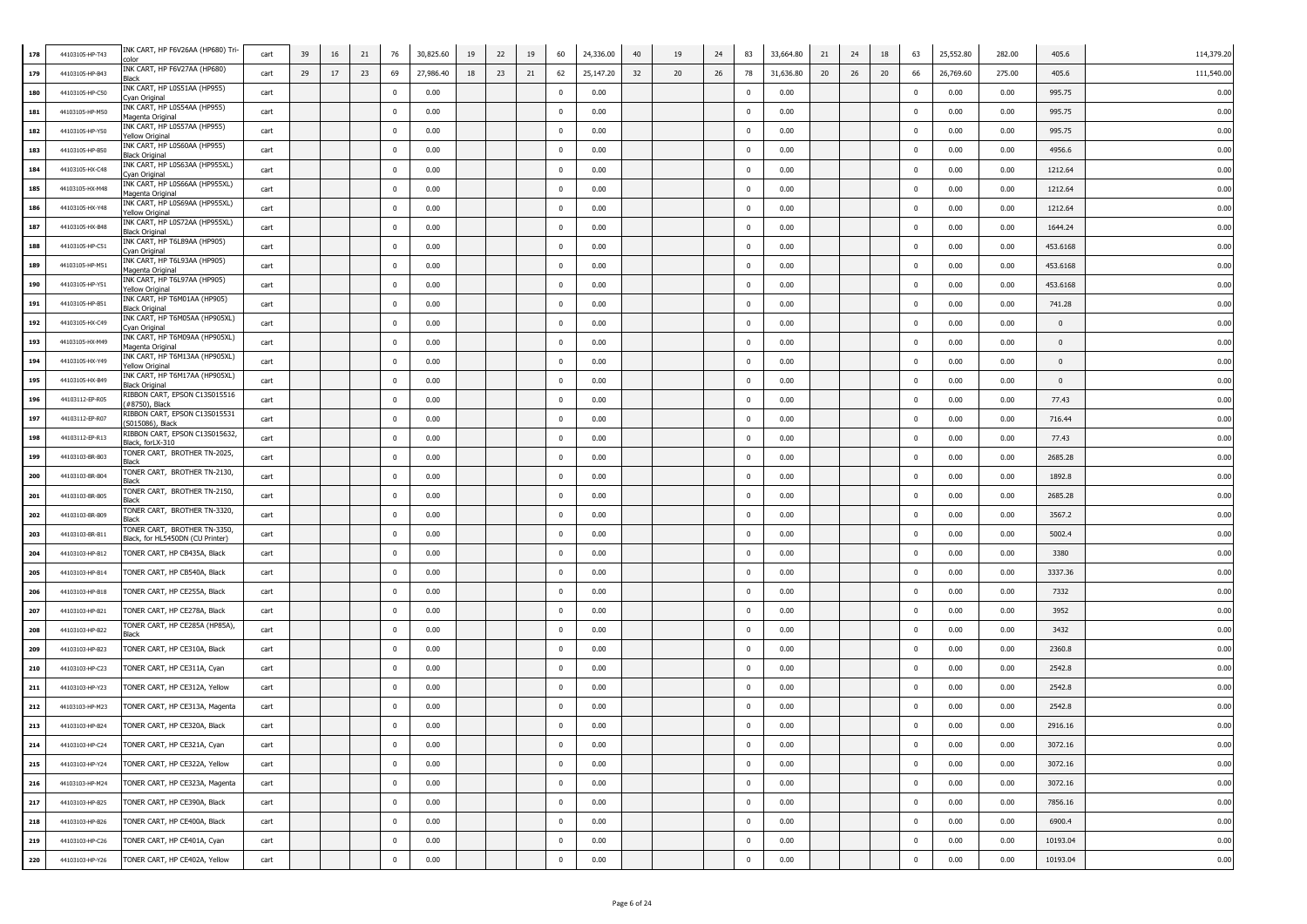| 221 | 44103103-HP-M26 | TONER CART, HP CE403A, Magenta                             | cart |  |                | 0.00 |  | $\overline{0}$ | 0.00 |  | $\mathbf 0$             | 0.00 |  | 0              | 0.00 | 0.00 | 10193.04       | 0.00 |
|-----|-----------------|------------------------------------------------------------|------|--|----------------|------|--|----------------|------|--|-------------------------|------|--|----------------|------|------|----------------|------|
| 222 | 44103103-HP-B27 | ONER CART, HP CE410A, (HP305),                             | cart |  | $\mathbf{0}$   | 0.00 |  | $\mathbf 0$    | 0.00 |  | $\mathbf 0$             | 0.00 |  | $\mathbf 0$    | 0.00 | 0.00 | 4201.6         | 0.00 |
| 223 | 44103103-HP-C27 | ONER CART, HP CE411A, (HP305),<br>van                      | cart |  | $\mathbf{0}$   | 0.00 |  | $\mathbf 0$    | 0.00 |  | $\mathbf 0$             | 0.00 |  | $\mathbf 0$    | 0.00 | 0.00 | 6011.2         | 0.00 |
| 224 | 44103103-HP-Y27 | ONER CART, HP CE412A, (HP305),<br>'ellow                   | cart |  | $\mathbf{0}$   | 0.00 |  | $\mathbf 0$    | 0.00 |  | $\mathbf 0$             | 0.00 |  | $\mathbf 0$    | 0.00 | 0.00 | 6011.2         | 0.00 |
| 225 | 44103103-HP-M27 | ONER CART, HP CE413A, (HP305),<br>Magenta                  | cart |  | $^{\circ}$     | 0.00 |  | $\mathbf{0}$   | 0.00 |  | $\mathbf 0$             | 0.00 |  | $\mathbf 0$    | 0.00 | 0.00 | 6011.2         | 0.00 |
| 226 | 44103103-HP-B28 | TONER CART, HP CE505A, Black                               | cart |  | $\mathbf{0}$   | 0.00 |  | $\mathbf 0$    | 0.00 |  | $\mathbf 0$             | 0.00 |  | $\bf{0}$       | 0.00 | 0.00 | 4466.8         | 0.00 |
| 227 | 44103103-HX-B28 | TONER CART, HP CE505X, Black,<br>high cap                  | cart |  | $\overline{0}$ | 0.00 |  | $\mathbf 0$    | 0.00 |  | $\mathbf 0$             | 0.00 |  | $^{\circ}$     | 0.00 | 0.00 | 7213.44        | 0.00 |
| 228 | 44103103-HP-B52 | TONER CART, HP CF217A (HP17A)<br>Black LaserJet            | cart |  | $\Omega$       | 0.00 |  | $\overline{0}$ | 0.00 |  | $\mathbf 0$             | 0.00 |  | $\mathbf 0$    | 0.00 | 0.00 | 3044.28        | 0.00 |
| 229 | 44103103-HP-B53 | TONER CART, HP CF226A (HP26A)<br>Black LaserJet            | cart |  | $\mathbf{0}$   | 0.00 |  | $\bf{0}$       | 0.00 |  | $\overline{0}$          | 0.00 |  | $\bf{0}$       | 0.00 | 0.00 | 5787.6         | 0.00 |
| 230 | 44103103-HX-B50 | TONER CART, HP CF226XC (HP26XC<br>Black LaserJet           | cart |  | $\mathbf{0}$   | 0.00 |  | $\bf{0}$       | 0.00 |  | $\mathbf 0$             | 0.00 |  | $\bf{0}$       | 0.00 | 0.00 | $\bf{0}$       | 0.00 |
| 231 | 44103103-HP-B55 | ONER CART, HP CF280A, LaserJet<br>Pro M401/M425 2.7K Black | cart |  | $\mathbf{0}$   | 0.00 |  | $\mathbf 0$    | 0.00 |  | $\mathbf 0$             | 0.00 |  | $\bf{0}$       | 0.00 | 0.00 | 5200           | 0.00 |
| 232 | 44103103-HP-B51 | TONER CART, HP CF280XC                                     | cart |  | $\mathbf{0}$   | 0.00 |  | $\mathbf 0$    | 0.00 |  | $\mathbf 0$             | 0.00 |  | $\mathbf 0$    | 0.00 | 0.00 | 7112.56        | 0.00 |
| 233 | 44103103-HP-B56 | ONER CART, HP CF281A (HP81A)<br>Black LaserJet             | cart |  | $\mathbf{0}$   | 0.00 |  | $\mathbf 0$    | 0.00 |  | $\mathbf 0$             | 0.00 |  | $\mathbf 0$    | 0.00 | 0.00 | 8606           | 0.00 |
| 234 | 44103103-HP-B57 | TONER CART, HP CF283A (HP83A)<br>LaserJet Black            | cart |  | $\mathbf{0}$   | 0.00 |  | $\mathbf 0$    | 0.00 |  | $\mathbf 0$             | 0.00 |  | $\mathbf 0$    | 0.00 | 0.00 | 3241.7         | 0.00 |
| 235 | 44103103-HX-B51 | TONER CART, HP CF283XC (HP83X)<br>Blk Contract ⊔           | cart |  | $\mathbf{0}$   | 0.00 |  | $\mathbf 0$    | 0.00 |  | $\mathbf 0$             | 0.00 |  | $\mathbf 0$    | 0.00 | 0.00 | 4056           | 0.00 |
| 236 | 44103103-HP-B58 | TONER CART, HP CF287A (HP87)<br>ılack                      | cart |  | $\mathbf{0}$   | 0.00 |  | $\overline{0}$ | 0.00 |  | $\mathbf 0$             | 0.00 |  | $\mathbf 0$    | 0.00 | 0.00 | 10051          | 0.00 |
| 237 | 44103103-HP-B59 | TONER CART, HP CF310AC (HP826)<br>ılack                    | cart |  | $\Omega$       | 0.00 |  | $\bf{0}$       | 0.00 |  | $\mathbf 0$             | 0.00 |  | $\mathbf 0$    | 0.00 | 0.00 | $\Omega$       | 0.00 |
| 238 | 44103103-HP-C59 | TONER CART, HP CF311AC (HP826)<br>van                      | cart |  | $\mathbf{0}$   | 0.00 |  | $\bf{0}$       | 0.00 |  | $\mathbf 0$             | 0.00 |  | $\bf{0}$       | 0.00 | 0.00 | $\bf{0}$       | 0.00 |
| 239 | 44103103-HP-Y59 | TONER CART, HP CF312AC (HP826)<br>ellow                    | cart |  | $\mathbf{0}$   | 0.00 |  | $\mathbf 0$    | 0.00 |  | $\mathbf 0$             | 0.00 |  | $\bf{0}$       | 0.00 | 0.00 | $\overline{0}$ | 0.00 |
| 240 | 44103103-HP-M59 | ONER CART, HP CF313AC (HP826)<br>nagenta                   | cart |  | $\mathbf{0}$   | 0.00 |  | $\mathbf 0$    | 0.00 |  | $\mathbf 0$             | 0.00 |  | $\mathbf 0$    | 0.00 | 0.00 | $\mathbf{0}$   | 0.00 |
| 241 | 44103103-HX-B52 | ONER CART, HP CF325XC (HP25X)<br><u> Black LaserJet</u>    | cart |  | $\Omega$       | 0.00 |  | $\mathbf 0$    | 0.00 |  | $\mathbf 0$             | 0.00 |  | $\mathbf 0$    | 0.00 | 0.00 | 13156          | 0.00 |
| 242 | 44103103-HP-B60 | TONER CART, HP CF350A Black LJ                             | cart |  | $\mathbf{0}$   | 0.00 |  | $\mathbf 0$    | 0.00 |  | $\mathbf 0$             | 0.00 |  | $\mathbf 0$    | 0.00 | 0.00 | 2901.6         | 0.00 |
| 243 | 44103103-HP-C60 | TONER CART, HP CF351A Cyan LJ                              | cart |  | $^{\circ}$     | 0.00 |  | $\mathbf 0$    | 0.00 |  | $\mathbf 0$             | 0.00 |  | $\mathbf 0$    | 0.00 | 0.00 | 2953.6         | 0.00 |
| 244 | 44103103-HP-Y60 | TONER CART, HP CF352A Yellow LJ                            | cart |  | $\Omega$       | 0.00 |  | $\mathbf 0$    | 0.00 |  | $\mathbf 0$             | 0.00 |  | $\mathbf 0$    | 0.00 | 0.00 | 2953.6         | 0.00 |
| 245 | 44103103-HP-M60 | TONER CART, HP CF353A Magenta                              | cart |  | $\Omega$       | 0.00 |  | $\bf{0}$       | 0.00 |  | $\overline{0}$          | 0.00 |  | $\bf{0}$       | 0.00 | 0.00 | 2953.6         | 0.00 |
| 246 | 44103103-HP-B61 | ONER CART, HP CF360A (HP508A)<br>Black LaserJet            | cart |  | $\mathbf{0}$   | 0.00 |  | $\bf{0}$       | 0.00 |  | $\overline{0}$          | 0.00 |  | $\bf{0}$       | 0.00 | 0.00 | 7056.4         | 0.00 |
| 247 | 44103103-HX-B53 | TONER CART, HP CF360XC (HP508X)<br>Black Contract LJ       | cart |  | $\mathbf{0}$   | 0.00 |  | $\mathbf 0$    | 0.00 |  | $\mathbf 0$             | 0.00 |  | $\bf{0}$       | 0.00 | 0.00 | $\overline{0}$ | 0.00 |
| 248 | 44103103-HP-C61 | TONER CART, HP CF361A (HP508A)<br>Cyan LaserJet            | cart |  | $\mathbf{0}$   | 0.00 |  | $\mathbf 0$    | 0.00 |  | $\mathbf 0$             | 0.00 |  | $\mathbf 0$    | 0.00 | 0.00 | 8846.24        | 0.00 |
| 249 | 44103103-HX-C53 | ONER CART, HP CF361XC (HP508X)<br>Cyan Contract LJ         | cart |  | $\mathbf{0}$   | 0.00 |  | $\mathbf 0$    | 0.00 |  | $\mathbf 0$             | 0.00 |  | $\mathbf 0$    | 0.00 | 0.00 | $\overline{0}$ | 0.00 |
| 250 | 44103103-HP-Y61 | TONER CART, HP CF362A (HP508A)<br>rellow LaserJet          | cart |  | $\mathbf{0}$   | 0.00 |  | $\mathbf 0$    | 0.00 |  | $\mathbf 0$             | 0.00 |  | $\bf{0}$       | 0.00 | 0.00 | 8846.24        | 0.00 |
| 251 | 44103103-HX-Y53 | TONER CART, HP CF362XC (HP508X)<br>Yellow Contract LJ      | cart |  | $\mathbf{0}$   | 0.00 |  | $\mathbf 0$    | 0.00 |  | $\mathbf 0$             | 0.00 |  | $\mathbf 0$    | 0.00 | 0.00 | $\mathbf{0}$   | 0.00 |
| 252 | 44103103-HP-M61 | TONER CART, HP CF363A (HP508A)<br>lagenta LaserJet         | cart |  | $\mathbf{0}$   | 0.00 |  | $\bf{0}$       | 0.00 |  | $\mathbf 0$             | 0.00 |  | $\mathbf 0$    | 0.00 | 0.00 | 8846.24        | 0.00 |
| 253 | 44103103-HX-M53 | TONER CART, HP CF363XC (HP508X)<br>4agenta Contract LJ     | cart |  | $\Omega$       | 0.00 |  | $\mathbf 0$    | 0.00 |  | $\mathbf 0$             | 0.00 |  | $\mathbf 0$    | 0.00 | 0.00 | $\Omega$       | 0.00 |
| 254 | 44103103-HP-B62 | TONER CART, HP CF400A (HP201A)<br>Black LaserJet           | cart |  | $\mathbf{0}$   | 0.00 |  | $\bf{0}$       | 0.00 |  | $\mathbf 0$             | 0.00 |  | $\bf{0}$       | 0.00 | 0.00 | 3429.78        | 0.00 |
| 255 | 44103103-HP-C62 | ONER CART, HP CF401A (HP201A)<br>\yan LaserJet             | cart |  | $\mathbf{0}$   | 0.00 |  | $\mathbf 0$    | 0.00 |  | $\mathbf 0$             | 0.00 |  | $\mathbf 0$    | 0.00 | 0.00 | 4043.83        | 0.00 |
| 256 | 44103103-HP-Y62 | ONER CART, HP CF402A (HP201A)<br>'ellow LaserJet           | cart |  | $\bf{0}$       | 0.00 |  | $\mathbf 0$    | 0.00 |  | $\mathbf 0$             | 0.00 |  | $\mathbf 0$    | 0.00 | 0.00 | 4043.83        | 0.00 |
| 257 | 44103103-HP-M62 | ONER CART, HP CF403A (HP201A)<br>Magenta LaserJet          | cart |  | $\bf{0}$       | 0.00 |  | $\mathbf{0}$   | 0.00 |  | $\mathbf{0}$            | 0.00 |  | $\mathbf{0}$   | 0.00 | 0.00 | 4043.83        | 0.00 |
| 258 | 44103103-HP-B63 | TONER CART, HP CF410A (HP410A)<br>black                    | cart |  | $\mathbf 0$    | 0.00 |  | $\mathbf 0$    | 0.00 |  | $\mathbf 0$             | 0.00 |  | $\bf{0}$       | 0.00 | 0.00 | 4440.8         | 0.00 |
| 259 | 44103103-HX-B54 | TONER CART, HP CF410XC<br>(HP410XC) black                  | cart |  | $\mathbf 0$    | 0.00 |  | $\mathbf 0$    | 0.00 |  | $\mathbf 0$             | 0.00 |  | $\pmb{0}$      | 0.00 | 0.00 | 7441.2         | 0.00 |
| 260 | 44103103-HP-C63 | TONER CART, HP CF411A (HP410A)<br>:van                     | cart |  | $\bf{0}$       | 0.00 |  | $\mathbf 0$    | 0.00 |  | $\mathbf 0$             | 0.00 |  | $\mathbf 0$    | 0.00 | 0.00 | 5616           | 0.00 |
| 261 | 44103103-HX-C54 | TONER CART, HP CF411XC<br>HP410XC) cyan                    | cart |  | $\bf{0}$       | 0.00 |  | $\mathbf{0}$   | 0.00 |  | $\overline{\mathbf{0}}$ | 0.00 |  | $\pmb{0}$      | 0.00 | 0.00 | 7472.4         | 0.00 |
| 262 | 44103103-HP-Y63 | ONER CART, HP CF412A (HP410A)<br>ellow                     | cart |  | $\pmb{0}$      | 0.00 |  | $\bf{0}$       | 0.00 |  | $\overline{\mathbf{0}}$ | 0.00 |  | $\overline{0}$ | 0.00 | 0.00 | 5616           | 0.00 |
| 263 | 44103103-HX-Y54 | TONER CART, HP CF412XC<br>(HP410XC) yellow                 | cart |  | $\mathbf 0$    | 0.00 |  | $\mathbf 0$    | 0.00 |  | $\mathbf 0$             | 0.00 |  | $\mathbf 0$    | 0.00 | 0.00 | 7472.4         | 0.00 |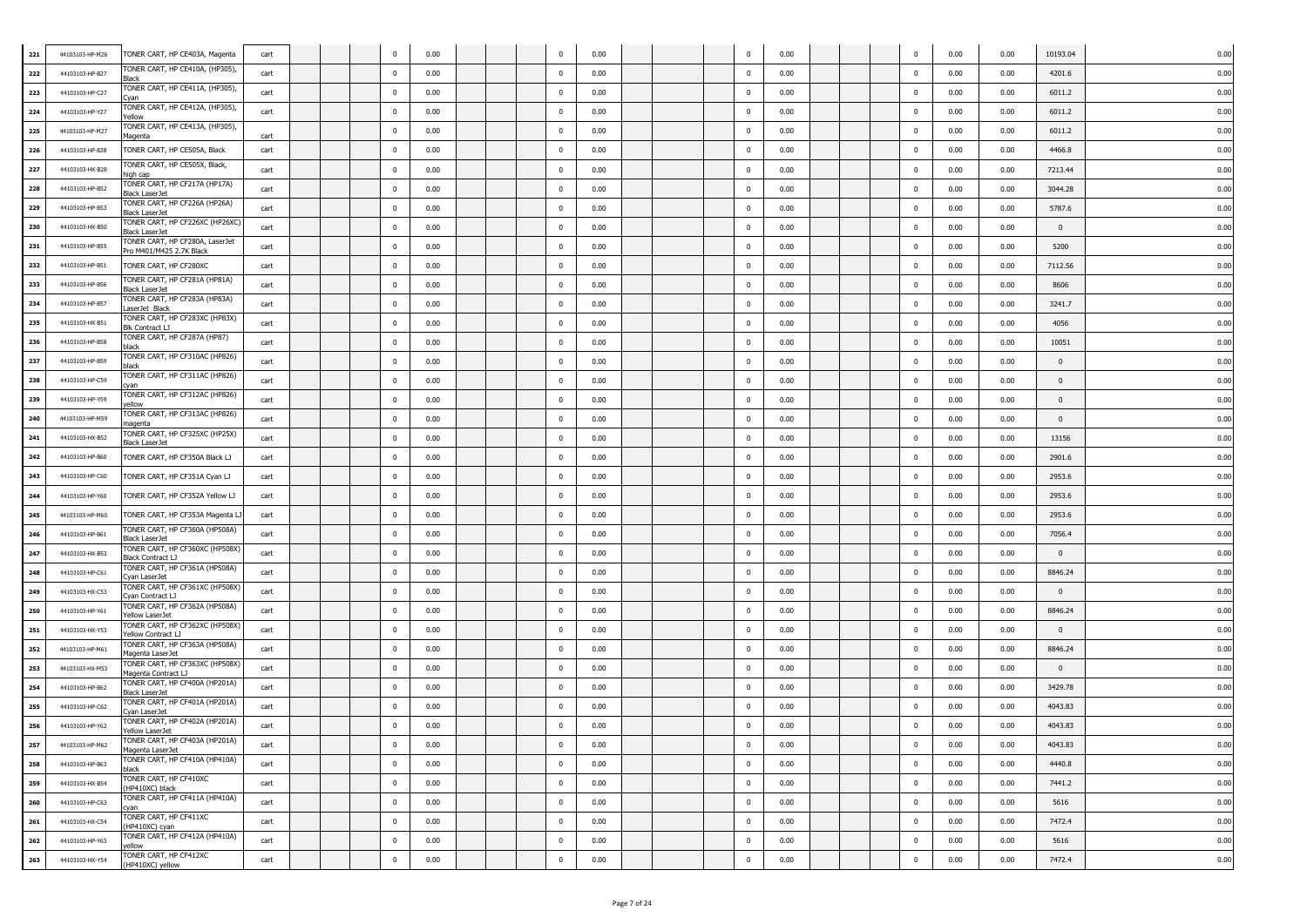| 264        | 44103103-HP-M63                    | TONER CART, HP CF413A (HP410A)                                                 | cart  |                 |                |    | $\Omega$        | 0.00         |    |   |        | $\Omega$                             | 0.00         |    |                 |   | $\mathbf{0}$            | 0.00         |    |    |   | $\mathbf 0$             | 0.00         | 0.00   | 5616     | 0.00         |
|------------|------------------------------------|--------------------------------------------------------------------------------|-------|-----------------|----------------|----|-----------------|--------------|----|---|--------|--------------------------------------|--------------|----|-----------------|---|-------------------------|--------------|----|----|---|-------------------------|--------------|--------|----------|--------------|
| 265        | 44103103-HX-M54                    | nagenta<br>ONER CART, HP CF413XC                                               | cart  |                 |                |    | $\Omega$        | 0.00         |    |   |        | $\mathbf 0$                          | 0.00         |    |                 |   | $\overline{0}$          | 0.00         |    |    |   | $\pmb{0}$               | 0.00         | 0.00   | 7472.4   | 0.00         |
| 266        | 44103103-HP-B34                    | HP410XC) magenta<br>TONER CART, HP Q2612A, Black                               | cart  |                 |                |    | $^{\circ}$      | 0.00         |    |   |        | $\mathbf 0$                          | 0.00         |    |                 |   | $\overline{0}$          | 0.00         |    |    |   | $\mathbf 0$             | 0.00         | 0.00   | 3900     | 0.00         |
| 267        | 44103103-HP-B39                    | TONER CART, HP Q5942A, Black                                                   | cart  |                 |                |    | $^{\circ}$      | 0.00         |    |   |        | $\mathbf 0$                          | 0.00         |    |                 |   | $\overline{0}$          | 0.00         |    |    |   | $^{\circ}$              | 0.00         | 0.00   | 7482.8   | 0.00         |
| 268        | 44103103-HP-B48                    | TONER CART, HP Q7553A, Black                                                   | cart  |                 |                |    | $^{\circ}$      | 0.00         |    |   |        | $\mathbf 0$                          | 0.00         |    |                 |   | $\overline{\mathbf{0}}$ | 0.00         |    |    |   | $\mathbf 0$             | 0.00         | 0.00   | 3972.8   | 0.00         |
| 269        | 44103103-LX-B03                    | TONER CART, LEXMARK E360H11P                                                   | cart  |                 |                |    | $\mathbf{0}$    | 0.00         |    |   |        | $\overline{\mathbf{0}}$              | 0.00         |    |                 |   | $\overline{\mathbf{0}}$ | 0.00         |    |    |   | $\pmb{0}$               | 0.00         | 0.00   | 8725.6   | 0.00         |
|            |                                    | Black<br>ONER CART, LEXMARK T650A11P,                                          | cart  |                 |                |    | 0               | 0.00         |    |   |        | $\overline{\mathbf{0}}$              | 0.00         |    |                 |   | $\overline{\mathbf{0}}$ | 0.00         |    |    |   | $\mathbf 0$             | 0.00         | 0.00   | 9490     | 0.00         |
| 270<br>271 | 44103103-LX-B05<br>44103103-SA-B06 | Black<br>ONER CART, SAMSUNG MLT-D101S                                          | cart  |                 |                |    | $^{\circ}$      | 0.00         |    |   |        | $\mathbf 0$                          | 0.00         |    |                 |   | $\overline{0}$          | 0.00         |    |    |   | 0                       | 0.00         | 0.00   | 3406     | 0.00         |
| 272        | 44103103-SA-B07                    | <b>Black</b><br>ONER CART, SAMSUNG MLT-D103S                                   | cart  |                 |                |    | $\mathbf{0}$    | 0.00         |    |   |        | $\bf{0}$                             | 0.00         |    |                 |   | $\overline{0}$          | 0.00         |    |    |   | $\mathbf 0$             | 0.00         | 0.00   | 2350.4   | 0.00         |
| 273        | 44103103-SA-B08                    | lack<br>ONER CART, SAMSUNG MLT-D104S                                           | cart  |                 |                |    | $\mathbf{0}$    | 0.00         |    |   |        | $\bf{0}$                             | 0.00         |    |                 |   | $\overline{0}$          | 0.00         |    |    |   | $\pmb{0}$               | 0.00         | 0.00   | 2454.4   | 0.00         |
|            |                                    | <b>Black</b><br>ONER CART, SAMSUNG MLT-D105L                                   |       |                 |                |    | $^{\circ}$      | 0.00         |    |   |        | $\pmb{0}$                            | 0.00         |    |                 |   | $\overline{\mathbf{0}}$ | 0.00         |    |    |   |                         | 0.00         | 0.00   |          | 0.00         |
| 274        | 44103103-SA-B09                    | 3lack<br>TONER CART, SAMSUNG MLT-D108S                                         | cart  |                 |                |    |                 |              |    |   |        |                                      |              |    |                 |   |                         |              |    |    |   | $\bf{0}$                |              |        | 3380     |              |
| 275        | 44103103-SA-B14                    | Black<br>TONER CART, SAMSUNG MLT-D203E                                         | cart  |                 |                |    | $^{\circ}$      | 0.00<br>0.00 |    |   |        | $\pmb{0}$<br>$\overline{\mathbf{0}}$ | 0.00         |    |                 |   | $\overline{\mathbf{0}}$ | 0.00<br>0.00 |    |    |   | 0                       | 0.00         | 0.00   | 2875.58  | 0.00         |
| 276        | 44103103-SA-B21                    | 3lack<br>TONER CART, SAMSUNG MLT-D203L                                         | cart  |                 |                |    | $\mathbf{0}$    |              |    |   |        |                                      | 0.00         |    |                 |   | $\overline{\mathbf{0}}$ |              |    |    |   | $\bf{0}$                | 0.00         | 0.00   | 7259.2   | 0.00         |
| 277        | 44103103-SA-B18                    | Black<br>TONER CART, SAMSUNG MLT-D203L                                         | cart  |                 |                |    | $\mathbf{0}$    | 0.00         |    |   |        | $\overline{0}$                       | 0.00         |    |                 |   | $\overline{\mathbf{0}}$ | 0.00         |    |    |   | $\bf{0}$                | 0.00         | 0.00   | 3458     | 0.00         |
| 278        | 44103103-SA-B20                    | olack<br>ONER CART, SAMSUNG MLT-D205E                                          | cart  |                 |                |    | $\mathbf{0}$    | 0.00         |    |   |        | $\overline{0}$                       | 0.00         |    |                 |   | $\overline{0}$          | 0.00         |    |    |   | $\overline{\mathbf{0}}$ | 0.00         | 0.00   | 6442.8   | 0.00         |
| 279        | 44103103-SA-B12                    | <b>Black</b><br>TONER CART, SAMSUNG MLT-D205L                                  | cart  |                 |                |    | $^{\circ}$      | 0.00         |    |   |        | $\pmb{0}$                            | 0.00         |    |                 |   | $\overline{\mathbf{0}}$ | 0.00         |    |    |   | $\bf{0}$                | 0.00         | 0.00   | 7321.14  | 0.00         |
| 280        | 44103103-SA-B05                    | lack<br>ONER CART, SAMSUNG SCX-                                                | cart  |                 |                |    | $\bf{0}$        | 0.00         |    |   |        | $\bf{0}$                             | 0.00         |    |                 |   | $\mathbf 0$             | 0.00         |    |    |   | $^{\circ}$              | 0.00         | 0.00   | 3962.24  | 0.00         |
| 281        | 44103103-SA-B10                    | 26555A, Black<br>Folyer Carenda                                                | cart  |                 |                |    | $\Omega$        | 0.00         |    |   |        | $\mathbf 0$                          | 0.00         |    |                 |   | $\mathbf 0$             | 0.00         |    |    |   | 0                       | 0.00         | 0.00   | 4066.4   | 0.00         |
| 282        | 44103103-BR-B15                    | 3478, Blackf, for printer HL-6400DW<br>TONER CARTRIDGE, CANON 324 II,          | cart  |                 |                |    | $^{\circ}$      | 0.00         |    |   |        | $\mathbf 0$                          | 0.00         |    |                 |   | $\overline{\mathbf{0}}$ | 0.00         |    |    |   | $\bf{0}$                | 0.00         | 0.00   | 6370     | 0.00         |
| 283        | 44103103-CA-B00                    | for printer LBP6780x                                                           | cart  |                 |                |    | $^{\circ}$      | 0.00         |    |   |        | $\mathbf 0$                          | 0.00         |    |                 |   | $\overline{0}$          | 0.00         |    |    |   | $^{\circ}$              | 0.00         | 0.00   | 13399.36 | 0.00         |
|            |                                    | <b>Audio and Visual Equipment and Supplies</b>                                 |       |                 |                |    |                 |              |    |   |        |                                      |              |    |                 |   |                         |              |    |    |   |                         |              |        |          |              |
| 284        | 45121517-DO-C01                    | DOCUMENT CAMERA, 3.2M pixels                                                   | unit  |                 |                |    | $^{\circ}$      | 0.00         |    |   |        | $\mathbf 0$                          | 0.00         |    |                 |   | $^{\circ}$              | 0.00         |    |    |   | 0                       | 0.00         | 0.00   | 28860    | 0.00         |
| 285        | 45111609-MM-P01                    | MULTIMEDIA PROJECTOR, 4000 min<br><b>ANSI Lumens</b>                           | unit  |                 |                |    | $\Omega$        | 0.00         |    |   |        | $\Omega$                             | 0.00         |    |                 |   | $\Omega$                | 0.00         |    |    |   | $^{\circ}$              | 0.00         | 0.00   | 17472    | 0.00         |
|            | <b>Flag or Accessories</b>         |                                                                                |       |                 |                |    |                 |              |    |   |        |                                      |              |    |                 |   |                         |              |    |    |   |                         |              |        |          |              |
| 286        | 55121905-PH-F01                    | PHILIPPINE NATIONAL FLAG, 100%<br>oolyester                                    | piece | 20              |                |    | 20              | 5,696.80     |    |   | 15     | 15                                   | 4,272.60     |    |                 |   | $\overline{0}$          | 0.00         |    |    |   | $\overline{\mathbf{0}}$ | 0.00         | 35.00  | 284.84   | 9,969.40     |
|            | <b>Printed Publications</b>        |                                                                                |       |                 |                |    |                 |              |    |   |        |                                      |              |    |                 |   |                         |              |    |    |   |                         |              |        |          |              |
| 287        | 55101524-RA-H01                    | HANDBOOK (RA 9184), 7th Edition                                                | book  | 8               |                |    |                 | 232.96       |    |   |        | $\overline{0}$                       | 0.00         |    |                 |   | 0                       | 0.00         |    |    |   | 0                       | 0.00         | 8.00   | 29.12    | 232.96       |
|            | <b>Fire Fighting Equipment</b>     |                                                                                |       |                 |                |    |                 |              |    |   |        |                                      |              |    |                 |   |                         |              |    |    |   |                         |              |        |          |              |
| 288        | 46191601-FE-M01                    | IRE EXTINGUISHER, DRY<br><b>HEMICAL, 4.5kgs</b>                                | unit  | $\overline{2}$  |                |    | $\overline{2}$  | 2,288.00     |    |   |        | $\mathbf 0$                          | 0.00         |    |                 |   | $\overline{\mathbf{0}}$ | 0.00         |    |    |   | 0                       | 0.00         | 2.00   | 1144     | 2,288.00     |
| 289        | 46191601-FE-H01                    | TRE EXTINGUISHER, PURE HCFC<br>123, 4.5kgs                                     | unit  | $\overline{2}$  |                |    | 2               | 11,226.50    |    |   |        | $\mathbf 0$                          | 0.00         |    |                 |   | $\mathbf 0$             | 0.00         |    |    |   | 0                       | 0.00         | 2.00   | 5613.25  | 11,226.50    |
|            | <b>Consumer Electronics</b>        |                                                                                |       |                 |                |    |                 |              |    |   |        |                                      |              |    |                 |   |                         |              |    |    |   |                         |              |        |          |              |
| 290        | 52161535-DV-R01                    | DIGITAL VOICE RECORDER, memory                                                 | unit  | -1              |                |    |                 | 6,415.64     |    |   |        | $\mathbf 0$                          | 0.00         |    |                 |   | $\overline{0}$          | 0.00         |    |    |   | $\overline{0}$          | 0.00         | 1.00   | 6415.64  | 6,415.64     |
|            | <b>Furniture and Furnishings</b>   | 4GB (expandable)                                                               |       |                 |                |    |                 |              |    |   |        |                                      |              |    |                 |   |                         |              |    |    |   |                         |              |        |          |              |
| 291        | 56101504-CM-B01                    | CHAIR, monobloc, beige, with                                                   | piece |                 |                |    | $^{\circ}$      | 0.00         |    |   |        | $\mathbf 0$                          | 0.00         |    |                 |   | $^{\circ}$              | 0.00         |    |    |   | $\mathbf 0$             | 0.00         | 0.00   | 303.68   | 0.00         |
| 292        | 56101504-CM-W01                    | ackrest, w/o armrest<br>CHAIR, monobloc, white, with                           | piece |                 |                |    | $\bf{0}$        | 0.00         |    |   |        | $\mathbf 0$                          | 0.00         |    |                 |   | $\mathbf 0$             | 0.00         |    |    |   | $\bf{0}$                | 0.00         | 0.00   | 301.6    | 0.00         |
|            |                                    | backrest, w/o armrest<br>TABLE, MONOBLOC, WHITE, 889 x                         | unit  |                 |                |    |                 |              |    |   |        | 0                                    |              |    |                 |   | 0                       |              |    |    |   | 0                       |              | 0.00   | 1336.4   |              |
| 293        | 56101519-TM-S01                    | 889mm (35" x 35")min<br>TABLE, MONOBLOC, BEIGE, 889 x                          | unit  |                 |                |    | $\Omega$        | 0.00<br>0.00 |    |   |        | $\mathbf 0$                          | 0.00<br>0.00 |    |                 |   | $\mathbf 0$             | 0.00<br>0.00 |    |    |   | $\bf{0}$                | 0.00<br>0.00 | 0.00   | 1315.6   | 0.00<br>0.00 |
| 294        | 56101519-TM-S02                    | 889mm (35" x 35")min<br>Arts and Crafts Equipment and Accessories and Supplies |       |                 |                |    |                 |              |    |   |        |                                      |              |    |                 |   |                         |              |    |    |   |                         |              |        |          |              |
|            |                                    | CLEARBOOK, 20 transparent pockets,                                             |       |                 |                |    |                 |              |    |   |        |                                      |              |    |                 |   |                         |              |    |    |   |                         |              |        |          |              |
| 295        | 60121413-CB-P01                    | or A4 size<br>CLEARBOOK, 20 transparent pockets,                               | piece |                 | $\overline{4}$ |    | $\overline{4}$  | 159.12       |    |   |        | $\bf{0}$                             | 0.00         |    | $\overline{7}$  |   | $\overline{7}$          | 278.46       |    |    |   | $\mathbf 0$             | 0.00         | 11.00  | 39.78    | 437.58       |
| 296        | 60121413-CB-P02                    | or LEGAL size<br>ERASER, PLASTIC/RUBBER, for pencil                            | piece |                 | 5              |    | 5               | 211.90       |    |   |        | $\mathbf{0}$                         | 0.00         |    | 6               |   | 6                       | 254.28       |    |    |   | $\bf{0}$                | 0.00         | 11.00  | 42.38    | 466.18       |
| 297        | 60121534-ER-P01                    | draft/writing<br>SIGN PEN, BLACK, liquid/gel ink,                              | piece | $5\overline{ }$ |                |    | $5\overline{5}$ | 22.10        |    |   |        | $\pmb{0}$                            | 0.00         |    |                 |   | $\mathbf 0$             | 0.00         |    |    |   | $\mathbf 0$             | 0.00         | 5.00   | 4.42     | 22.10        |
| 298        | 60121524-SP-G01                    | 0.5mm needle tip                                                               | piece | 25              | 9              | 10 | 44              | 1,522.84     | 16 | 8 | $10\,$ | 34                                   | 1,176.74     | 18 | $5\overline{5}$ | 8 | 31                      | 1,072.91     | 21 | 12 | 9 | 42                      | 1,453.62     | 151.00 | 34.61    | 5,226.11     |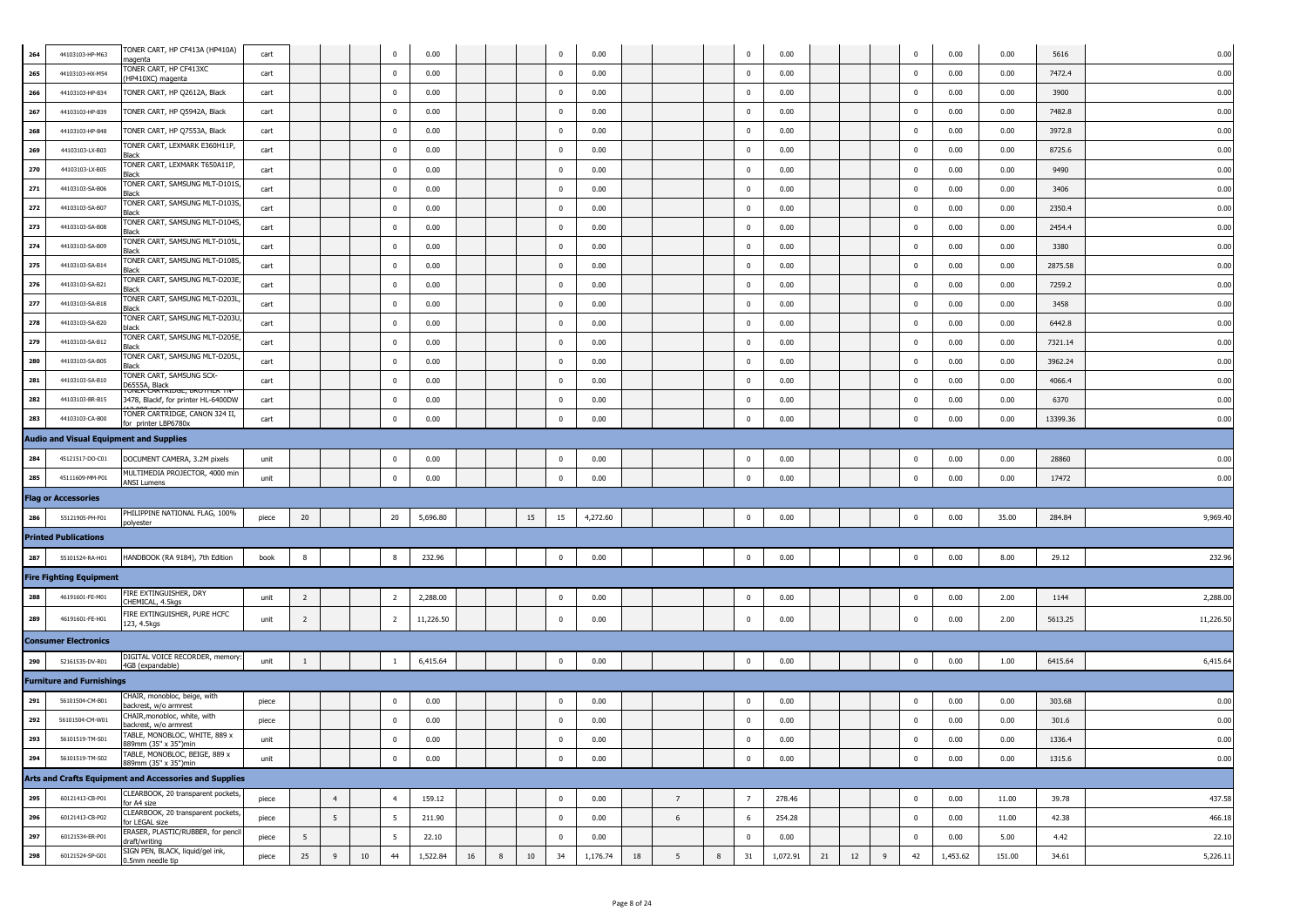| 299          | 60121524-SP-G02              | SIGN PEN, BLUE, liquid/gel ink,<br>.5mm needle tip                                                                                                                                                                                                                                                                                                                         | piece   | 25              | 6 | 12           | 43                      | 1,488.23 | 19             | $6\,$          | 14             | 39             | 1,349.79 | 19 | 9 | $\,$ 6 $\,$             | 34             | 1,176.74 | 22              | $\overline{9}$ | 9 | 40              | 1,384.40 | 156.00 | 34.61        | 5,399.16 |
|--------------|------------------------------|----------------------------------------------------------------------------------------------------------------------------------------------------------------------------------------------------------------------------------------------------------------------------------------------------------------------------------------------------------------------------|---------|-----------------|---|--------------|-------------------------|----------|----------------|----------------|----------------|----------------|----------|----|---|-------------------------|----------------|----------|-----------------|----------------|---|-----------------|----------|--------|--------------|----------|
| 300          | 60121524-SP-G03              | SIGN PEN, RED, liquid/gel ink,<br>0.5mm needle tip                                                                                                                                                                                                                                                                                                                         | piece   |                 |   |              | $\mathbf 0$             | 0.00     |                |                |                | $\mathbf 0$    | 0.00     |    |   |                         | $\mathbf 0$    | 0.00     |                 |                |   | $\mathbf 0$     | 0.00     | 0.00   | 34.61        | 0.00     |
| 301          | 60121124-WR-P01              | WRAPPING PAPER, kraft, 65gsm (-<br>6.102                                                                                                                                                                                                                                                                                                                                   | pack    |                 |   |              | $\mathbf 0$             | 0.00     |                |                |                | $\mathbf 0$    | 0.00     |    |   |                         | $\mathbf 0$    | 0.00     |                 |                |   | $\overline{0}$  | 0.00     | 0.00   | 154.84       | 0.00     |
|              | <b>SOFTWARE</b>              |                                                                                                                                                                                                                                                                                                                                                                            |         |                 |   |              |                         |          |                |                |                |                |          |    |   |                         |                |          |                 |                |   |                 |          |        |              |          |
|              | 43231513-SFT-001             | Business function specific software                                                                                                                                                                                                                                                                                                                                        | license |                 |   |              | $\mathbf 0$             | 0.00     |                |                |                | $\mathbf 0$    | 0.00     |    |   |                         | $\overline{0}$ | 0.00     |                 |                |   | $\mathbf 0$     | 0.00     | 0.00   |              | 0.00     |
|              | 43231602-SFT-002             | Finance accounting and enterprise<br>resource planning ERP software                                                                                                                                                                                                                                                                                                        | license |                 |   |              | $\mathbf 0$             | 0.00     |                |                |                | $\overline{0}$ | 0.00     |    |   |                         | $\overline{0}$ | 0.00     |                 |                |   | $\overline{0}$  | 0.00     | 0.00   |              | 0.00     |
|              | 43232004-SFT-003             | Computer game or entertainment<br>software                                                                                                                                                                                                                                                                                                                                 | license |                 |   |              | $\overline{0}$          | 0.00     |                |                |                | $\overline{0}$ | 0.00     |    |   |                         | $\mathbf 0$    | 0.00     |                 |                |   | $\overline{0}$  | 0.00     | 0.00   |              | 0.00     |
|              | 43232107-SFT-004             | Content authoring and editing<br>oftware                                                                                                                                                                                                                                                                                                                                   | license |                 |   |              | $\overline{0}$          | 0.00     |                |                |                | $\overline{0}$ | 0.00     |    |   |                         | $\overline{0}$ | 0.00     |                 |                |   | $\bf{0}$        | 0.00     | 0.00   |              | 0.00     |
|              | 43232202-SFT-005             | Content management software                                                                                                                                                                                                                                                                                                                                                | license |                 |   |              | $\mathbf 0$             | 0.00     |                |                |                | $\pmb{0}$      | 0.00     |    |   |                         | $\mathbf 0$    | 0.00     |                 |                |   | $\bf{0}$        | 0.00     | 0.00   |              | 0.00     |
|              | 43232304-SFT-006             | Data management and query<br>software                                                                                                                                                                                                                                                                                                                                      | license |                 |   |              | $\mathbf{0}$            | 0.00     |                |                |                | $\overline{0}$ | 0.00     |    |   |                         | $\mathbf 0$    | 0.00     |                 |                |   | $\overline{0}$  | 0.00     | 0.00   |              | 0.00     |
|              | 43232402-SFT-007             | Development software                                                                                                                                                                                                                                                                                                                                                       | license |                 |   |              | $\mathbf 0$             | 0.00     |                |                |                | $\bf{0}$       | 0.00     |    |   |                         | $\mathbf 0$    | 0.00     |                 |                |   | $\overline{0}$  | 0.00     | 0.00   |              | 0.00     |
|              | 43232505-SFT-008             | Educational or reference software                                                                                                                                                                                                                                                                                                                                          | license |                 |   |              | $\mathbb O$             | 0.00     |                |                |                | $\overline{0}$ | 0.00     |    |   |                         | $\mathbf 0$    | 0.00     |                 |                |   | $\overline{0}$  | 0.00     | 0.00   |              | 0.00     |
|              | 43232603-SFT-009             | Industry specific software                                                                                                                                                                                                                                                                                                                                                 | license |                 |   |              | $\mathbf 0$             | 0.00     |                |                |                | $\pmb{0}$      | 0.00     |    |   |                         | $\mathbf 0$    | 0.00     |                 |                |   | $\bf{0}$        | 0.00     | 0.00   |              | 0.00     |
|              | 43232701-SFT-010             | Network applications software                                                                                                                                                                                                                                                                                                                                              | license |                 |   |              | $\mathbf 0$             | 0.00     |                |                |                | $\mathbf 0$    | 0.00     |    |   |                         | $\mathbf 0$    | 0.00     |                 |                |   | $\overline{0}$  | 0.00     | 0.00   |              | 0.00     |
| 11           | 43232802-SFT-011             | Network management software                                                                                                                                                                                                                                                                                                                                                | license |                 |   |              | $\mathbf 0$             | 0.00     |                |                |                | $\overline{0}$ | 0.00     |    |   |                         | $\mathbf 0$    | 0.00     |                 |                |   | $\overline{0}$  | 0.00     | 0.00   |              | 0.00     |
| 12           | 43232905-SFT-012             | Networking software                                                                                                                                                                                                                                                                                                                                                        | license |                 |   |              | $\mathbf 0$             | 0.00     |                |                |                | $\bf{0}$       | 0.00     |    |   |                         | $\overline{0}$ | 0.00     |                 |                |   | $\bf{0}$        | 0.00     | 0.00   |              | 0.00     |
| 13           | 43233004-SFT-013             | Operating environment software                                                                                                                                                                                                                                                                                                                                             | license |                 |   |              | $\bf{0}$                | 0.00     |                |                |                | $\overline{0}$ | 0.00     |    |   |                         | $\overline{0}$ | 0.00     |                 |                |   | $\mathbf 0$     | 0.00     | 0.00   |              | 0.00     |
| 14           | 43233205-SFT-014             | Security and protection software                                                                                                                                                                                                                                                                                                                                           | license |                 |   |              | $\mathbf 0$             | 0.00     |                |                |                | $\mathbf{0}$   | 0.00     |    |   |                         | $\mathbf 0$    | 0.00     |                 |                |   | $\overline{0}$  | 0.00     | 0.00   |              | 0.00     |
| 15           | 43233405-SFT-015             | Utility and device driver software                                                                                                                                                                                                                                                                                                                                         | license |                 |   |              | $\overline{\mathbf{0}}$ | 0.00     |                |                |                | $\mathbf{0}$   | 0.00     |    |   |                         | $\overline{0}$ | 0.00     |                 |                |   | $\overline{0}$  | 0.00     | 0.00   |              | 0.00     |
| 16           | 43233501-SFT-016             | Information exchange software                                                                                                                                                                                                                                                                                                                                              | license |                 |   |              | $\bf{0}$                | 0.00     |                |                |                | $\mathbf{0}$   | 0.00     |    |   |                         | $\mathbf 0$    | 0.00     |                 |                |   | $\bf{0}$        | 0.00     | 0.00   |              | 0.00     |
|              | PASSENGER AIR TRANSPORTATION |                                                                                                                                                                                                                                                                                                                                                                            |         |                 |   |              |                         |          |                |                |                |                |          |    |   |                         |                |          |                 |                |   |                 |          |        |              |          |
| $\mathbf{1}$ | 43212111-GFA-001             | Airline Ticket                                                                                                                                                                                                                                                                                                                                                             | ticket  | $5\phantom{.0}$ |   | <sup>1</sup> | $6\phantom{.0}$         | 0.00     | $\overline{7}$ | $\overline{2}$ | $\overline{2}$ | $11\,$         | 0.00     | 5  | 1 | $\overline{\mathbf{3}}$ | 9              | 0.00     | $5\overline{5}$ | $\overline{1}$ |   | $6\phantom{.0}$ | 0.00     | 32.00  |              | 0.00     |
|              | <b>Motor Vehicles</b>        |                                                                                                                                                                                                                                                                                                                                                                            |         |                 |   |              |                         |          |                |                |                |                |          |    |   |                         |                |          |                 |                |   |                 |          |        |              |          |
|              |                              |                                                                                                                                                                                                                                                                                                                                                                            |         |                 |   |              |                         |          |                |                |                |                |          |    |   |                         |                |          |                 |                |   |                 |          |        |              |          |
|              |                              | A. For the Exercise of the Executive Functions                                                                                                                                                                                                                                                                                                                             |         |                 |   |              |                         |          |                |                |                |                |          |    |   |                         |                |          |                 |                |   |                 |          |        |              |          |
|              |                              | Car (Sedan or Hatchback)<br><b>Engine displacement not exceeding 2200</b><br>cc for gasoline<br>For a Department Secretary and<br>25101503-VA101A other officials of equivalent rank in<br>National Government Agencies<br>(NGAs), Government-Owned or<br>-Controlled Corporations (GOCCs)<br>and Local Government Units<br>(LGUs)                                         | unit    |                 |   |              | $\overline{\mathbf{0}}$ | 0.00     |                |                |                | $\mathbf{0}$   | 0.00     |    |   |                         | $\overline{0}$ | 0.00     |                 |                |   | $\overline{0}$  | 0.00     | 0.00   | $\mathbf{0}$ | 0.00     |
| -1           |                              | Car (Sedan or Hatchback)<br>Engine displacement not exceeding 2200<br>cc for diesel<br>For a Department Secretary and<br>25101503-VA101B other officials of equivalent rank in<br>National Government Agencies<br>(NGAs), Government-Owned or<br>Controlled Corporations (GOCCs)<br>and Local Government Units<br>(LGUs)<br><b>Asian Utility Vehicle (AUV or Crossover</b> | unit    |                 |   |              | $\mathbf 0$             | 0.00     |                |                |                | $\mathbf 0$    | 0.00     |    |   |                         | $\mathbf 0$    | 0.00     |                 |                |   | $\mathbf 0$     | 0.00     | 0.00   | $\mathbf 0$  | 0.00     |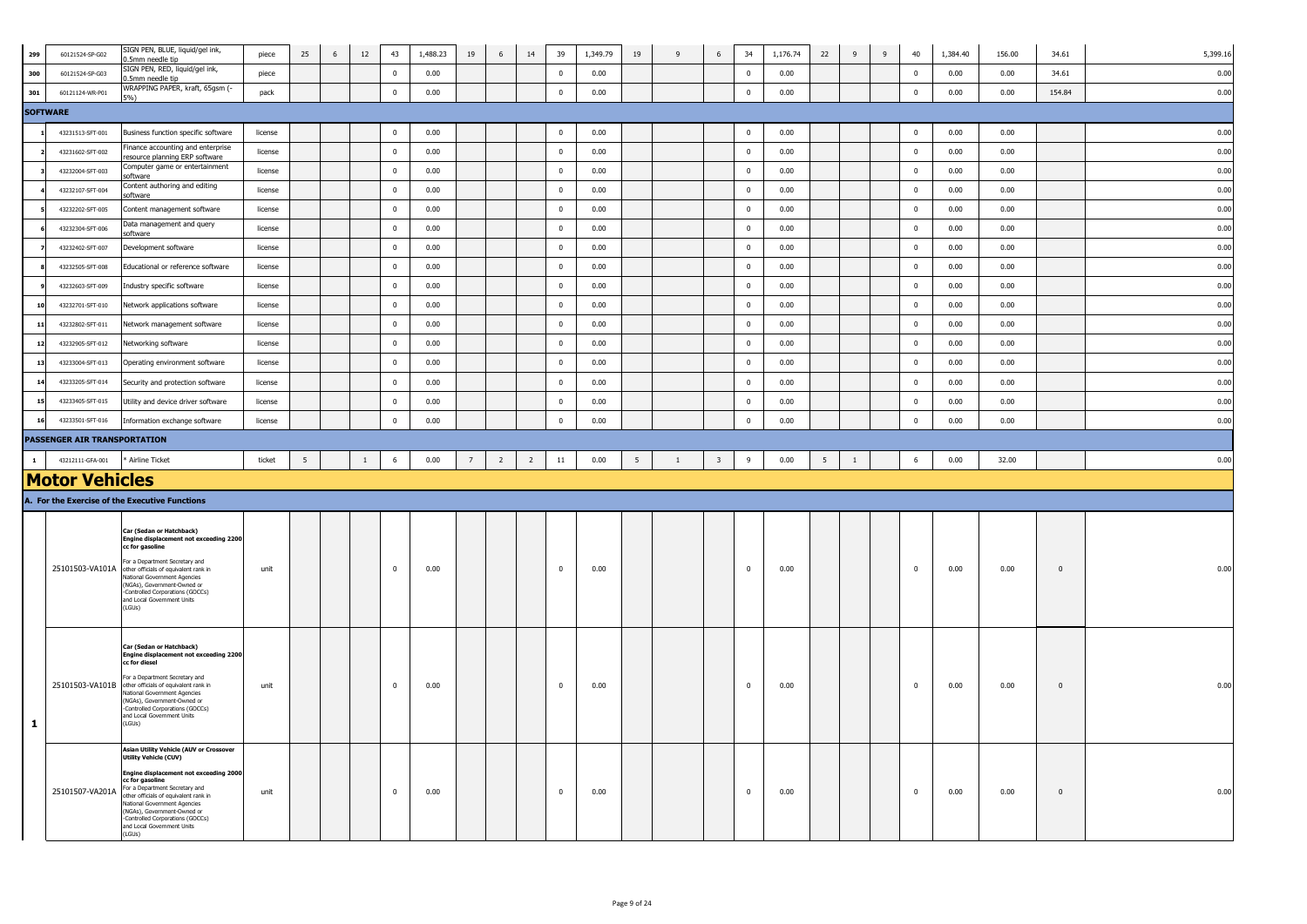|              | 25101507-VA201B | <b>Asian Utility Vehicle (AUV or Crossover</b><br><b>Utility Vehicle (CUV)</b><br>Engine displacement not exceeding 2800<br>cc for diesel<br>For a Department Secretary and<br>other officials of equivalent rank in<br>National Government Agencies<br>(NGAs), Government-Owned or<br>-Controlled Corporations (GOCCs)<br>and Local Government Units<br>(LGUs) | unit |  | $\mathbf 0$ | 0.00 |  | $\overline{0}$ | 0.00 |  | 0           | 0.00 |  | $\bf{0}$       | 0.00 | 0.00 | $\bf{0}$     | 0.00 |
|--------------|-----------------|-----------------------------------------------------------------------------------------------------------------------------------------------------------------------------------------------------------------------------------------------------------------------------------------------------------------------------------------------------------------|------|--|-------------|------|--|----------------|------|--|-------------|------|--|----------------|------|------|--------------|------|
|              |                 | Car (Sedan or Hatchback)<br>Engine displacement not exceeding 3500<br>cc for gasoline<br>25101503-VA102A For an Ambassador or Chief-ofMission of<br>Philippine embassies/<br>consulates abroad for exclusive use<br>in the country where the embassy/<br>consulate is located                                                                                   | unit |  | $\mathbf 0$ | 0.00 |  | $\mathbf{0}$   | 0.00 |  | $\mathbf 0$ | 0.00 |  | $\mathbf{0}$   | 0.00 | 0.00 | $\bf{0}$     | 0.00 |
| $\mathbf{2}$ | 25101503-VA102B | Car (Sedan or Hatchback)<br><b>Engine displacement not exceeding 3500</b><br>cc for diesel<br>For an Ambassador or Chief-ofMission of<br>Philippine embassies/<br>consulates abroad for exclusive use<br>in the country where the embassy/<br>consulate is located                                                                                              | unit |  | $\mathbf 0$ | 0.00 |  | $\mathbf{0}$   | 0.00 |  | $\mathbf 0$ | 0.00 |  | $\mathbf{0}$   | 0.00 | 0.00 | $\bf{0}$     | 0.00 |
|              |                 | Car (Sedan or Hatchback)<br>Engine displacement not exceeding 1600<br>cc for gasoline<br>25101503-VA103A For a Department Undersecretary<br>and other officials of equivalent<br>rank in NGAs, GOCCs and LGUs<br>For a Chief of Staff of the Armed<br>Forces of the Philippines (AFP)                                                                           | unit |  | $\mathbf 0$ | 0.00 |  | $\overline{0}$ | 0.00 |  | 0           | 0.00 |  | $\mathbf{0}$   | 0.00 | 0.00 | $\mathbf 0$  | 0.00 |
|              |                 | Car (Sedan or Hatchback)<br>Engine displacement not exceeding 1600<br>cc for diesel<br>25101503-VA103B For a Department Undersecretary<br>and other officials of equivalent<br>rank in NGAs, GOCCs and LGUs<br>For a Chief of Staff of the Armed<br>Forces of the Philippines (AFP)                                                                             | unit |  | $\mathbf 0$ | 0.00 |  | $\mathbf{0}$   | 0.00 |  | $\mathbf 0$ | 0.00 |  | $\mathbf{0}$   | 0.00 | 0.00 | $\bf{0}$     | 0.00 |
| 3            | 25101507-VA202A | Asian Utility Vehicle (AUV or Crossover<br><b>Utility Vehicle (CUV)</b><br>Engine displacement not exceeding 2000<br>cc for gasoline<br>For a Department Undersecretary<br>and other officials of equivalent<br>rank in NGAs, GOCCs and LGUs<br>For a Chief of Staff of the Armed<br>Forces of the Philippines (AFP)                                            | unit |  | $\mathbf 0$ | 0.00 |  | $\overline{0}$ | 0.00 |  | 0           | 0.00 |  | $\bf{0}$       | 0.00 | 0.00 | $\bf{0}$     | 0.00 |
|              |                 | Asian Utility Vehicle (AUV or Crossover<br><b>Utility Vehicle (CUV)</b><br>Engine displacement not exceeding 2500<br>cc for diesel<br>25101507-VA202B For a Department Undersecretary<br>and other officials of equivalent<br>rank in NGAs, GOCCs and LGUs<br>For a Chief of Staff of the Armed<br>Forces of the Philippines (AFP)                              | unit |  | $\bf{0}$    | 0.00 |  | $\bf{0}$       | 0.00 |  | $\mathbf 0$ | 0.00 |  | $\overline{0}$ | 0.00 | 0.00 | $\bf{0}$     | 0.00 |
|              |                 | Car (Sedan or Hatchback)<br>Engine displacement not exceeding 1500<br>cc for gasoline<br>For a Department Assistant<br>25101503-VA104A Secretary and other officials of<br>equivalent rank in NGAs, GOCCs<br>and LGUs<br>For a Vice Chief of Staff and the<br>Commanding Generals of the Major<br>Services of the AFP                                           | unit |  | $\mathbf 0$ | 0.00 |  | $\mathbf{0}$   | 0.00 |  | $\bf{0}$    | 0.00 |  | $\mathbf{0}$   | 0.00 | 0.00 | $\mathbf{0}$ | 0.00 |
|              |                 | Car (Sedan or Hatchback)<br>Engine displacement not exceeding 1500<br>cc for diesel<br>For a Department Assistant<br>25101503-VA104B Secretary and other officials of<br>equivalent rank in NGAs, GOCCs<br>and LGUs<br>For a Vice Chief of Staff and the<br>Commanding Generals of the Major<br>Services of the AFP                                             | unit |  | $\bf{0}$    | 0.00 |  | $\bf{0}$       | 0.00 |  | $\bf{0}$    | 0.00 |  | $\bf{0}$       | 0.00 | 0.00 | $\mathbf{0}$ | 0.00 |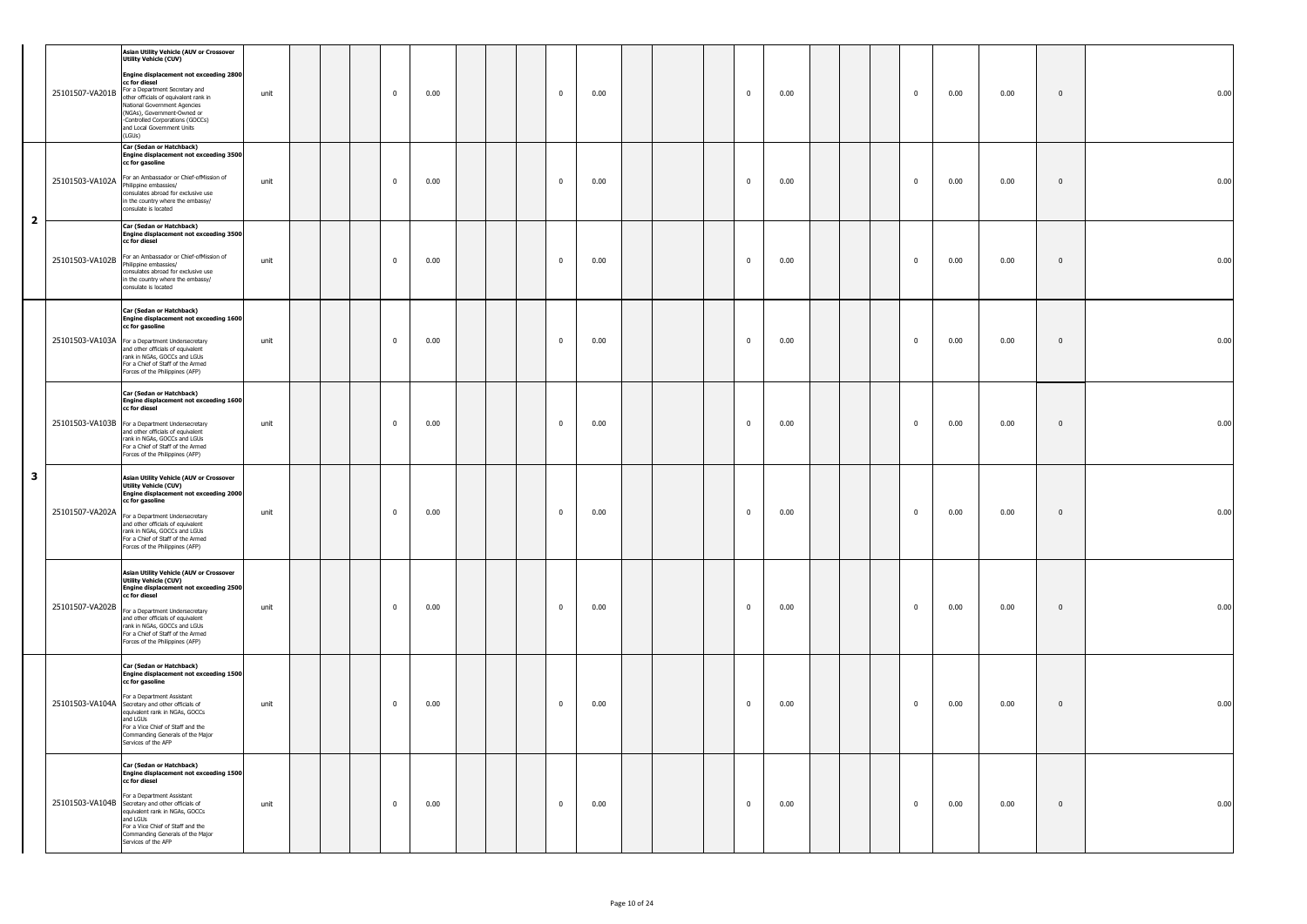| $\overline{\mathbf{4}}$ | 25101507-VA203A | Asian Utility Vehicle (AUV or Crossover<br><b>Utility Vehicle (CUV)</b><br><b>Engine displacement not exceeding 2000</b><br>cc for gasoline<br>For a Department Assistant<br>Secretary and other officials of<br>equivalent rank in NGAs, GOCCs<br>and LGUs<br>For a Vice Chief of Staff and the<br>Commanding Generals of the Major<br>Services of the AFP | unit |  | $\mathbf 0$    | 0.00 |  | $\overline{0}$          | 0.00 |  | $\mathbf{0}$ | 0.00 |  | $\overline{0}$ | 0.00 | 0.00 | $\mathbf{0}$ | 0.00 |
|-------------------------|-----------------|-------------------------------------------------------------------------------------------------------------------------------------------------------------------------------------------------------------------------------------------------------------------------------------------------------------------------------------------------------------|------|--|----------------|------|--|-------------------------|------|--|--------------|------|--|----------------|------|------|--------------|------|
|                         | 25101507-VA203B | <b>Asian Utility Vehicle (AUV or Crossover</b><br><b>Utility Vehicle (CUV)</b><br>Engine displacement not exceeding 2500<br>cc for diesel<br>For a Department Assistant<br>Secretary and other officials of<br>equivalent rank in NGAs, GOCCs<br>and LGUs<br>For a Vice Chief of Staff and the<br>Commanding Generals of the Major<br>Services of the AFP   | unit |  | $\overline{0}$ | 0.00 |  | $\overline{0}$          | 0.00 |  | $\pmb{0}$    | 0.00 |  | $\overline{0}$ | 0.00 | 0.00 | $\mathbb O$  | 0.00 |
|                         |                 | Car (Sedan or Hatchback)<br>Engine displacement not exceeding 1500<br>cc for gasoline<br>25101503-VA105A For a Bureau Director, Regional<br>Director or department-wide/<br>bureau-wide regional offices and<br>other officials of equivalent rank in<br>NGAs, GOCCs and LGUs                                                                               | unit |  | $\mathbf 0$    | 0.00 |  | $\mathbf 0$             | 0.00 |  | $\mathbf{0}$ | 0.00 |  | $\mathbf 0$    | 0.00 | 0.00 | $\mathbf{0}$ | 0.00 |
|                         |                 | Car (Sedan or Hatchback)<br>Engine displacement not exceeding 1500<br>cc for diesel<br>25101503-VA105B For a Bureau Director, Regional<br>Director or department-wide/<br>bureau-wide regional offices and<br>other officials of equivalent rank in<br>NGAs, GOCCs and LGUs                                                                                 | unit |  | $\overline{0}$ | 0.00 |  | $\overline{0}$          | 0.00 |  | $\mathbf{0}$ | 0.00 |  | $\overline{0}$ | 0.00 | 0.00 | $\mathbf{0}$ | 0.00 |
| 5                       | 25101507-VA204A | Asian Utility Vehicle (AUV or Crossover<br><b>Utility Vehicle (CUV)</b><br>Engine displacement not exceeding 1500<br>cc for gasoline<br>For a Bureau Director, Regional<br>Director or department-wide/<br>bureau-wide regional offices and<br>other officials of equivalent rank in<br>NGAs, GOCCs and LGUs                                                | unit |  | $\mathbf 0$    | 0.00 |  | $\overline{\mathbf{0}}$ | 0.00 |  | $\mathbf{0}$ | 0.00 |  | $\overline{0}$ | 0.00 | 0.00 | $\mathbf{0}$ | 0.00 |
|                         | 25101507-VA204B | Asian Utility Vehicle (AUV or Crossover<br>Utility Vehicle (CUV)<br><b>Engine displacement not exceeding 1500</b><br>cc for diesel<br>For a Bureau Director, Regional<br>Director or department-wide/<br>bureau-wide regional offices and<br>other officials of equivalent rank in<br>NGAs, GOCCs and LGUs                                                  | unit |  | $\mathbf 0$    | 0.00 |  | $\overline{0}$          | 0.00 |  | $\mathbf 0$  | 0.00 |  | $\mathbf 0$    | 0.00 | 0.00 | $\bf{0}$     | 0.00 |
|                         |                 | B. For the Transport of Personnel, Equipment, Supplies, Product and Materials                                                                                                                                                                                                                                                                               |      |  |                |      |  |                         |      |  |              |      |  |                |      |      |              |      |
|                         | 25101507-VB101A | Pick-up<br>Engine displacement not exceeding 2200<br>cc for gasoline<br>For heavy field use in rural and<br>remote areas with generally rugged<br>road condition, mountainous and<br>rugged terrain                                                                                                                                                         | unit |  | $\mathbf 0$    | 0.00 |  | $\mathbf 0$             | 0.00 |  | $\mathbf{0}$ | 0.00 |  | $\overline{0}$ | 0.00 | 0.00 | $\mathbf 0$  | 0.00 |
| $\mathbf{1}$            |                 | Pick-up<br>Engine displacement not exceeding 3000<br>cc for diesel<br>25101507-VB101B For heavy field use in rural and<br>remote areas with generally rugged<br>road condition, mountainous and<br>rugged terrain                                                                                                                                           | unit |  | $\mathbf 0$    | 0.00 |  | $\overline{\mathbf{0}}$ | 0.00 |  | $\mathbf 0$  | 0.00 |  | $\,0\,$        | 0.00 | 0.00 | $\mathbf 0$  | 0.00 |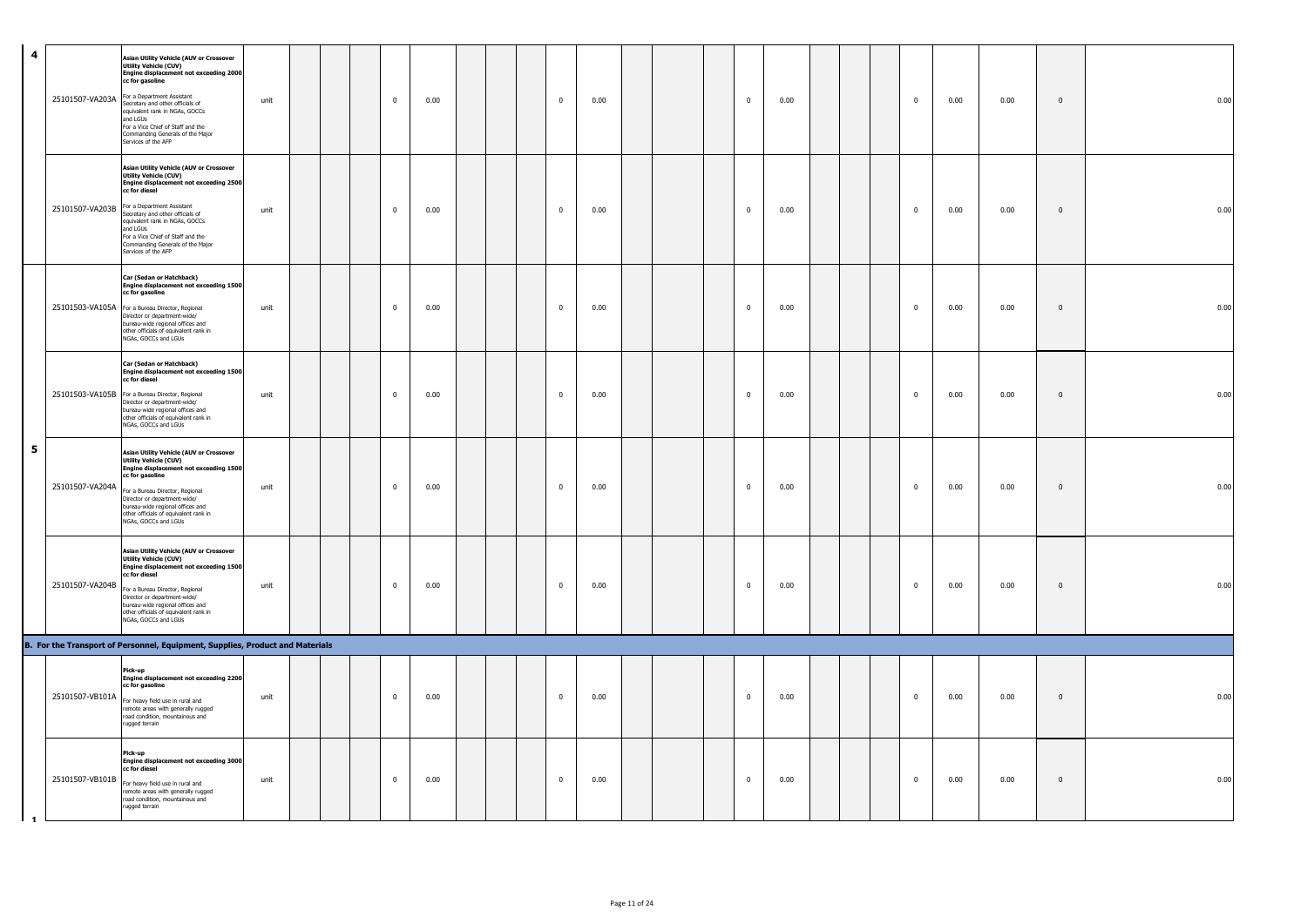|                         | 25101905-VB201A                 | All-terrain vehicle, commonly referred to<br><b>Sports Utility Vehicle</b><br>Engine displacement not exceeding 2000<br>cc for gasoline<br>For heavy field use in rural and<br>remote areas with generally rugged<br>road condition, mountainous and<br>rugged terrain                                         | unit |  | $\overline{0}$ | 0.00 |  | $\mathbf 0$  | 0.00 |  | $\mathbf 0$    | 0.00 |  | $\mathbf 0$  | 0.00 | 0.00 | $\overline{0}$ | 0.00 |
|-------------------------|---------------------------------|----------------------------------------------------------------------------------------------------------------------------------------------------------------------------------------------------------------------------------------------------------------------------------------------------------------|------|--|----------------|------|--|--------------|------|--|----------------|------|--|--------------|------|------|----------------|------|
|                         | 25101905-VB201B                 | All-terrain vehicle, commonly referred to<br><b>Sports Utility Vehicle</b><br>Engine displacement not exceeding 2400<br>cc for diesel<br>For heavy field use in rural and<br>remote areas with generally rugged<br>road condition, mountainous and<br>ugged terrain                                            | unit |  | $\mathbf 0$    | 0.00 |  | $\bf{0}$     | 0.00 |  | $\overline{0}$ | 0.00 |  | $\mathbf 0$  | 0.00 | 0.00 | $\overline{0}$ | 0.00 |
|                         | 25101505-VB301A                 | Passenger Van<br><b>Engine displacement not exceeding 2200</b><br>cc for gasoline<br>For general urban use where road<br>conditions are generally good                                                                                                                                                         | unit |  | $\mathbf 0$    | 0.00 |  | $\bf{0}$     | 0.00 |  | $\mathbf 0$    | 0.00 |  | $\mathbf 0$  | 0.00 | 0.00 | $\overline{0}$ | 0.00 |
|                         | 25101505-VB301B                 | Passenger Van<br>Engine displacement not exceeding 3000<br>cc for diesel<br>For general urban use where road<br>conditions are generally good                                                                                                                                                                  | unit |  | $\mathbf 0$    | 0.00 |  | $\bf{0}$     | 0.00 |  | $\overline{0}$ | 0.00 |  | $\mathbf 0$  | 0.00 | 0.00 | $\overline{0}$ | 0.00 |
| $\overline{2}$          | 25181601-VB401A cc for gasoline | <b>Multi-Purpose Vehicle (MPV)</b><br><b>Engine displacement not exceeding 1500</b><br>For general urban use where road<br>conditions are generally good                                                                                                                                                       | unit |  | $\bf{0}$       | 0.00 |  | $\bf{0}$     | 0.00 |  | $\overline{0}$ | 0.00 |  | $\pmb{0}$    | 0.00 | 0.00 | $\Omega$       | 0.00 |
|                         | 25181601-VB401B cc for diesel   | <b>Multi-Purpose Vehicle (MPV)</b><br>Engine displacement not exceeding 2500<br>For general urban use where road<br>conditions are generally good                                                                                                                                                              | unit |  | $\mathbf 0$    | 0.00 |  | $\bf{0}$     | 0.00 |  | $\mathbf 0$    | 0.00 |  | $\mathbf 0$  | 0.00 | 0.00 | $\overline{0}$ | 0.00 |
| 3                       |                                 | Motorcyle<br><b>Engine displacement not exceeding 200</b><br>25101801-VB5-01 For use of field personnel/ workers<br>who by the nature of their functions<br>have to travel to remote areas not<br>normally accessible by ordinary<br>Motorcycle                                                                | unit |  | $\mathbf 0$    | 0.00 |  | $\mathbf{0}$ | 0.00 |  | $\mathbf{0}$   | 0.00 |  | $\mathbf 0$  | 0.00 | 0.00 | $\overline{0}$ | 0.00 |
|                         |                                 | Passenger Van<br><b>Engine displacement not exceeding 2200</b><br>cc for gasoline<br>25101505-VB302A For transport of personnel/visitors<br>for activities related to education,<br>tourism, trade and investment<br>promotions, banking and finance,<br>foreign affairs, and other official<br>functions      | unit |  | $\mathbf 0$    | 0.00 |  | $\bf{0}$     | 0.00 |  | $\overline{0}$ | 0.00 |  | $\bf{0}$     | 0.00 | 0.00 | $\overline{0}$ | 0.00 |
| $\overline{\mathbf{4}}$ |                                 | <b>Passenger Van</b><br><b>Engine displacement not exceeding 3000</b><br>cc for diesel<br>25101505-VB302B For transport of personnel/visitors<br>for activities related to education,<br>tourism, trade and investment<br>promotions, banking and finance.<br>foreign affairs, and other official<br>functions | unit |  | $\overline{0}$ | 0.00 |  | $\bf{0}$     | 0.00 |  | $\Omega$       | 0.00 |  | $\mathbf{0}$ | 0.00 | 0.00 | $\overline{0}$ | 0.00 |
|                         |                                 | <b>Bus</b><br>Engine displacement not exceeding 8500<br>cc for diesel<br>25101502-VB6-01 For mass transportation of<br>personnel/visitors for activities<br>related to education, tourism, trade and<br>nvestment promotions, banking and finance,<br>foreign affairs, and<br>other official functions         | unit |  | $\overline{0}$ | 0.00 |  | $\bf{0}$     | 0.00 |  | $\mathbf{0}$   | 0.00 |  | $\mathbf 0$  | 0.00 | 0.00 | $\overline{0}$ | 0.00 |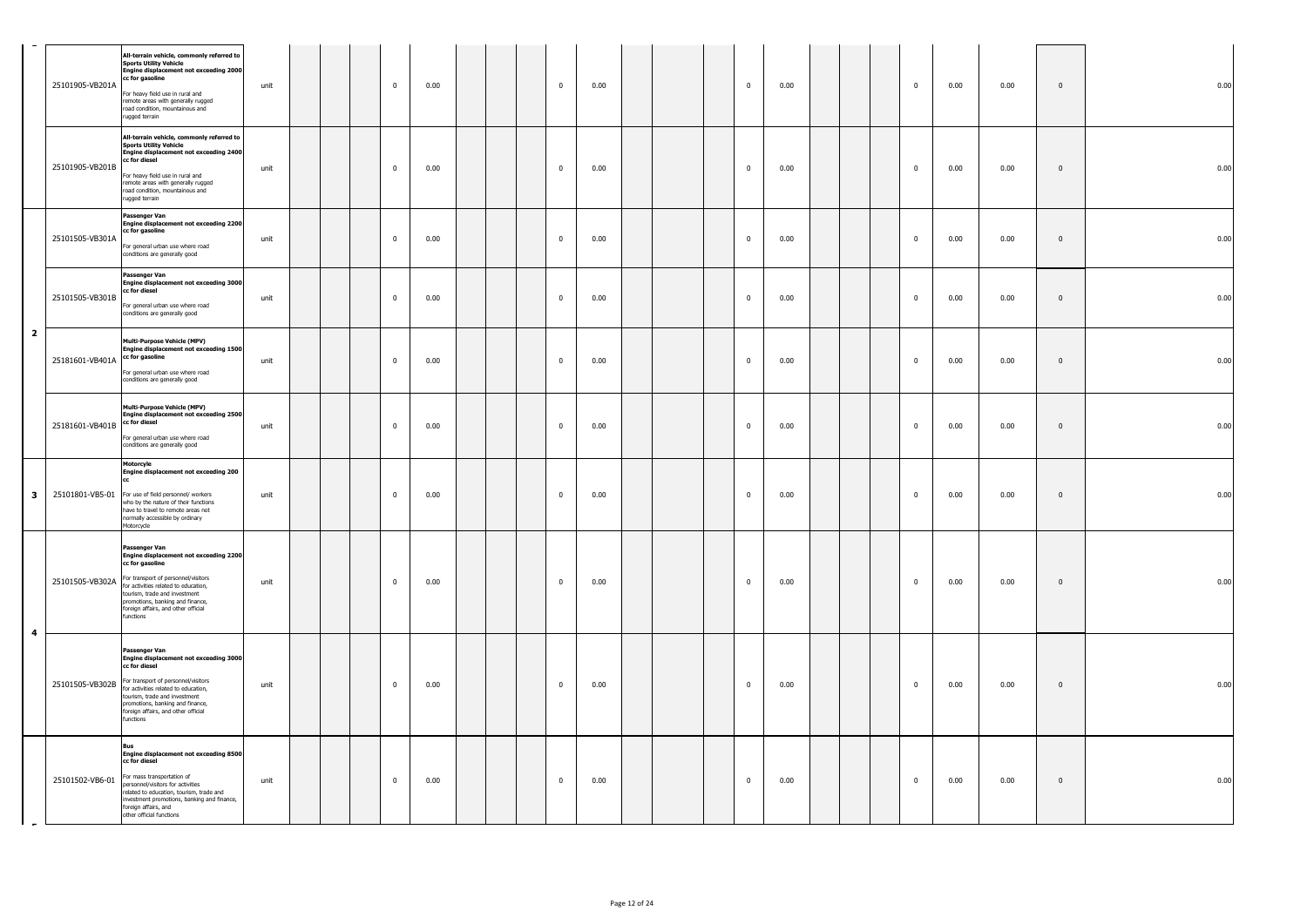| $\bullet$    |                                 | Mini-Bus<br><b>Engine displacement not exceeding 4500</b><br>cc for diesel<br>25101502-VB7-01 For mass transportation of<br>personnel/visitors for activities<br>related to education, tourism, trade and<br>investment promotions, banking and finance,<br>foreign affairs, and<br>other official functions                                                                        | unit |  | $\overline{0}$ | 0.00 |  | $\mathbf{0}$   | 0.00 |               |  | $\mathbf{0}$            | 0.00 |  | $\bf{0}$       | 0.00 | 0.00 | $\mathbf 0$ | 0.00 |
|--------------|---------------------------------|-------------------------------------------------------------------------------------------------------------------------------------------------------------------------------------------------------------------------------------------------------------------------------------------------------------------------------------------------------------------------------------|------|--|----------------|------|--|----------------|------|---------------|--|-------------------------|------|--|----------------|------|------|-------------|------|
|              |                                 | C. For the Transport of Sick and/or Injured Persons                                                                                                                                                                                                                                                                                                                                 |      |  |                |      |  |                |      |               |  |                         |      |  |                |      |      |             |      |
|              |                                 | MPV (For conversion into an ambulance<br>and fitted with the necessary medical<br>equipment and apparatus)<br>Engine displacement not exceeding 1500<br>cc for gasoline<br>25181601-VC101A For transport of sick and/or injured<br>persons in hospitals, and for<br>government agencies where an<br>ambulance may be needed on<br>stand-by at all times in case of<br>emergency     | unit |  | $\bf{0}$       | 0.00 |  | $\overline{0}$ | 0.00 |               |  | $\overline{\mathbf{0}}$ | 0.00 |  | $\bf{0}$       | 0.00 | 0.00 | $\mathbb O$ | 0.00 |
|              |                                 | MPV (For conversion into an ambulance<br>and fitted with the necessary medical<br>equipment and apparatus)<br>Engine displacement not exceeding 2500<br>cc for diesel<br>25181601-VC101B For transport of sick and/or injured<br>persons in hospitals, and for<br>government agencies where an<br>ambulance may be needed on<br>stand-by at all times in case of<br>emergency       | unit |  | $\bf{0}$       | 0.00 |  | $\mathbf{0}$   | 0.00 |               |  | $\overline{\mathbf{0}}$ | 0.00 |  | $\bf{0}$       | 0.00 | 0.00 | $\mathbf 0$ | 0.00 |
| $\mathbf{1}$ | 25101703-VC201A                 | Passenger Van (For conversion into an<br>ambulance and fitted with the necessary<br>medical equipment and apparatus)<br>Engine displacement not exceeding 2200<br>for gasoline<br>For transport of sick and/or injured<br>persons in hospitals, and for<br>government agencies where an<br>ambulance may be needed on<br>stand-by at all times in case of<br>emergency              | unit |  | $\mathbf 0$    | 0.00 |  | $\mathbf{0}$   | 0.00 |               |  | $\overline{\mathbf{0}}$ | 0.00 |  | $\overline{0}$ | 0.00 | 0.00 | $\mathbb O$ | 0.00 |
|              | 25101703-VC201B                 | Passenger Van (For conversion into an<br>ambulance and fitted with the necessary<br>medical equipment and apparatus)<br>Engine displacement not exceeding 3000<br>cc for diesel<br>For transport of sick and/or injured<br>persons in hospitals, and for<br>government agencies where an<br>ambulance may be needed on<br>stand-by at all times in case of<br>emergency             | unit |  | $\mathbf 0$    | 0.00 |  | $\mathbf{0}$   | 0.00 |               |  | $\overline{0}$          | 0.00 |  | $\overline{0}$ | 0.00 | 0.00 | $\mathbf 0$ | 0.00 |
|              | 25101703-VC3-01                 | Original ambulance, designed, built and<br>equipped as such by<br>the manufacturer<br>(Specifications may vary according to<br>manufacturer and the sophistication of<br>the desired units)<br>For transport of sick and/or injured<br>persons in hospitals, and for<br>government agencies where an<br>ambulance may be needed on<br>stand-by at all times in case of<br>emergency | unit |  | $\bf{0}$       | 0.00 |  | $\mathbf 0$    | 0.00 |               |  | $\mathbf 0$             | 0.00 |  | $\bf{0}$       | 0.00 | 0.00 | $\mathbf 0$ | 0.00 |
|              | <b>D. For Patrol Operations</b> |                                                                                                                                                                                                                                                                                                                                                                                     |      |  |                |      |  |                |      |               |  |                         |      |  |                |      |      |             |      |
|              | 25101702-VD101A cc for gasoline | <b>Patrol Car</b><br>Four-door car (Sedan or<br>Hatchback)<br>Engine displacement not exceeding 1600<br>For patrol operations within a city<br>or municipal proper                                                                                                                                                                                                                  | unit |  | $\bf{0}$       | 0.00 |  | $\overline{0}$ | 0.00 |               |  | $\overline{0}$          | 0.00 |  | $\mathbf 0$    | 0.00 | 0.00 | $\mathbb O$ | 0.00 |
|              |                                 |                                                                                                                                                                                                                                                                                                                                                                                     |      |  |                |      |  |                |      | Page 13 of 24 |  |                         |      |  |                |      |      |             |      |
|              |                                 |                                                                                                                                                                                                                                                                                                                                                                                     |      |  |                |      |  |                |      |               |  |                         |      |  |                |      |      |             |      |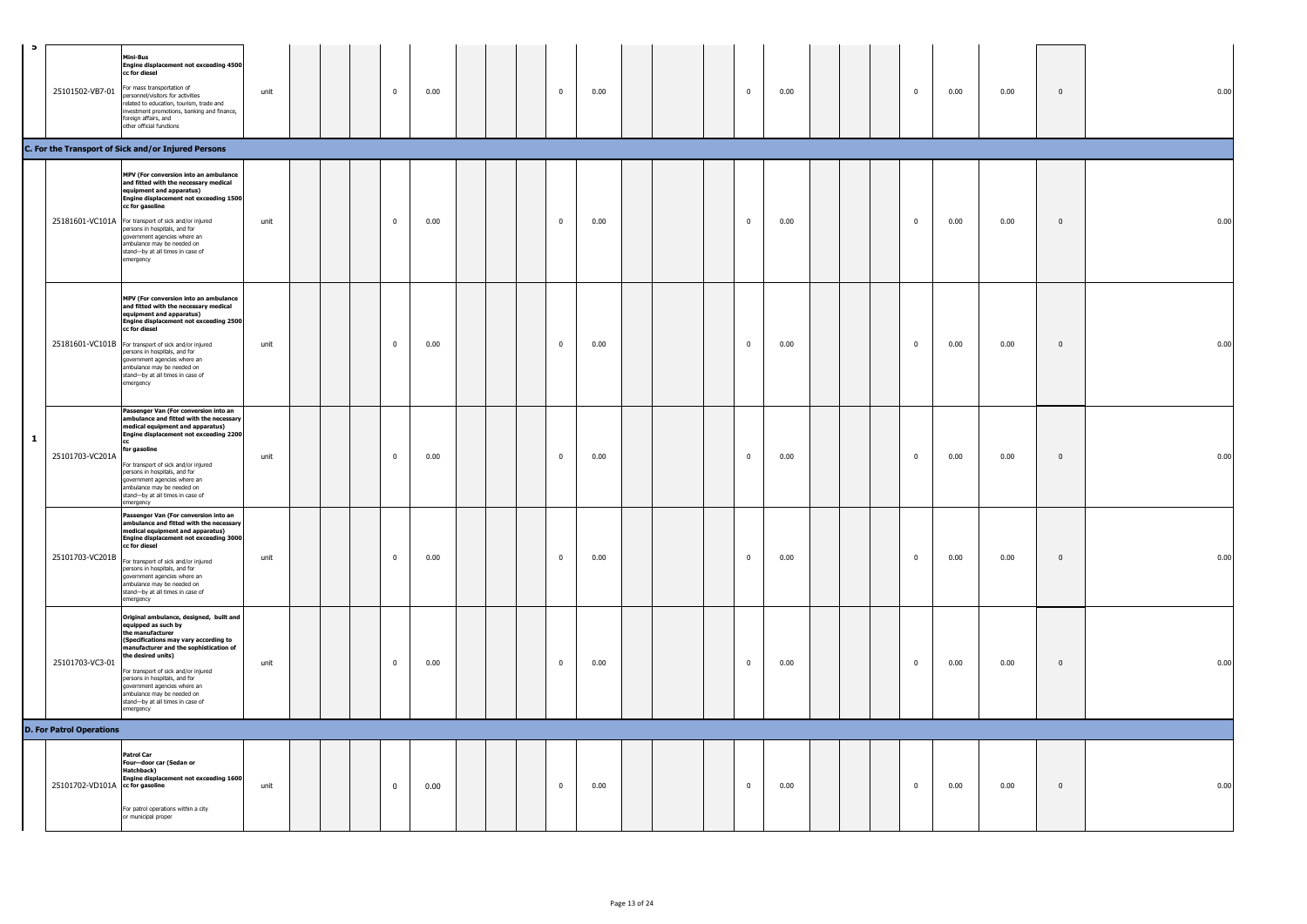|                         |                                 | <b>Patrol Car</b><br>Four-door car (Sedan or<br>Hatchback)<br>Engine displacement not exceeding 1600<br>25101702-VD101B cc for diesel<br>For patrol operations within a city<br>or municipal proper                                                                                                                                    | unit |  | $\overline{0}$          | 0.00 |  | $\overline{0}$          | 0.00 |  | $\mathbf 0$  | 0.00 |  | $\overline{0}$ | 0.00 | 0.00 | $\mathbf{0}$ | 0.00 |
|-------------------------|---------------------------------|----------------------------------------------------------------------------------------------------------------------------------------------------------------------------------------------------------------------------------------------------------------------------------------------------------------------------------------|------|--|-------------------------|------|--|-------------------------|------|--|--------------|------|--|----------------|------|------|--------------|------|
|                         | 25101702-VD201A cc for gasoline | <b>Patrol Vehicle</b><br><b>AUV or CUV</b><br>Engine displacement not exceeding 2000<br>For patrol operations within a city<br>or municipal proper                                                                                                                                                                                     | unit |  | $\mathbf 0$             | 0.00 |  | $\overline{0}$          | 0.00 |  | $\mathbf 0$  | 0.00 |  | $\overline{0}$ | 0.00 | 0.00 | $\bf{0}$     | 0.00 |
| $\mathbf{1}$            |                                 | <b>Patrol Vehicle</b><br><b>AUV or CUV</b><br>Engine displacement not exceeding 2500<br>25101702-VD201B cc for diesel<br>For patrol operations within a city<br>or municipal proper                                                                                                                                                    | unit |  | $\mathbf 0$             | 0.00 |  | $\overline{0}$          | 0.00 |  | $\mathbf 0$  | 0.00 |  | $\overline{0}$ | 0.00 | 0.00 | $\bf{0}$     | 0.00 |
|                         | 25101702-VD301A cc for gasoline | <b>Patrol Jeep</b><br>Assembled owner-type<br>jeepney<br>Engine displacement not exceeding 1800<br>For patrol operations within a city<br>or municipal proper                                                                                                                                                                          | unit |  | $\mathbf 0$             | 0.00 |  | $\pmb{0}$               | 0.00 |  | $\mathbf 0$  | 0.00 |  | $\overline{0}$ | 0.00 | 0.00 | $\mathbf{0}$ | 0.00 |
|                         | 25101702-VD301B cc for diesel   | <b>Patrol Jeep</b><br>ssembled owner-type<br>jeepney<br>ingine displacement not exceeding 2500<br>For patrol operations within a city<br>or municipal proper                                                                                                                                                                           | unit |  | $\mathbf 0$             | 0.00 |  | $\overline{\mathbf{0}}$ | 0.00 |  | $\mathbf 0$  | 0.00 |  | $\overline{0}$ | 0.00 | 0.00 | $\mathbf{0}$ | 0.00 |
|                         | 25101702-VD4-01                 | <b>Patrol Motorcycle</b><br>Specifications may vary according to the<br>lotorcycle<br>For patrol operations within a city<br>or municipal proper                                                                                                                                                                                       | unit |  | $\overline{\mathbf{0}}$ | 0.00 |  | $\overline{0}$          | 0.00 |  | $\mathbf{0}$ | 0.00 |  | $\overline{0}$ | 0.00 | 0.00 | $\mathbf{0}$ | 0.00 |
|                         | 25101702-VE101A for gasoline    | Patrol Car<br>Four-door car (Sedan or<br>Hatchback)<br><b>Engine displacement not exceeding 2000</b><br>For highway patrol operations Patrol car<br>where speed and stability are<br>critical when pursuing other speedy                                                                                                               | unit |  | $\mathbf 0$             | 0.00 |  | $\pmb{0}$               | 0.00 |  | $\mathbf 0$  | 0.00 |  | $\overline{0}$ | 0.00 | 0.00 | $\mathbf{0}$ | 0.00 |
| $\overline{\mathbf{2}}$ | 25101702-VE101B for diesel      | Patrol Car<br>Four-door car (Sedan or<br>Hatchback)<br>Engine displacement not exceeding 2000<br>For highway patrol operations Patrol car<br>where speed and stability are<br>critical when pursuing other speedy                                                                                                                      | unit |  | $\overline{0}$          | 0.00 |  | $\overline{\mathbf{0}}$ | 0.00 |  | $\bf{0}$     | 0.00 |  | $\overline{0}$ | 0.00 | 0.00 | $\bf{0}$     | 0.00 |
|                         | 25101702-VE2-01                 | <b>Patrol Motorcycle</b><br>Specifications may vary according to the<br>intended use of the agency and in<br>consideration of the minimum<br>specifications of motorcycles allowed in<br>certain areas<br>For highway patrol operations Patrol car<br>where speed and stability are<br>critical when pursuing other speedy<br>vehicles | unit |  | $\overline{0}$          | 0.00 |  | $\overline{\mathbf{0}}$ | 0.00 |  | $\bf{0}$     | 0.00 |  | $\overline{0}$ | 0.00 | 0.00 | $\bf{0}$     | 0.00 |
|                         |                                 | F. For Disaster Response and Rescue/Relief Operations                                                                                                                                                                                                                                                                                  |      |  |                         |      |  |                         |      |  |              |      |  |                |      |      |              |      |
| $\blacksquare$          | 25101703-VF101A                 | <b>MPV</b><br>(for conversion into a rescue vehicle<br>equipped with the necessary equipment<br>and apparatus)<br>Engine displacement not exceeding 1500<br>cc for gasoline<br>For mobility purposes and<br>immediate response during disasters<br>and calamities                                                                      | unit |  | $\mathbf 0$             | 0.00 |  | $\overline{0}$          | 0.00 |  | $\mathbf{0}$ | 0.00 |  | $\overline{0}$ | 0.00 | 0.00 | $\mathbf{0}$ | 0.00 |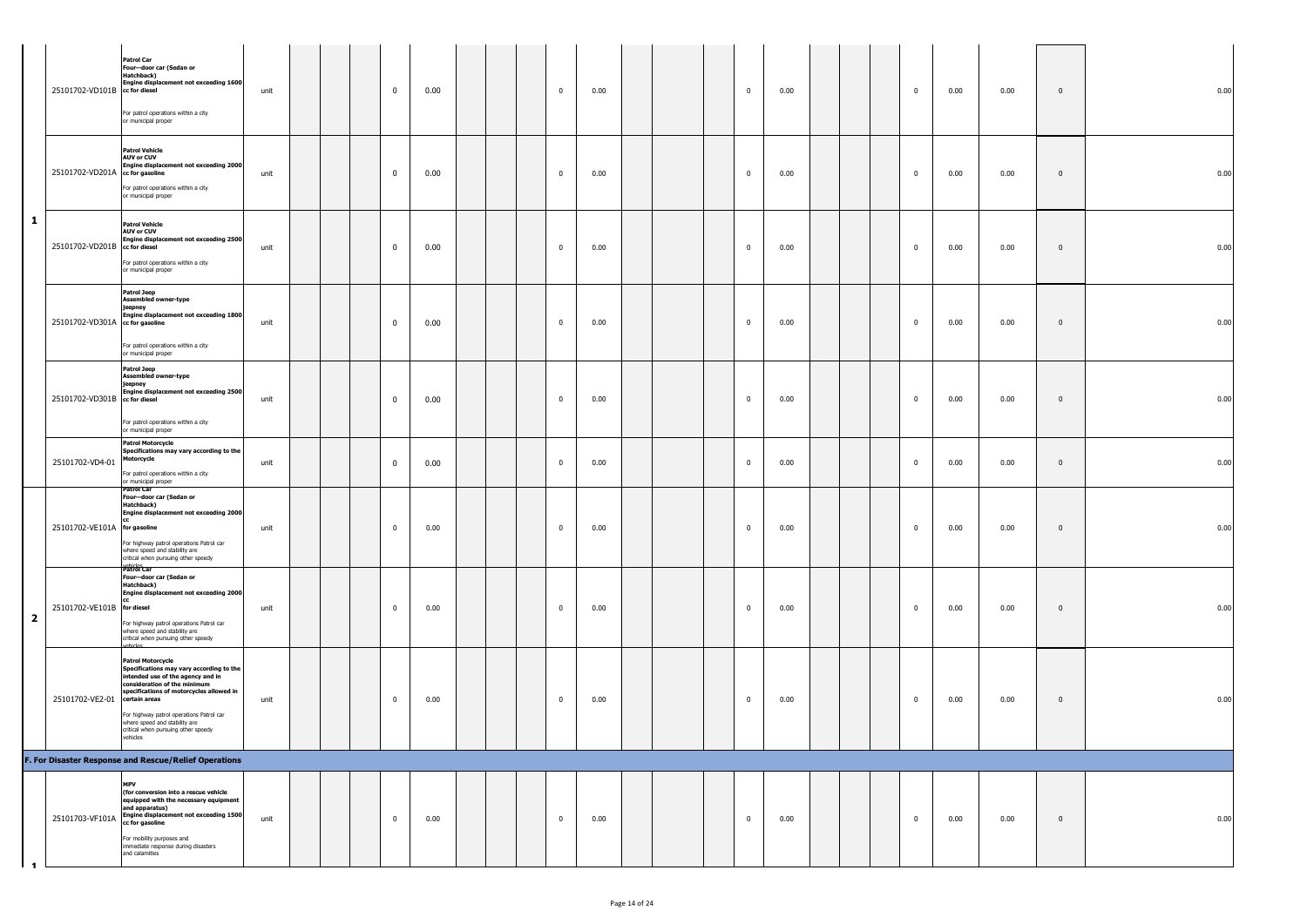| $\mathcal{L}_{\mathcal{A}}$ | 25101703-VF101B                        | <b>MPV</b><br>(for conversion into a rescue vehicle<br>equipped with the necessary equipment<br>and apparatus)<br><b>Engine displacement not exceeding 2500</b><br>cc for diesel<br>For mobility purposes and<br>immediate response during disasters<br>and calamities                                                                                                                                                                                                                                                                                          | unit |  | $\overline{0}$ | 0.00 |  | $\mathbf{0}$            | 0.00 |  | $\mathbf 0$             | 0.00 |  | $\overline{\mathbf{0}}$ | 0.00 | 0.00 | $\mathbb O$    | 0.00 |
|-----------------------------|----------------------------------------|-----------------------------------------------------------------------------------------------------------------------------------------------------------------------------------------------------------------------------------------------------------------------------------------------------------------------------------------------------------------------------------------------------------------------------------------------------------------------------------------------------------------------------------------------------------------|------|--|----------------|------|--|-------------------------|------|--|-------------------------|------|--|-------------------------|------|------|----------------|------|
| $\overline{\mathbf{2}}$     | 25101507-VF201A                        | Pick-up<br>(for conversion into a rescue vehicle<br>equipped with the necessary equipment<br>and apparatus)<br><b>Engine displacement not exceeding 2200</b><br>cc for gasoline<br>For mobility purposes and<br>immediate response during disasters<br>and calamities                                                                                                                                                                                                                                                                                           | unit |  | $\overline{0}$ | 0.00 |  | $\mathbf{0}$            | 0.00 |  | $\overline{\mathbf{0}}$ | 0.00 |  | $\mathbf{0}$            | 0.00 | 0.00 | $\overline{0}$ | 0.00 |
|                             | 25101507-VF201B                        | Pick-up<br>(for conversion into a rescue vehicle<br>equipped with the necessary equipment<br>and apparatus)<br>Engine displacement not exceeding 3000<br>cc for diesel<br>For mobility purposes and<br>immediate response during disasters<br>and calamities                                                                                                                                                                                                                                                                                                    | unit |  | $\overline{0}$ | 0.00 |  | $\overline{0}$          | 0.00 |  | $\overline{0}$          | 0.00 |  | $\bf{0}$                | 0.00 | 0.00 | $\mathbf 0$    | 0.00 |
| $\overline{\mathbf{3}}$     | 25101801-VF3-01                        | Motorcycle<br>Specifications may vary according to the<br>ntended use of the agency and in<br>consideration of the minimum<br>specifications of motorcycles allowed in<br>certain areas<br>For mobility purposes and<br>immediate response during disasters<br>and calamities                                                                                                                                                                                                                                                                                   | unit |  | $\overline{0}$ | 0.00 |  | $\mathbf{0}$            | 0.00 |  | $\overline{0}$          | 0.00 |  | $\mathbf{0}$            | 0.00 | 0.00 | $\mathbf{0}$   | 0.00 |
|                             | <b>H. For Fire Fighting Operations</b> |                                                                                                                                                                                                                                                                                                                                                                                                                                                                                                                                                                 |      |  |                |      |  |                         |      |  |                         |      |  |                         |      |      |                |      |
| $\mathbf{1}$                | 25101705-VH1-01                        | <b>Fire Truck</b><br><b>Custom-built fire trucks</b><br>(siler versions are built/manufactured<br>locally)<br>Specifications may vary according to the<br>manufacturer, model, intended use, etc.,<br>all pertinent data/specifications about<br>the proposed fire truck must be supplied<br>by the requesting agency.<br>To provide basic fire-fighting<br>capability to the Bureau of Fire<br>Protection, and other government<br>agencies whose functions and<br>operations necessitate the<br>maintenance of a fire-fighting unit                           | unit |  | $\mathbf{0}$   | 0.00 |  | $\mathbf{0}$            | 0.00 |  | $\overline{0}$          | 0.00 |  | $\bf{0}$                | 0.00 | 0.00 | $\overline{0}$ | 0.00 |
|                             |                                        | <b>Original Fire Truck</b><br>(More sophisticated versions and fully<br>equipped according to the intended<br>use)<br>Specifications may vary according to the<br>manufacturer, model, intended use, etc.,<br>all pertinent data/specifications about<br>the proposed fire truck must be supplied<br>2 25101705-VH2-01 by the requesting agency.<br>To provide basic fire-fighting<br>capability to the Bureau of Fire<br>Protection, and other government<br>agencies whose functions and<br>operations necessitate the<br>maintenance of a fire-fighting unit | unit |  | $\overline{0}$ | 0.00 |  | $\mathbf{0}$            | 0.00 |  | $\overline{0}$          | 0.00 |  | $\mathbf{0}$            | 0.00 | 0.00 | $\overline{0}$ | 0.00 |
|                             |                                        |                                                                                                                                                                                                                                                                                                                                                                                                                                                                                                                                                                 |      |  |                |      |  |                         |      |  |                         |      |  |                         |      |      |                |      |
|                             |                                        | PART II. OTHER ITEMS NOT AVALABLE AT PS BUT REGULARLY PURCHASED FROM OTHER SOURCES (Note: Please indicate price of items)                                                                                                                                                                                                                                                                                                                                                                                                                                       |      |  |                |      |  |                         |      |  |                         |      |  |                         |      |      |                |      |
|                             | <b>Common Electrical Supplies</b>      |                                                                                                                                                                                                                                                                                                                                                                                                                                                                                                                                                                 |      |  |                |      |  |                         |      |  |                         |      |  |                         |      |      |                |      |
|                             | 40101701-AC-W01                        | Air Conditioning Unit, Window<br>nverter Type                                                                                                                                                                                                                                                                                                                                                                                                                                                                                                                   |      |  | $\mathbf 0$    | 0.00 |  | $\overline{\mathbf{0}}$ | 0.00 |  | $\overline{\mathbf{0}}$ | 0.00 |  | $\overline{\mathbf{0}}$ | 0.00 | 0.00 |                | 0.00 |
|                             | 40101701-AC-S01                        | Air Conditioning Unit, Split Type                                                                                                                                                                                                                                                                                                                                                                                                                                                                                                                               |      |  | $\mathbf 0$    | 0.00 |  | $\overline{\mathbf{0}}$ | 0.00 |  | $\mathbf 0$             | 0.00 |  | $\bf{0}$                | 0.00 | 0.00 |                | 0.00 |
|                             |                                        |                                                                                                                                                                                                                                                                                                                                                                                                                                                                                                                                                                 |      |  | $\mathbf{0}$   | 0.00 |  | $\bf{0}$                | 0.00 |  | $\overline{\mathbf{0}}$ | 0.00 |  | $\mathbf 0$             | 0.00 | 0.00 |                | 0.00 |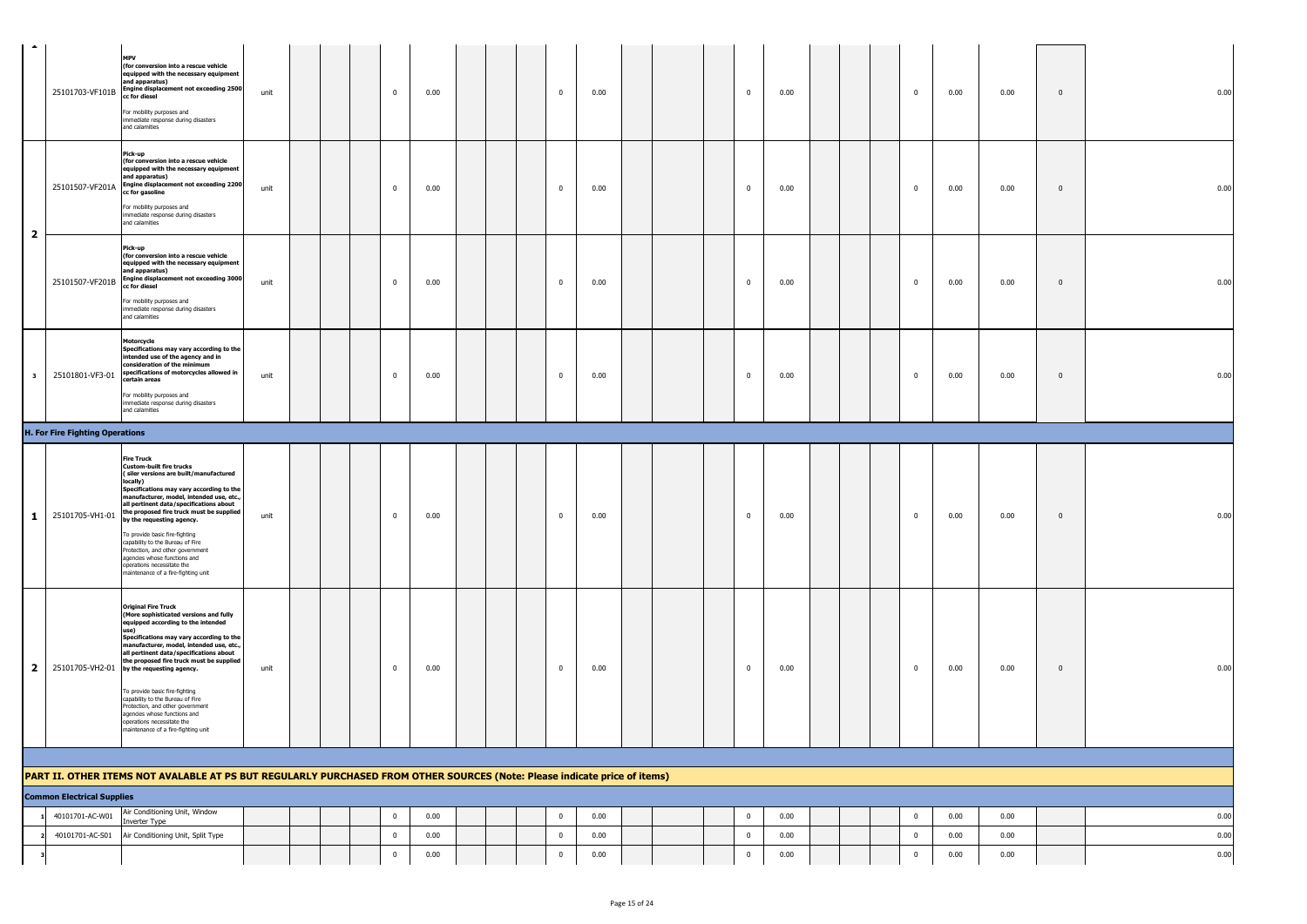|          |                                |                      |              |  | $\mathbf 0$             | 0.00     |  | $\mathbf 0$             | 0.00 |  | $\overline{\mathbf{0}}$ | 0.00 |  | $\mathbf 0$    | 0.00 | 0.00 | 0.00      |
|----------|--------------------------------|----------------------|--------------|--|-------------------------|----------|--|-------------------------|------|--|-------------------------|------|--|----------------|------|------|-----------|
|          |                                |                      |              |  | $\bf{0}$                | 0.00     |  | $\mathbf 0$             | 0.00 |  | $\overline{\mathbf{0}}$ | 0.00 |  | $\mathbf 0$    | 0.00 | 0.00 | 0.00      |
|          |                                |                      |              |  | $\bf{0}$                | 0.00     |  | $\mathbf 0$             | 0.00 |  | $\overline{0}$          | 0.00 |  | $\bf{0}$       | 0.00 | 0.00 | 0.00      |
|          |                                |                      |              |  | $\bf{0}$                | 0.00     |  | $\bf{0}$                | 0.00 |  | $\overline{0}$          | 0.00 |  | $\bf{0}$       | 0.00 | 0.00 | 0.00      |
|          |                                |                      |              |  | $\mathbf 0$             | 0.00     |  | $\mathbf 0$             | 0.00 |  | $\mathbf 0$             | 0.00 |  | $\bf{0}$       | 0.00 | 0.00 | 0.00      |
|          |                                |                      |              |  | $\bf{0}$                | 0.00     |  | $\overline{0}$          | 0.00 |  | $\overline{\mathbf{0}}$ | 0.00 |  | $\bf{0}$       | 0.00 | 0.00 | 0.00      |
| 10       |                                |                      |              |  | $\bf{0}$                | 0.00     |  | $\bf{0}$                | 0.00 |  | $\overline{0}$          | 0.00 |  | $\bf{0}$       | 0.00 | 0.00 | 0.00      |
| 11       |                                |                      |              |  | $\mathbf 0$             | 0.00     |  | $\mathbf 0$             | 0.00 |  | $\overline{\mathbf{0}}$ | 0.00 |  | $\bf{0}$       | 0.00 | 0.00 | 0.00      |
| 12       |                                |                      |              |  | $\bf{0}$                | 0.00     |  | $\overline{0}$          | 0.00 |  | $\overline{\mathbf{0}}$ | 0.00 |  | $\bf{0}$       | 0.00 | 0.00 | 0.00      |
| 13       |                                |                      |              |  | $\mathbf 0$             | 0.00     |  | $\mathbf 0$             | 0.00 |  | $\overline{\mathbf{0}}$ | 0.00 |  | $\mathbf 0$    | 0.00 | 0.00 | 0.00      |
| 14       |                                |                      |              |  | $\bf{0}$                | 0.00     |  | $\overline{0}$          | 0.00 |  | $\overline{0}$          | 0.00 |  | $\bf{0}$       | 0.00 | 0.00 | 0.00      |
| 15       |                                |                      |              |  | $\overline{\mathbf{0}}$ | 0.00     |  | $\overline{0}$          | 0.00 |  | $\overline{\mathbf{0}}$ | 0.00 |  | $\mathbf 0$    | 0.00 | 0.00 | 0.00      |
|          | <b>Common Office Equipment</b> |                      |              |  |                         |          |  |                         |      |  |                         |      |  |                |      |      |           |
|          | 44111905-WB-N01                | White Board          | $\mathbf{1}$ |  | $\overline{1}$          | 2,250.00 |  | $\mathbf 0$             | 0.00 |  | $\mathbf 0$             | 0.00 |  | $\mathbf{0}$   | 0.00 | 1.00 | 0.00      |
|          | 44111911-WB-D01                | White Board, Digital |              |  | $\mathbf 0$             | 0.00     |  | $\mathbf 0$             | 0.00 |  | $\overline{\mathbf{0}}$ | 0.00 |  | $\mathbf 0$    | 0.00 | 0.00 | 0.00      |
|          |                                |                      |              |  | $\overline{0}$          | 0.00     |  | $\mathbf 0$             | 0.00 |  | $\overline{\mathbf{0}}$ | 0.00 |  | $\bf{0}$       | 0.00 | 0.00 | 0.00      |
|          |                                |                      |              |  | $\bf{0}$                | 0.00     |  | $\overline{0}$          | 0.00 |  | $\overline{\mathbf{0}}$ | 0.00 |  | $\mathbf{0}$   | 0.00 | 0.00 | 0.00      |
|          |                                |                      |              |  | $\bf{0}$                | 0.00     |  | $\mathbf 0$             | 0.00 |  | $\overline{\mathbf{0}}$ | 0.00 |  | $\mathbf 0$    | 0.00 | 0.00 | 0.00      |
|          |                                |                      |              |  | $\overline{0}$          | 0.00     |  | $\bf{0}$                | 0.00 |  | $\overline{0}$          | 0.00 |  | $\bf{0}$       | 0.00 | 0.00 | 0.00      |
|          |                                |                      |              |  | $\bf{0}$                | 0.00     |  | $\overline{0}$          | 0.00 |  | $\overline{0}$          | 0.00 |  | $\mathbf 0$    | 0.00 | 0.00 | 0.00      |
|          |                                |                      |              |  | $\bf{0}$                | 0.00     |  | $\overline{0}$          | 0.00 |  | $\overline{0}$          | 0.00 |  | $\bf{0}$       | 0.00 | 0.00 | 0.00      |
|          |                                |                      |              |  | $\bf{0}$                | 0.00     |  | $\overline{0}$          | 0.00 |  | $\overline{\mathbf{0}}$ | 0.00 |  | $\mathbf 0$    | 0.00 | 0.00 | 0.00      |
| 10       |                                |                      |              |  | $\overline{0}$          | 0.00     |  | $\bf{0}$                | 0.00 |  | $\overline{\mathbf{0}}$ | 0.00 |  | $\bf{0}$       | 0.00 | 0.00 | 0.00      |
| 11       |                                |                      |              |  | $\bf{0}$                | 0.00     |  | $\bf{0}$                | 0.00 |  | $\mathbf 0$             | 0.00 |  | $\bf{0}$       | 0.00 | 0.00 | 0.00      |
| 12       |                                |                      |              |  | $\overline{0}$          | 0.00     |  | $\mathbf 0$             | 0.00 |  | $\overline{\mathbf{0}}$ | 0.00 |  | $\bf{0}$       | 0.00 | 0.00 | 0.00      |
| 13       |                                |                      |              |  | $\overline{0}$          | 0.00     |  | $\overline{0}$          | 0.00 |  | $\overline{0}$          | 0.00 |  | $\mathbf{0}$   | 0.00 | 0.00 | 0.00      |
| 14       |                                |                      |              |  | $\overline{0}$          | 0.00     |  | $\mathbf 0$             | 0.00 |  | $\overline{0}$          | 0.00 |  | $\bf{0}$       | 0.00 | 0.00 | 0.00      |
| 15       |                                |                      |              |  | $\bf{0}$                | 0.00     |  | $\mathbf 0$             | 0.00 |  | $\mathbf 0$             | 0.00 |  | $\mathbf 0$    | 0.00 | 0.00 | 0.00      |
|          | <b>Common Office Supplies</b>  |                      |              |  |                         |          |  |                         |      |  |                         |      |  |                |      |      |           |
|          |                                |                      |              |  | $\overline{\mathbf{0}}$ | 0.00     |  | $\bf{0}$                | 0.00 |  | $\bf{0}$                | 0.00 |  | $\mathbf 0$    | 0.00 | 0.00 | 0.00      |
|          |                                |                      |              |  | $\bf{0}$                | 0.00     |  | $\overline{\mathbf{0}}$ | 0.00 |  | $\overline{\mathbf{0}}$ | 0.00 |  | $\mathbf 0$    | 0.00 | 0.00 | 0.00      |
|          |                                |                      |              |  | $\overline{0}$          | 0.00     |  | $\bf{0}$                | 0.00 |  | $\overline{\mathbf{0}}$ | 0.00 |  | $\bf{0}$       | 0.00 | 0.00 | 0.00      |
|          |                                |                      |              |  | $\overline{\mathbf{0}}$ | 0.00     |  | $\overline{0}$          | 0.00 |  | $\overline{\mathbf{0}}$ | 0.00 |  | $\overline{0}$ | 0.00 | 0.00 | 0.00      |
|          |                                |                      |              |  | $\overline{0}$          | 0.00     |  | $\mathbf 0$             | 0.00 |  | $\,$ 0                  | 0.00 |  | $\mathbf{0}$   | 0.00 | 0.00 | 0.00      |
|          |                                |                      |              |  | $\bf{0}$                | 0.00     |  | $\mathbf 0$             | 0.00 |  | $\overline{\mathbf{0}}$ | 0.00 |  | $\mathbf 0$    | 0.00 | 0.00 | 0.00      |
|          |                                |                      |              |  | $\mathbf 0$             | 0.00     |  | $\mathbf 0$             | 0.00 |  | $\overline{\mathbf{0}}$ | 0.00 |  | $\mathbf 0$    | 0.00 | 0.00 | 0.00      |
| $\bf{8}$ |                                |                      |              |  | $\bf{0}$                | 0.00     |  | $\overline{0}$          | 0.00 |  | $\overline{0}$          | 0.00 |  | $\mathbf 0$    | 0.00 | 0.00 | 0.00      |
|          | 9                              |                      |              |  | $\bf{0}$                | 0.00     |  | $\overline{0}$          | 0.00 |  | $\overline{0}$          | 0.00 |  | $\overline{0}$ | 0.00 | 0.00 | 0.00      |
| 10       |                                |                      |              |  | $\bf{0}$                | 0.00     |  | $\bf{0}$                | 0.00 |  | $\overline{\mathbf{0}}$ | 0.00 |  | $\overline{0}$ | 0.00 | 0.00 | 0.00      |
| 11       |                                |                      |              |  | $\bf{0}$                | 0.00     |  | $\overline{0}$          | 0.00 |  | $\overline{0}$          | 0.00 |  | $\overline{0}$ | 0.00 | 0.00 | 0.00      |
| 12       |                                |                      |              |  | $\overline{\mathbf{0}}$ | 0.00     |  | $\overline{0}$          | 0.00 |  | $\bf{0}$                | 0.00 |  | $\mathbf 0$    | 0.00 | 0.00 | 0.00      |
| 13       |                                |                      |              |  | $\mathbf 0$             | 0.00     |  | $\bf{0}$                | 0.00 |  | $\bf{0}$                | 0.00 |  | $\mathbf 0$    | 0.00 | 0.00 | $_{0.00}$ |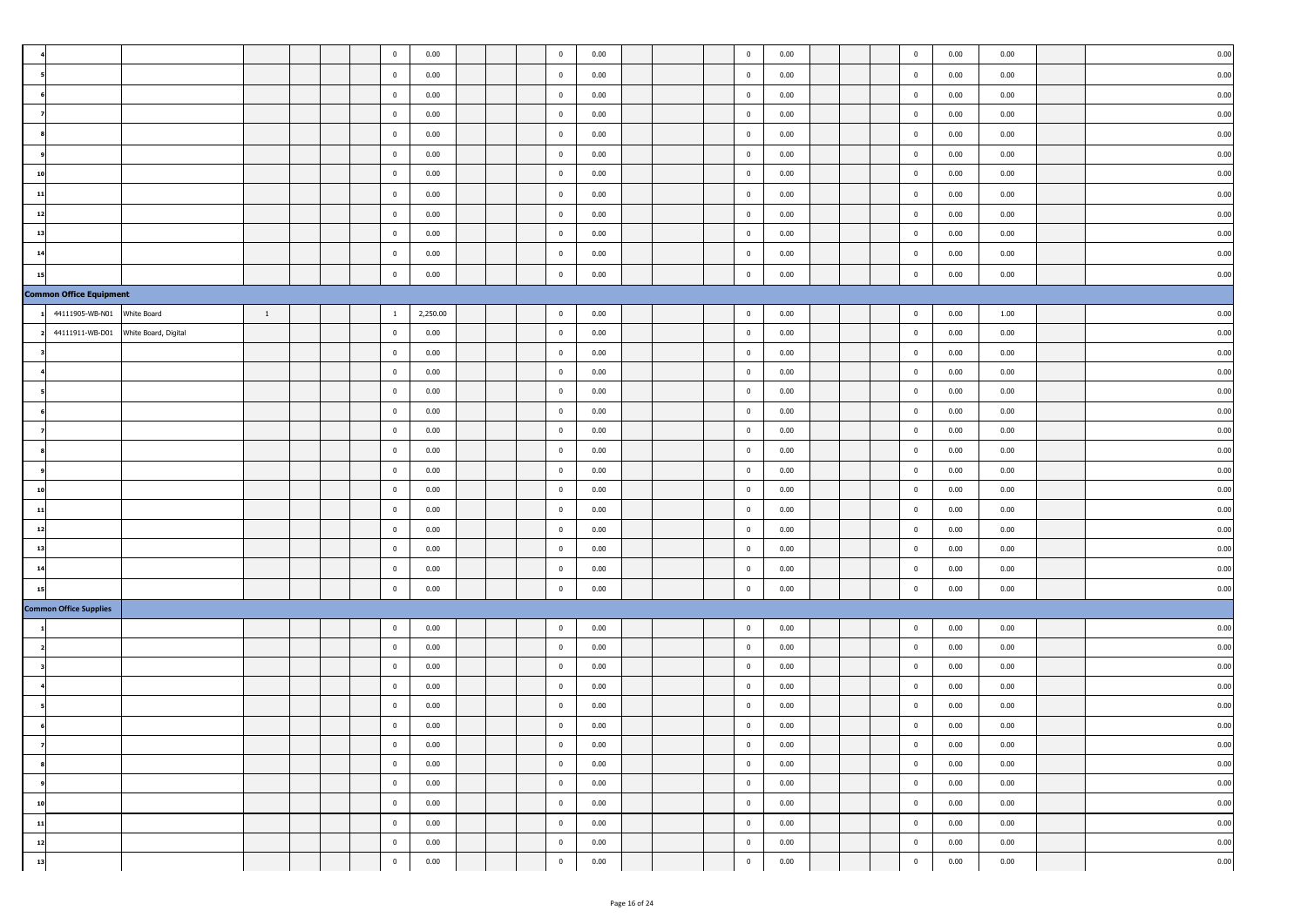| 14                                      |  |  | $\bf{0}$                | 0.00 |  | $\bf{0}$                | 0.00 |  | $\overline{0}$          | 0.00     |  | $\bf{0}$       | 0.00 | 0.00 | 0.00 |
|-----------------------------------------|--|--|-------------------------|------|--|-------------------------|------|--|-------------------------|----------|--|----------------|------|------|------|
| 15                                      |  |  | $\mathbf 0$             | 0.00 |  | $\mathbf 0$             | 0.00 |  | $\overline{0}$          | 0.00     |  | $\mathbf 0$    | 0.00 | 0.00 | 0.00 |
| <b>Common Janitorial Supplies</b>       |  |  |                         |      |  |                         |      |  |                         |          |  |                |      |      |      |
|                                         |  |  | $\bf{0}$                | 0.00 |  | $\bf{0}$                | 0.00 |  | $\overline{\mathbf{0}}$ | 0.00     |  | $\mathbf{0}$   | 0.00 | 0.00 | 0.00 |
|                                         |  |  | $\mathbf 0$             | 0.00 |  | $\mathbf 0$             | 0.00 |  | $\overline{0}$          | 0.00     |  | $\mathbf 0$    | 0.00 | 0.00 | 0.00 |
|                                         |  |  | $\bf{0}$                | 0.00 |  | $\bf{0}$                | 0.00 |  | $\bf{0}$                | 0.00     |  | $\bf{0}$       | 0.00 | 0.00 | 0.00 |
|                                         |  |  | $\overline{0}$          | 0.00 |  | $\bf{0}$                | 0.00 |  | $\bf{0}$                | 0.00     |  | $\bf{0}$       | 0.00 | 0.00 | 0.00 |
|                                         |  |  | $\mathbf 0$             | 0.00 |  | $\mathbf 0$             | 0.00 |  | $\mathbf 0$             | 0.00     |  | $\mathbf 0$    | 0.00 | 0.00 | 0.00 |
|                                         |  |  | $\overline{\mathbf{0}}$ | 0.00 |  | $\overline{\mathbf{0}}$ | 0.00 |  | $\overline{\mathbf{0}}$ | 0.00     |  | $\mathbf 0$    | 0.00 | 0.00 | 0.00 |
|                                         |  |  | $\overline{\mathbf{0}}$ | 0.00 |  | $\bf{0}$                | 0.00 |  | $\overline{\mathbf{0}}$ | 0.00     |  | $\bf{0}$       | 0.00 | 0.00 | 0.00 |
|                                         |  |  | $\overline{0}$          | 0.00 |  | $\bf{0}$                | 0.00 |  | $\overline{0}$          | 0.00     |  | $\bf{0}$       | 0.00 | 0.00 | 0.00 |
|                                         |  |  | $\overline{0}$          | 0.00 |  | $\overline{0}$          | 0.00 |  | $\overline{0}$          | 0.00     |  | $\bf{0}$       | 0.00 | 0.00 | 0.00 |
|                                         |  |  | $\mathbf 0$             | 0.00 |  | $\mathbf 0$             | 0.00 |  | $\overline{0}$          | 0.00     |  | $\overline{0}$ | 0.00 | 0.00 | 0.00 |
| 11                                      |  |  | $\bf{0}$                | 0.00 |  | $\mathbf 0$             | 0.00 |  | $\overline{0}$          | 0.00     |  | $\overline{0}$ | 0.00 | 0.00 | 0.00 |
| 12                                      |  |  | $\bf{0}$                | 0.00 |  | $\mathbf 0$             | 0.00 |  | $\overline{\mathbf{0}}$ | 0.00     |  | $\mathbf 0$    | 0.00 | 0.00 | 0.00 |
| 13                                      |  |  | $\overline{0}$          | 0.00 |  | $\mathbf 0$             | 0.00 |  | $\overline{0}$          | 0.00     |  | $\mathbf 0$    | 0.00 | 0.00 | 0.00 |
| 14                                      |  |  | $\mathbf 0$             | 0.00 |  | $\mathbf 0$             | 0.00 |  | $\bf{0}$                | 0.00     |  | $\bf{0}$       | 0.00 | 0.00 | 0.00 |
| 15                                      |  |  | $\mathbf 0$             | 0.00 |  | $\mathbf 0$             | 0.00 |  | $\bf{0}$                | 0.00     |  | $\bf{0}$       | 0.00 | 0.00 | 0.00 |
| <b>Office Equipment and Accessories</b> |  |  |                         |      |  |                         |      |  |                         |          |  |                |      |      |      |
|                                         |  |  | $\bf{0}$                | 0.00 |  | $\mathbf 0$             | 0.00 |  | $\overline{\mathbf{0}}$ | 0.00     |  | $\mathbf 0$    | 0.00 | 0.00 | 0.00 |
|                                         |  |  | $\overline{\mathbf{0}}$ | 0.00 |  | $\bf{0}$                | 0.00 |  | $\overline{\mathbf{0}}$ | 0.00     |  | $\bf{0}$       | 0.00 | 0.00 | 0.00 |
|                                         |  |  | $\overline{0}$          | 0.00 |  | $\bf{0}$                | 0.00 |  | $\overline{\mathbf{0}}$ | 0.00     |  | $\bf{0}$       | 0.00 | 0.00 | 0.00 |
|                                         |  |  | $\overline{0}$          | 0.00 |  | $\overline{0}$          | 0.00 |  | $\overline{0}$          | 0.00     |  | $\bf{0}$       | 0.00 | 0.00 | 0.00 |
|                                         |  |  | $\overline{0}$          | 0.00 |  | $\mathbf 0$             | 0.00 |  | $\mathbf 0$             | 0.00     |  | $\overline{0}$ | 0.00 | 0.00 | 0.00 |
|                                         |  |  | $\bf{0}$                | 0.00 |  | $\bf{0}$                | 0.00 |  | $\overline{0}$          | 0.00     |  | $\overline{0}$ | 0.00 | 0.00 | 0.00 |
|                                         |  |  | $\overline{\mathbf{0}}$ | 0.00 |  | $\mathbf 0$             | 0.00 |  | $\overline{0}$          | 0.00     |  | $\mathbf 0$    | 0.00 | 0.00 | 0.00 |
|                                         |  |  | $\overline{\mathbf{0}}$ | 0.00 |  | $\mathbf 0$             | 0.00 |  | $\overline{0}$          | 0.00     |  | $\mathbf 0$    | 0.00 | 0.00 | 0.00 |
|                                         |  |  | $\mathbf 0$             | 0.00 |  | $\bf{0}$                | 0.00 |  | $\bf{0}$                | 0.00     |  | $\bf{0}$       | 0.00 | 0.00 | 0.00 |
| 10                                      |  |  | $\overline{0}$          | 0.00 |  | $\bf{0}$                | 0.00 |  | $\overline{0}$          | 0.00     |  | $\bf{0}$       | 0.00 | 0.00 | 0.00 |
| 11                                      |  |  | $\bf{0}$                | 0.00 |  | $\bf{0}$                | 0.00 |  | $\overline{0}$          | 0.00     |  | $\bf{0}$       | 0.00 | 0.00 | 0.00 |
| 12                                      |  |  | $\overline{\mathbf{0}}$ | 0.00 |  | $\mathbf 0$             | 0.00 |  | $\overline{0}$          | 0.00     |  | $\mathbf 0$    | 0.00 | 0.00 | 0.00 |
| 13                                      |  |  | $\overline{\mathbf{0}}$ | 0.00 |  | $\overline{\mathbf{0}}$ | 0.00 |  | $\overline{\mathbf{0}}$ | 0.00     |  | $\mathbf 0$    | 0.00 | 0.00 | 0.00 |
| 14                                      |  |  | $\overline{\mathbf{0}}$ | 0.00 |  | $\bf{0}$                | 0.00 |  | $\overline{0}$          | 0.00     |  | $\bf{0}$       | 0.00 | 0.00 | 0.00 |
| 15                                      |  |  | $\mathbf 0$             | 0.00 |  | $\mathbf 0$             | 0.00 |  | $\mathbf 0$             | 0.00     |  | $\overline{0}$ | 0.00 | 0.00 | 0.00 |
| <b>Office Supplies</b>                  |  |  |                         |      |  |                         |      |  |                         |          |  |                |      |      |      |
|                                         |  |  | $\pmb{0}$               | 0.00 |  | $\pmb{0}$               | 0.00 |  | $\mathbf 0$             | 0.00     |  |                | 0.00 | 0.00 | 0.00 |
| $\overline{\mathbf{2}}$                 |  |  | $\bf{0}$                | 0.00 |  | $\overline{0}$          | 0.00 |  | $\overline{\mathbf{0}}$ | 0.00     |  | $\bf{0}$       | 0.00 | 0.00 | 0.00 |
| $\overline{\phantom{a}}$                |  |  | $\bf{0}$                | 0.00 |  | $\overline{0}$          | 0.00 |  | $\overline{0}$          | 0.00     |  | $\bf{0}$       | 0.00 | 0.00 | 0.00 |
| $\overline{\mathbf{4}}$                 |  |  | $\overline{0}$          | 0.00 |  | $\overline{0}$          | 0.00 |  | $\bf{0}$                | 0.00     |  | $\overline{0}$ | 0.00 | 0.00 | 0.00 |
| 5                                       |  |  | $\bf{0}$                | 0.00 |  | $\overline{0}$          | 0.00 |  | $\bf{0}$                | 0.00     |  | $\bf{0}$       | 0.00 | 0.00 | 0.00 |
|                                         |  |  | $\overline{\mathbf{0}}$ | 0.00 |  | $\overline{0}$          | 0.00 |  | $\overline{0}$          | 0.00     |  | $\overline{0}$ | 0.00 | 0.00 | 0.00 |
| $\overline{\mathbf{z}}$                 |  |  | $\bf{0}$                | 0.00 |  | $\overline{0}$          | 0.00 |  | $\bf{0}$                | $0.00\,$ |  | $\mathbf 0$    | 0.00 | 0.00 | 0.00 |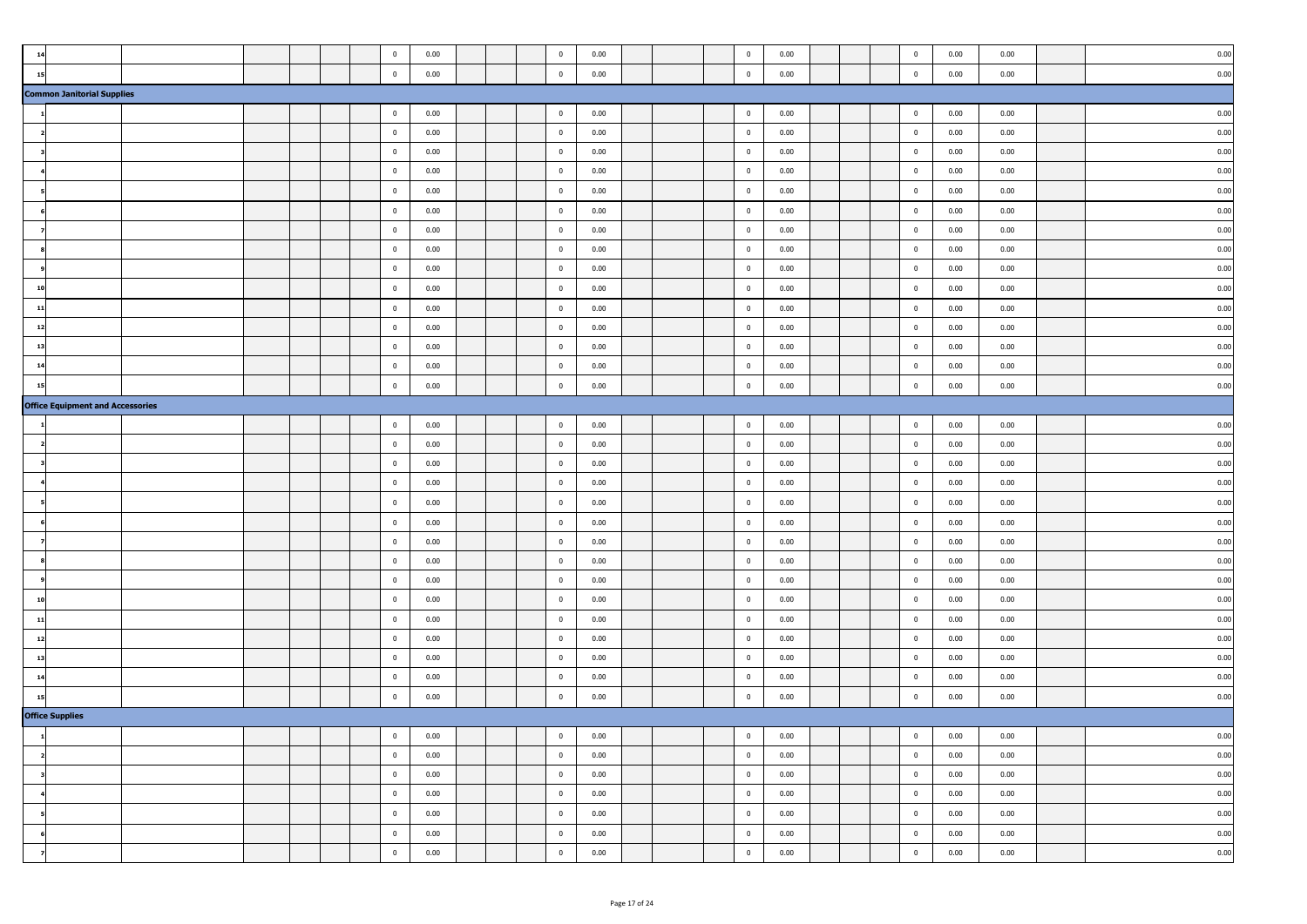|              |                                        |                                                       |  |  | $\mathbf 0$             | 0.00 |  | $\overline{\mathbf{0}}$                            | 0.00 |  | $\mathbf 0$             | 0.00 |  | $\mathbf 0$    | 0.00 | 0.00 | 0.00      |
|--------------|----------------------------------------|-------------------------------------------------------|--|--|-------------------------|------|--|----------------------------------------------------|------|--|-------------------------|------|--|----------------|------|------|-----------|
|              |                                        |                                                       |  |  | $\overline{0}$          | 0.00 |  | $\overline{\mathbf{0}}$                            | 0.00 |  | $\mathbf 0$             | 0.00 |  | $\mathbf{0}$   | 0.00 | 0.00 | 0.00      |
| 10           |                                        |                                                       |  |  | $\overline{0}$          | 0.00 |  | $\overline{\mathbf{0}}$                            | 0.00 |  | $\overline{0}$          | 0.00 |  | $\overline{0}$ | 0.00 | 0.00 | 0.00      |
| 11           |                                        |                                                       |  |  | $\overline{0}$          | 0.00 |  | $\bf{0}$                                           | 0.00 |  | $\overline{\mathbf{0}}$ | 0.00 |  | $\pmb{0}$      | 0.00 | 0.00 | 0.00      |
| 12           |                                        |                                                       |  |  | $\overline{0}$          | 0.00 |  | $\overline{\mathbf{0}}$                            | 0.00 |  | $\overline{0}$          | 0.00 |  | $\overline{0}$ | 0.00 | 0.00 | 0.00      |
| 13           |                                        |                                                       |  |  | $\overline{\mathbf{0}}$ | 0.00 |  | $\overline{\mathbf{0}}$                            | 0.00 |  | $\mathbf 0$             | 0.00 |  | $\bf{0}$       | 0.00 | 0.00 | 0.00      |
| 14           |                                        |                                                       |  |  | $\overline{\mathbf{0}}$ | 0.00 |  | $\overline{\mathbf{0}}$                            | 0.00 |  | $\mathbf 0$             | 0.00 |  | $\pmb{0}$      | 0.00 | 0.00 | 0.00      |
| 15           |                                        |                                                       |  |  | $\overline{0}$          | 0.00 |  | $\overline{\mathbf{0}}$                            | 0.00 |  | $\mathbf 0$             | 0.00 |  | $\mathbf 0$    | 0.00 | 0.00 | 0.00      |
|              |                                        | Audio and visual presentation and composing equipment |  |  |                         |      |  |                                                    |      |  |                         |      |  |                |      |      |           |
|              | 52161505-TV-S01                        | <b>SMART Television</b>                               |  |  | $\overline{0}$          | 0.00 |  | $\overline{\mathbf{0}}$                            | 0.00 |  | $\overline{0}$          | 0.00 |  | $\overline{0}$ | 0.00 | 0.00 | 0.00      |
|              | 52161520-MC-M01                        | Microphone                                            |  |  | $\mathbf 0$             | 0.00 |  | $\overline{\mathbf{0}}$                            | 0.00 |  | $\overline{\mathbf{0}}$ | 0.00 |  | $\mathbf 0$    | 0.00 | 0.00 | 0.00      |
|              | 52161512-SP-K01                        | Speakers                                              |  |  | $\overline{0}$          | 0.00 |  | $\overline{\mathbf{0}}$                            | 0.00 |  | $\overline{\mathbf{0}}$ | 0.00 |  | $\mathbf 0$    | 0.00 | 0.00 | 0.00      |
|              | 32101514-AM-P01                        | Amplifier                                             |  |  | $\overline{0}$          | 0.00 |  | $\overline{\mathbf{0}}$                            | 0.00 |  | $\overline{\mathbf{0}}$ | 0.00 |  | $\mathbf 0$    | 0.00 | 0.00 | 0.00      |
|              | 52161517-EQ-E01                        | Equalizer                                             |  |  | $\overline{0}$          | 0.00 |  | $\overline{\mathbf{0}}$                            | 0.00 |  | $\mathbf 0$             | 0.00 |  | $\overline{0}$ | 0.00 | 0.00 | 0.00      |
|              |                                        |                                                       |  |  | $\overline{0}$          | 0.00 |  | $\bf{0}$                                           | 0.00 |  | $\mathbf 0$             | 0.00 |  | $\pmb{0}$      | 0.00 | 0.00 | 0.00      |
|              |                                        |                                                       |  |  | $\mathbf 0$             | 0.00 |  | $\bf{0}$                                           | 0.00 |  | $\overline{\mathbf{0}}$ | 0.00 |  | $\overline{0}$ | 0.00 | 0.00 | 0.00      |
|              |                                        |                                                       |  |  | $\mathbf 0$             | 0.00 |  | $\overline{\mathbf{0}}$                            | 0.00 |  | $\mathbf 0$             | 0.00 |  | $\bf{0}$       | 0.00 | 0.00 | 0.00      |
|              |                                        |                                                       |  |  | $\mathbf 0$             | 0.00 |  | $\overline{\mathbf{0}}$                            | 0.00 |  | $\mathbf 0$             | 0.00 |  | $\mathbf 0$    | 0.00 | 0.00 | 0.00      |
| 10           |                                        |                                                       |  |  | $\overline{0}$          | 0.00 |  | $\bf{0}$                                           | 0.00 |  | $\mathbf 0$             | 0.00 |  | $\mathbf 0$    | 0.00 | 0.00 | 0.00      |
| 11           |                                        |                                                       |  |  | $\overline{\mathbf{0}}$ | 0.00 |  | $\overline{\mathbf{0}}$                            | 0.00 |  | $\mathbf 0$             | 0.00 |  | $\mathbf 0$    | 0.00 | 0.00 | 0.00      |
| 12           |                                        |                                                       |  |  | $\overline{0}$          | 0.00 |  | $\overline{\mathbf{0}}$                            | 0.00 |  | $\mathbf 0$             | 0.00 |  | $\pmb{0}$      | 0.00 | 0.00 | 0.00      |
| 13           |                                        |                                                       |  |  | $\overline{0}$          | 0.00 |  | $\bf{0}$                                           | 0.00 |  | $\mathbf 0$             | 0.00 |  | $\pmb{0}$      | 0.00 | 0.00 | 0.00      |
| 14           |                                        |                                                       |  |  | $\mathbf 0$             | 0.00 |  | $\overline{\mathbf{0}}$                            | 0.00 |  | $\mathbf 0$             | 0.00 |  | $\pmb{0}$      | 0.00 | 0.00 | 0.00      |
| 15           |                                        |                                                       |  |  | $\mathbf 0$             | 0.00 |  | $\mathbf 0$                                        | 0.00 |  | $\mathbf 0$             | 0.00 |  | $\mathbf 0$    | 0.00 | 0.00 | 0.00      |
|              |                                        | Photographic or filming or video equipment            |  |  |                         |      |  |                                                    |      |  |                         |      |  |                |      |      |           |
|              | 46171615-HD-C01                        | HD Camera                                             |  |  | $\mathbf 0$             | 0.00 |  | $\overline{\mathbf{0}}$                            | 0.00 |  | $\overline{\mathbf{0}}$ | 0.00 |  | $\mathbf 0$    | 0.00 | 0.00 | 0.00      |
|              | 45121504-DS-C01                        | <b>DSLR Camera</b>                                    |  |  | $\overline{0}$          | 0.00 |  | $\overline{\mathbf{0}}$                            | 0.00 |  | $\overline{0}$          | 0.00 |  | $\mathbf 0$    | 0.00 | 0.00 | 0.00      |
|              | 45121516-VH-C01                        | HD Video Camera                                       |  |  | $\overline{0}$          | 0.00 |  | $\overline{0}$                                     | 0.00 |  | $\bf{0}$                | 0.00 |  | $\overline{0}$ | 0.00 | 0.00 | 0.00      |
|              | 45121506-VC-C01                        | Video Conference Equipment                            |  |  | $\overline{0}$          | 0.00 |  | $\overline{\mathbf{0}}$                            | 0.00 |  | $\mathbf 0$             | 0.00 |  | $\overline{0}$ | 0.00 | 0.00 | 0.00      |
|              |                                        |                                                       |  |  | $\overline{\mathbf{0}}$ | 0.00 |  | $\mathbf 0$                                        | 0.00 |  | $\mathbf 0$             | 0.00 |  | $\mathbf 0$    | 0.00 | 0.00 | 0.00      |
|              |                                        |                                                       |  |  | $\mathbf 0$             | 0.00 |  | $\overline{\mathbf{0}}$                            | 0.00 |  | $\mathbf 0$             | 0.00 |  | $\mathbf 0$    | 0.00 | 0.00 | 0.00      |
|              |                                        |                                                       |  |  | $\overline{0}$          | 0.00 |  | $\overline{\mathbf{0}}$                            | 0.00 |  | $\mathbf 0$             | 0.00 |  | $\overline{0}$ | 0.00 | 0.00 | 0.00      |
|              |                                        |                                                       |  |  | $\overline{\mathbf{0}}$ | 0.00 |  | $\overline{\mathbf{0}}$                            | 0.00 |  | $\mathbf 0$             | 0.00 |  | $\mathbf 0$    | 0.00 | 0.00 | 0.00      |
|              |                                        |                                                       |  |  | $\overline{0}$          | 0.00 |  | $\pmb{0}$                                          | 0.00 |  | $\mathbf 0$             | 0.00 |  | $\mathbf 0$    | 0.00 | 0.00 | 0.00      |
|              |                                        |                                                       |  |  | $\overline{0}$          | 0.00 |  | $\overline{0}$                                     | 0.00 |  | $\overline{\mathbf{0}}$ | 0.00 |  | $\pmb{0}$      | 0.00 | 0.00 | 0.00      |
|              |                                        |                                                       |  |  | $\overline{0}$          | 0.00 |  | $\overline{0}$                                     | 0.00 |  | $\mathbf 0$             | 0.00 |  | $\mathbf{0}$   | 0.00 | 0.00 | 0.00      |
| 11<br>12     |                                        |                                                       |  |  | $\mathbf 0$             |      |  |                                                    |      |  | $\overline{0}$          |      |  |                |      |      |           |
|              |                                        |                                                       |  |  |                         | 0.00 |  | $\overline{\mathbf{0}}$<br>$\overline{\mathbf{0}}$ | 0.00 |  |                         | 0.00 |  | $\overline{0}$ | 0.00 | 0.00 | 0.00      |
| 13           |                                        |                                                       |  |  | $\mathbf 0$             | 0.00 |  |                                                    | 0.00 |  | $\bf{0}$                | 0.00 |  | $\bf{0}$       | 0.00 | 0.00 | 0.00      |
| 14           |                                        |                                                       |  |  | $\overline{0}$          | 0.00 |  | $\overline{0}$                                     | 0.00 |  | $\overline{0}$          | 0.00 |  | $\overline{0}$ | 0.00 | 0.00 | 0.00      |
| 15           |                                        |                                                       |  |  | $\overline{0}$          | 0.00 |  | $\overline{\mathbf{0}}$                            | 0.00 |  | $\mathbf 0$             | 0.00 |  | $\overline{0}$ | 0.00 | 0.00 | 0.00      |
|              | <b>Cleaning Equipment and Supplies</b> |                                                       |  |  |                         |      |  |                                                    |      |  |                         |      |  |                |      |      |           |
| $\mathbf{1}$ |                                        |                                                       |  |  | $\mathbf 0$             | 0.00 |  | $\mathbf 0$                                        | 0.00 |  | $\bf{0}$                | 0.00 |  | $\mathbf 0$    | 0.00 | 0.00 | $_{0.00}$ |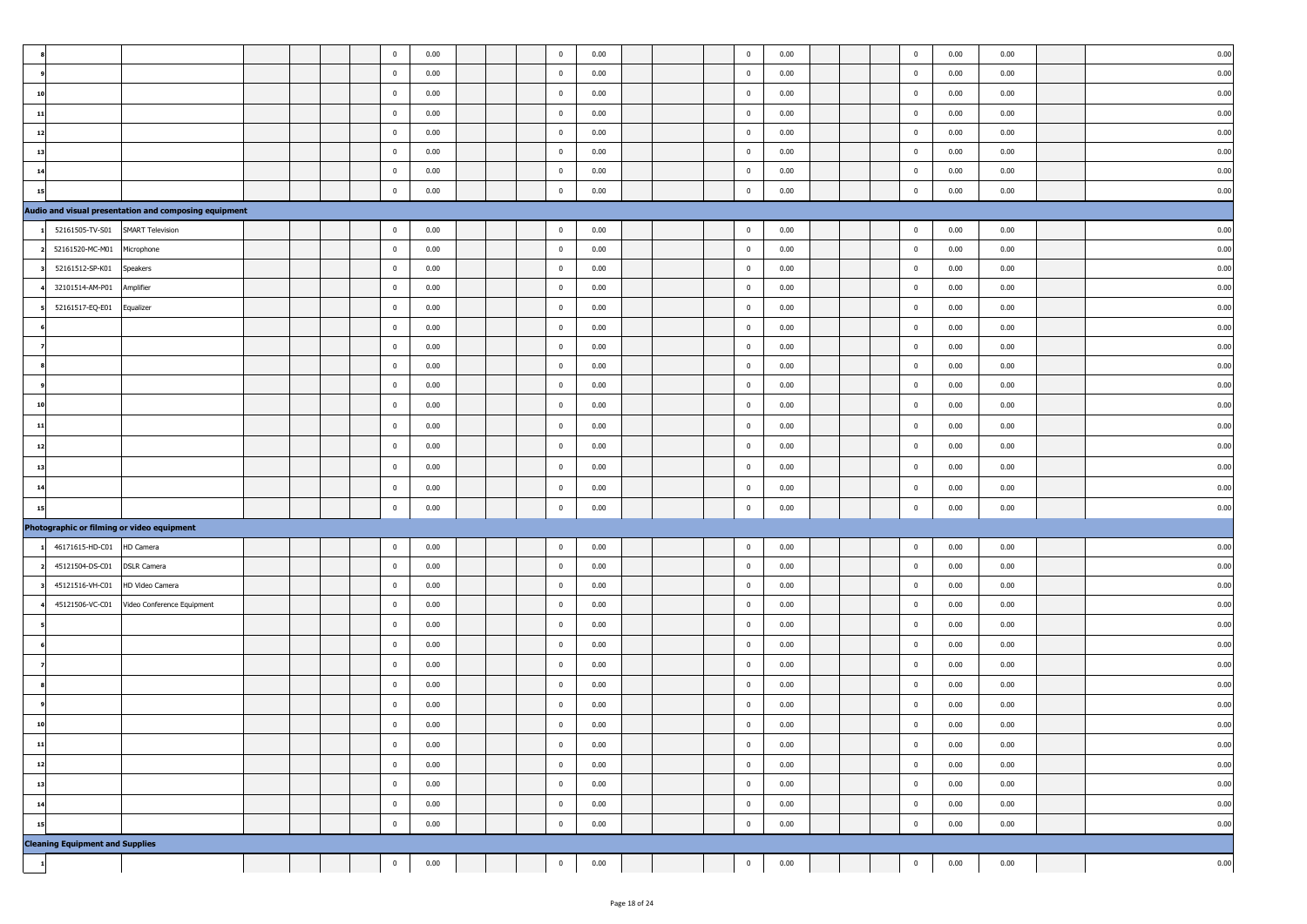|                                              |          |       |    |  | $\mathbf 0$             | 0.00      |  | $\overline{\mathbf{0}}$ | 0.00 |    |  | $\mathbf 0$             | 0.00      |  | $\mathbf 0$             | 0.00     | 0.00  | 0.00 |
|----------------------------------------------|----------|-------|----|--|-------------------------|-----------|--|-------------------------|------|----|--|-------------------------|-----------|--|-------------------------|----------|-------|------|
|                                              |          |       |    |  | $\overline{0}$          | 0.00      |  | $\mathbf 0$             | 0.00 |    |  | $\mathbf 0$             | 0.00      |  | $\bf{0}$                | 0.00     | 0.00  | 0.00 |
|                                              |          |       |    |  | $\overline{0}$          | 0.00      |  | $\bf{0}$                | 0.00 |    |  | $\mathbf 0$             | 0.00      |  | $\bf{0}$                | 0.00     | 0.00  | 0.00 |
|                                              |          |       |    |  | $\bf{0}$                | 0.00      |  | $\overline{0}$          | 0.00 |    |  | $\overline{\mathbf{0}}$ | 0.00      |  | $\overline{0}$          | 0.00     | 0.00  | 0.00 |
|                                              |          |       |    |  | $\overline{0}$          | 0.00      |  | $\overline{0}$          | 0.00 |    |  | $\bf{0}$                | 0.00      |  | $\bf{0}$                | 0.00     | 0.00  | 0.00 |
|                                              |          |       |    |  | $\bf{0}$                | 0.00      |  | $\overline{0}$          | 0.00 |    |  | $\mathbf 0$             | 0.00      |  | $\mathbf 0$             | 0.00     | 0.00  | 0.00 |
|                                              |          |       |    |  | $\bf{0}$                | 0.00      |  | $\bf{0}$                | 0.00 |    |  | $\mathbf 0$             | 0.00      |  | $\overline{\mathbf{0}}$ | 0.00     | 0.00  | 0.00 |
|                                              |          |       |    |  | $\overline{0}$          | 0.00      |  | $\overline{0}$          | 0.00 |    |  | $\mathbf 0$             | 0.00      |  | $\bf{0}$                | 0.00     | 0.00  | 0.00 |
| 10                                           |          |       |    |  | $\overline{\mathbf{0}}$ | 0.00      |  | $\bf{0}$                | 0.00 |    |  | $\overline{\mathbf{0}}$ | 0.00      |  | $\bf{0}$                | 0.00     | 0.00  | 0.00 |
| 11                                           |          |       |    |  | $\overline{0}$          | 0.00      |  | $\overline{0}$          | 0.00 |    |  | $\overline{0}$          | 0.00      |  | $\bf{0}$                | 0.00     | 0.00  | 0.00 |
| 12                                           |          |       |    |  | $\overline{0}$          | 0.00      |  | $\overline{0}$          | 0.00 |    |  | $\overline{0}$          | 0.00      |  | $\bf{0}$                | 0.00     | 0.00  | 0.00 |
| 13                                           |          |       |    |  | $\overline{\mathbf{0}}$ | 0.00      |  | $\bf{0}$                | 0.00 |    |  | $\mathbf 0$             | 0.00      |  | $\bf{0}$                | 0.00     | 0.00  | 0.00 |
| 14                                           |          |       |    |  | $\overline{\mathbf{0}}$ | 0.00      |  | $\bf{0}$                | 0.00 |    |  | $\overline{\mathbf{0}}$ | 0.00      |  | $\bf{0}$                | 0.00     | 0.00  | 0.00 |
| 15                                           |          |       |    |  | $\bf{0}$                | 0.00      |  | $\overline{\mathbf{0}}$ | 0.00 |    |  | $\overline{\mathbf{0}}$ | 0.00      |  | $\mathbf 0$             | 0.00     | 0.00  | 0.00 |
| <b>Paper Materials and Products</b>          |          |       |    |  |                         |           |  |                         |      |    |  |                         |           |  |                         |          |       |      |
|                                              |          |       |    |  | $\overline{\mathbf{0}}$ | 0.00      |  | $\overline{0}$          | 0.00 |    |  | $\bf{0}$                | 0.00      |  | $\bf{0}$                | 0.00     | 0.00  | 0.00 |
|                                              |          |       |    |  | $\overline{\mathbf{0}}$ | 0.00      |  | $\overline{0}$          | 0.00 |    |  | $\mathbf 0$             | 0.00      |  | $\overline{0}$          | 0.00     | 0.00  | 0.00 |
|                                              |          |       |    |  | $\overline{\mathbf{0}}$ | 0.00      |  | $\bf{0}$                | 0.00 |    |  | $\mathbf 0$             | 0.00      |  | $\bf{0}$                | 0.00     | 0.00  | 0.00 |
|                                              |          |       |    |  | $\overline{0}$          | 0.00      |  | $\overline{0}$          | 0.00 |    |  | $\overline{0}$          | 0.00      |  | $\bf{0}$                | 0.00     | 0.00  | 0.00 |
|                                              |          |       |    |  | $\overline{\mathbf{0}}$ | 0.00      |  | $\bf{0}$                | 0.00 |    |  | $\overline{\mathbf{0}}$ | 0.00      |  | $\bf{0}$                | 0.00     | 0.00  | 0.00 |
|                                              |          |       |    |  | $\overline{0}$          | 0.00      |  | $\overline{0}$          | 0.00 |    |  | $\overline{0}$          | 0.00      |  | $\bf{0}$                | 0.00     | 0.00  | 0.00 |
|                                              |          |       |    |  | $\overline{0}$          | 0.00      |  | $\overline{0}$          | 0.00 |    |  | $\overline{0}$          | 0.00      |  | $\bf{0}$                | 0.00     | 0.00  | 0.00 |
|                                              |          |       |    |  | $\bf{0}$                | 0.00      |  | $\bf{0}$                | 0.00 |    |  | $\mathbf 0$             | 0.00      |  | $\bf{0}$                | 0.00     | 0.00  | 0.00 |
|                                              |          |       |    |  | $\overline{0}$          | 0.00      |  | $\bf{0}$                | 0.00 |    |  | $\mathbf 0$             | 0.00      |  | $\overline{0}$          | 0.00     | 0.00  | 0.00 |
|                                              |          |       |    |  | $\bf{0}$                | 0.00      |  | $\overline{\mathbf{0}}$ | 0.00 |    |  | $\mathbf 0$             | 0.00      |  | $\mathbf 0$             | 0.00     | 0.00  | 0.00 |
| 11                                           |          |       |    |  | $\overline{0}$          | 0.00      |  | $\overline{\mathbf{0}}$ | 0.00 |    |  | $\mathbf 0$             | 0.00      |  | $\bf{0}$                | 0.00     | 0.00  | 0.00 |
| 12                                           |          |       |    |  | $\overline{0}$          | 0.00      |  | $\overline{0}$          | 0.00 |    |  | $\mathbf 0$             | 0.00      |  | $\bf{0}$                | 0.00     | 0.00  | 0.00 |
| 13                                           |          |       |    |  | $\bf{0}$                | 0.00      |  | $\overline{0}$          | 0.00 |    |  | $\mathbf 0$             | 0.00      |  | $\mathbf 0$             | 0.00     | 0.00  | 0.00 |
| 14                                           |          |       |    |  | $\bf{0}$                | 0.00      |  | $\overline{\mathbf{0}}$ | 0.00 |    |  | $\overline{0}$          | 0.00      |  | $\overline{\mathbf{0}}$ | 0.00     | 0.00  | 0.00 |
| 15                                           |          |       |    |  | $\overline{\mathbf{0}}$ | 0.00      |  | $\pmb{0}$               | 0.00 |    |  | $\mathbf 0$             | 0.00      |  | $\mathbf 0$             | 0.00     | 0.00  | 0.00 |
| <b>Lighting and fixtures and accessories</b> |          |       |    |  |                         |           |  |                         |      |    |  |                         |           |  |                         |          |       |      |
| 39112102-LB-B01                              | LED bulb | piece | 35 |  | 35                      | 18,375.00 |  | $\overline{0}$          | 0.00 | 30 |  | 30                      | 15,750.00 |  | $\bf{0}$                | 0.00     | 65.00 | 0.00 |
|                                              |          |       |    |  | $\overline{0}$          | 0.00      |  | $\overline{0}$          | 0.00 |    |  | $\overline{0}$          | 0.00      |  | $\bf{0}$                | 0.00     | 0.00  | 0.00 |
|                                              |          |       |    |  | $\overline{0}$          | 0.00      |  | $\overline{0}$          | 0.00 |    |  | $\overline{0}$          | 0.00      |  | $\overline{\mathbf{0}}$ | 0.00     | 0.00  | 0.00 |
|                                              |          |       |    |  | $\overline{0}$          | 0.00      |  | $\bf{0}$                | 0.00 |    |  | $\mathbf 0$             | 0.00      |  | $\bf{0}$                | 0.00     | 0.00  | 0.00 |
|                                              |          |       |    |  | $\Omega$                | $0.00\,$  |  |                         | 0.00 |    |  | $\pmb{0}$               | 0.00      |  | $\pmb{0}$               | 0.00     | 0.00  | 0.00 |
| - 6                                          |          |       |    |  | $\overline{0}$          | 0.00      |  | $\mathbf 0$             | 0.00 |    |  | $\overline{0}$          | 0.00      |  | $\overline{0}$          | 0.00     | 0.00  | 0.00 |
| $\overline{z}$                               |          |       |    |  | $\overline{0}$          | 0.00      |  | $\overline{0}$          | 0.00 |    |  | $\overline{0}$          | 0.00      |  | $\overline{0}$          | 0.00     | 0.00  | 0.00 |
| 8                                            |          |       |    |  | $\bf{0}$                | 0.00      |  | $\bf{0}$                | 0.00 |    |  | $\bf{0}$                | 0.00      |  | $\bf{0}$                | 0.00     | 0.00  | 0.00 |
| 9                                            |          |       |    |  | $\overline{0}$          | 0.00      |  | $\mathbf 0$             | 0.00 |    |  | $\mathbf 0$             | 0.00      |  | $\overline{0}$          | 0.00     | 0.00  | 0.00 |
| 10                                           |          |       |    |  | $\overline{\mathbf{0}}$ | 0.00      |  | $\mathbf 0$             | 0.00 |    |  | $\mathbf 0$             | 0.00      |  | $\overline{0}$          | 0.00     | 0.00  | 0.00 |
| 11                                           |          |       |    |  | $\bf{0}$                | 0.00      |  | $\mathbf 0$             | 0.00 |    |  | $\bf{0}$                | 0.00      |  | $\bf{0}$                | $0.00\,$ | 0.00  | 0.00 |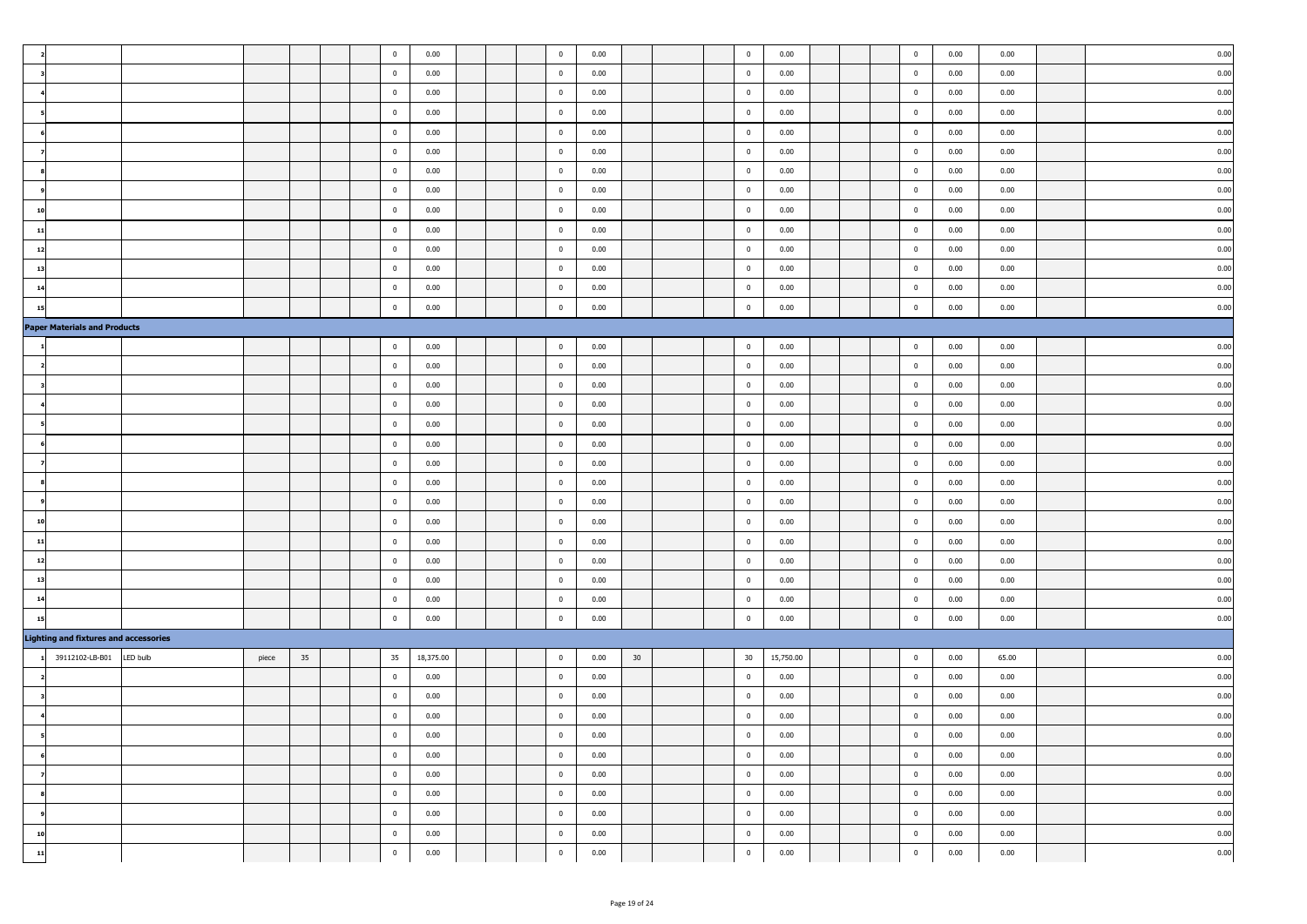| $1\,$                                                 |                                                                                      |  | $\bf{0}$                                        | 0.00                 |  | $\bf{0}$                                  | 0.00                 |  | $\overline{0}$                      | 0.00                 |  | $\bf{0}$                            | 0.00                 | 0.00                 | 0.00                 |
|-------------------------------------------------------|--------------------------------------------------------------------------------------|--|-------------------------------------------------|----------------------|--|-------------------------------------------|----------------------|--|-------------------------------------|----------------------|--|-------------------------------------|----------------------|----------------------|----------------------|
| 13                                                    |                                                                                      |  | $\bf{0}$                                        | 0.00                 |  | $\mathbf 0$                               | 0.00                 |  | $\mathbf 0$                         | 0.00                 |  | $\mathbf 0$                         | 0.00                 | 0.00                 | 0.00                 |
|                                                       | <b>Electrical equipment and components and supplies</b>                              |  |                                                 |                      |  |                                           |                      |  |                                     |                      |  |                                     |                      |                      |                      |
|                                                       |                                                                                      |  | $\mathbf 0$                                     | 0.00                 |  | $\overline{\mathbf{0}}$                   | 0.00                 |  | $\bf{0}$                            | 0.00                 |  | $\bf{0}$                            | 0.00                 | 0.00                 | 0.00                 |
|                                                       |                                                                                      |  | $\mathbf 0$                                     | 0.00                 |  | $\mathbf 0$                               | 0.00                 |  | $\bf{0}$                            | 0.00                 |  | $\mathbf 0$                         | 0.00                 | 0.00                 | 0.00                 |
|                                                       |                                                                                      |  | $\bf{0}$                                        | 0.00                 |  | $\bf{0}$                                  | 0.00                 |  | $\overline{0}$                      | 0.00                 |  | $\mathbf{0}$                        | 0.00                 | 0.00                 | 0.00                 |
|                                                       |                                                                                      |  | $\bf{0}$                                        | 0.00                 |  | $\overline{\mathbf{0}}$                   | 0.00                 |  | $\overline{0}$                      | 0.00                 |  | $\mathbf{0}$                        | 0.00                 | 0.00                 | 0.00                 |
|                                                       |                                                                                      |  | $\bf{0}$                                        | 0.00                 |  | $\mathbf 0$                               | 0.00                 |  | $\pmb{0}$                           | 0.00                 |  | $\mathbf{0}$                        | 0.00                 | 0.00                 | 0.00                 |
|                                                       |                                                                                      |  | $\mathbf 0$                                     | 0.00                 |  | $\bf{0}$                                  | 0.00                 |  | $\bf{0}$                            | 0.00                 |  | $\mathbf 0$                         | 0.00                 | 0.00                 | 0.00                 |
|                                                       |                                                                                      |  | $\overline{\mathbf{0}}$                         | 0.00                 |  | $\bf{0}$                                  | 0.00                 |  | $\overline{0}$                      | 0.00                 |  | $\mathbf 0$                         | 0.00                 | 0.00                 | 0.00                 |
|                                                       |                                                                                      |  | $\bf{0}$                                        | 0.00                 |  | $\bf{0}$                                  | 0.00                 |  | $\overline{0}$                      | 0.00                 |  | $\bf{0}$                            | 0.00                 | 0.00                 | 0.00                 |
|                                                       |                                                                                      |  | $\bf{0}$                                        | 0.00                 |  | $\overline{0}$                            | 0.00                 |  | $\overline{0}$                      | 0.00                 |  | $\mathbf{0}$                        | 0.00                 | 0.00                 | 0.00                 |
|                                                       |                                                                                      |  | $\bf{0}$                                        | 0.00                 |  | $\mathbf 0$                               | 0.00                 |  | $\overline{\mathbf{0}}$             | 0.00                 |  | $\overline{0}$                      | 0.00                 | 0.00                 | 0.00                 |
| 11                                                    |                                                                                      |  | $\mathbf 0$                                     | 0.00                 |  | $\bf{0}$                                  | 0.00                 |  | $\bf{0}$                            | 0.00                 |  | $\overline{0}$                      | 0.00                 | 0.00                 | 0.00                 |
| 12                                                    |                                                                                      |  | $\pmb{0}$                                       | 0.00                 |  | $\bf{0}$                                  | 0.00                 |  | $\bf{0}$                            | 0.00                 |  | $\mathbf 0$                         | 0.00                 | 0.00                 | 0.00                 |
| 13                                                    |                                                                                      |  | $\mathbf 0$                                     | 0.00                 |  | $\mathbf 0$                               | 0.00                 |  | $\bf{0}$                            | 0.00                 |  | $\mathbf 0$                         | 0.00                 | 0.00                 | 0.00                 |
| 14                                                    |                                                                                      |  | $\bf{0}$                                        | 0.00                 |  | $\mathbf 0$                               | 0.00                 |  | $\overline{0}$                      | 0.00                 |  | $\mathbf{0}$                        | 0.00                 | 0.00                 | 0.00                 |
| 15                                                    |                                                                                      |  | $\bf{0}$                                        | 0.00                 |  | $\pmb{0}$                                 | 0.00                 |  | $\mathbf 0$                         | 0.00                 |  | $\mathbf{0}$                        | 0.00                 | 0.00                 | 0.00                 |
| <b>Computer Supplies</b>                              |                                                                                      |  |                                                 |                      |  |                                           |                      |  |                                     |                      |  |                                     |                      |                      |                      |
|                                                       |                                                                                      |  | $\mathbf 0$                                     | 0.00                 |  | $\bf{0}$                                  | 0.00                 |  | $\bf{0}$                            | 0.00                 |  | $\mathbf 0$                         | 0.00                 | 0.00                 | 0.00                 |
|                                                       |                                                                                      |  | $\overline{\mathbf{0}}$                         | 0.00                 |  | $\bf{0}$                                  | 0.00                 |  | $\overline{0}$                      | 0.00                 |  | $\mathbf 0$                         | 0.00                 | 0.00                 | 0.00                 |
|                                                       |                                                                                      |  | $\bf{0}$                                        | 0.00                 |  | $\bf{0}$                                  | 0.00                 |  | $\overline{0}$                      | 0.00                 |  | $\bf{0}$                            | 0.00                 | 0.00                 | 0.00                 |
|                                                       |                                                                                      |  | $\overline{0}$                                  | 0.00                 |  | $\overline{0}$                            | 0.00                 |  | $\overline{0}$                      | 0.00                 |  | $\mathbf{0}$                        | 0.00                 | 0.00                 | 0.00                 |
|                                                       |                                                                                      |  | 0                                               | 0.00                 |  | $\mathbf 0$                               | 0.00                 |  | $\overline{0}$                      | 0.00                 |  | $\mathbf{0}$                        | 0.00                 | 0.00                 | 0.00                 |
|                                                       |                                                                                      |  | $\bf{0}$                                        | 0.00                 |  | $\pmb{0}$                                 | 0.00                 |  | $\overline{0}$                      | 0.00                 |  | $\mathbf{0}$                        | 0.00                 | 0.00                 | 0.00                 |
|                                                       |                                                                                      |  | $\overline{\mathbf{0}}$                         | 0.00                 |  | $\bf{0}$                                  | 0.00                 |  | $\bf{0}$                            | 0.00                 |  | $\mathbf 0$                         | 0.00                 | 0.00                 | 0.00                 |
|                                                       |                                                                                      |  | $\overline{0}$                                  | 0.00                 |  | $\mathbf 0$                               | 0.00                 |  | $\bf{0}$                            | 0.00                 |  | $\mathbf 0$                         | 0.00                 | 0.00                 | 0.00                 |
|                                                       |                                                                                      |  | $\overline{0}$                                  | 0.00                 |  | $\mathbf 0$                               | 0.00                 |  | $\overline{0}$                      | 0.00                 |  | $\bf{0}$                            | 0.00                 | 0.00                 | 0.00                 |
|                                                       |                                                                                      |  | 0                                               | 0.00                 |  | $\pmb{0}$                                 | 0.00                 |  | $\overline{0}$                      | 0.00                 |  | $\mathbf{0}$                        | 0.00                 | 0.00                 | 0.00                 |
| 11                                                    |                                                                                      |  | $\bf{0}$                                        | 0.00                 |  | $\overline{0}$                            | 0.00                 |  | $\bf{0}$                            | 0.00                 |  | $\mathbf{0}$                        | 0.00                 | 0.00                 | 0.00                 |
| 12                                                    |                                                                                      |  | $\overline{\mathbf{0}}$                         | 0.00                 |  | $\bf{0}$                                  | 0.00                 |  | $\overline{0}$                      | 0.00                 |  | $\bf{0}$                            | 0.00                 | 0.00                 | 0.00                 |
| 13                                                    |                                                                                      |  | $\mathbf 0$                                     | 0.00                 |  | $\bf{0}$                                  | 0.00                 |  | $\mathbf 0$                         | 0.00                 |  | $\mathbf 0$                         | 0.00                 | 0.00                 | 0.00                 |
| 14                                                    |                                                                                      |  | $\bf{0}$                                        | 0.00                 |  | $\overline{0}$                            | 0.00                 |  | $\overline{0}$                      | 0.00                 |  | $\bf{0}$                            | 0.00                 | 0.00                 | 0.00                 |
| 15                                                    |                                                                                      |  | $\mathbf 0$                                     | 0.00                 |  | $\mathbf 0$                               | 0.00                 |  | $\mathbf 0$                         | 0.00                 |  | $\overline{0}$                      | 0.00                 | 0.00                 | 0.00                 |
| <b>Common ICT Equipment</b><br>$\mathbf{1}$           |                                                                                      |  |                                                 |                      |  |                                           |                      |  |                                     |                      |  |                                     |                      |                      |                      |
|                                                       | 43212105-LC-P01 PRINTER, LASER, Color<br>43212104-PI-M01 PRINTER, Inkjet, Monochrome |  | $\bf{0}$                                        | 0.00<br>0.00         |  | $\bf{0}$                                  | 0.00<br>0.00         |  | $\bf{0}$                            | 0.00<br>0.00         |  | $\mathbf 0$                         | 0.00<br>0.00         | 0.00<br>0.00         | 0.00<br>0.00         |
| 43212104-PI-C01                                       | PRINTER, Inkjet, Color                                                               |  | $\bf{0}$                                        | 0.00                 |  | $\overline{\mathbf{0}}$                   | 0.00                 |  | $\mathbb O$                         | 0.00                 |  | $\bf{0}$                            | 0.00                 | 0.00                 | 0.00                 |
|                                                       |                                                                                      |  |                                                 |                      |  |                                           |                      |  |                                     |                      |  |                                     |                      |                      |                      |
|                                                       |                                                                                      |  |                                                 |                      |  |                                           |                      |  |                                     |                      |  |                                     |                      |                      |                      |
|                                                       |                                                                                      |  |                                                 |                      |  |                                           |                      |  |                                     |                      |  |                                     |                      |                      |                      |
| 43222609-NR-001                                       | Network Routers                                                                      |  | $\mathbf 0$                                     | 0.00                 |  | $\mathbf 0$                               | 0.00                 |  | $\mathbf 0$                         | 0.00                 |  | $\bf{0}$                            | 0.00                 | 0.00                 | 0.00                 |
| 43212105-PP-001<br>43211509-AT-001<br>43222610-HS-001 | Portable Printer<br>Android Tablet<br>Hub/Switches                                   |  | $\overline{0}$<br>$\overline{0}$<br>$\mathbf 0$ | 0.00<br>0.00<br>0.00 |  | $\bf{0}$<br>$\overline{0}$<br>$\mathbf 0$ | 0.00<br>0.00<br>0.00 |  | $\bf{0}$<br>$\bf{0}$<br>$\mathbf 0$ | 0.00<br>0.00<br>0.00 |  | $\bf{0}$<br>$\bf{0}$<br>$\mathbf 0$ | 0.00<br>0.00<br>0.00 | 0.00<br>0.00<br>0.00 | 0.00<br>0.00<br>0.00 |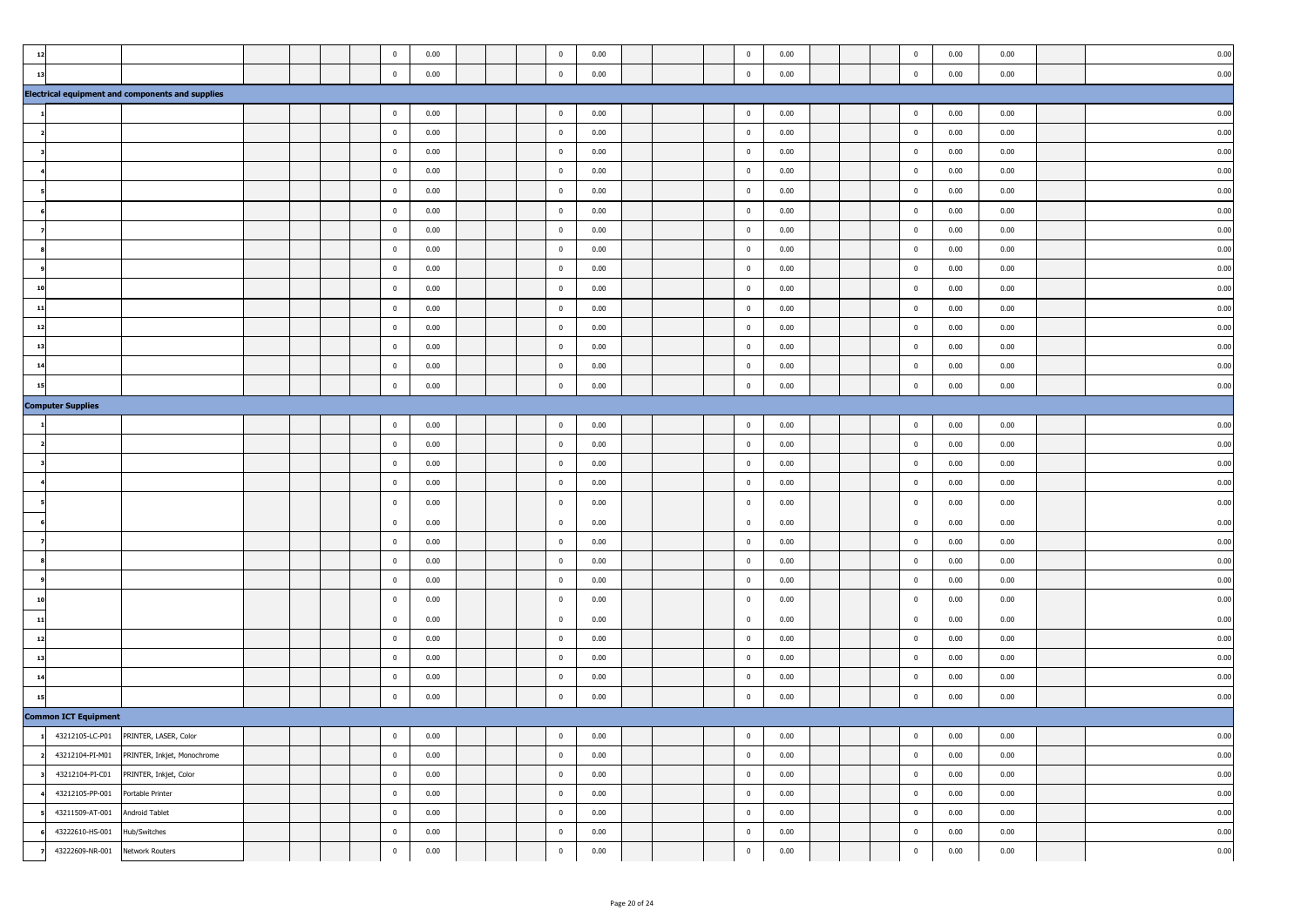|    |                                  | 43222640-WA-P01 Wireless Access Point                                   |       |                |  | $\overline{0}$ | 0.00      |  | $\Omega$   | 0.00 |  | $\overline{0}$ | 0.00   |  | $\Omega$ | 0.00 | 0.00 | 0.00 |
|----|----------------------------------|-------------------------------------------------------------------------|-------|----------------|--|----------------|-----------|--|------------|------|--|----------------|--------|--|----------|------|------|------|
|    | 43211711-SF-001 Scanner, Flatbed |                                                                         |       |                |  | $\mathbf{0}$   | 0.00      |  | $\Omega$   | 0.00 |  | $\overline{0}$ | 0.00   |  |          | 0.00 | 0.00 | 0.00 |
| 10 | 45111601-WP-P01                  | Wireless Pointing Device / Laser<br>Pointer                             |       |                |  | $\overline{0}$ | 0.00      |  |            | 0.00 |  | $\mathbf{0}$   | 0.00   |  |          | 0.00 | 0.00 | 0.00 |
|    | 11 81112306-MF-P01               | Multi Function PRINTER                                                  |       |                |  | $\overline{0}$ | 0.00      |  | $\Omega$   | 0.00 |  | $\overline{0}$ | 0.00   |  |          | 0.00 | 0.00 | 0.00 |
| 12 | 39121011-UP-S01                  | UNINTERRUPTIBLE POWER SUPPLY<br>(UPS)                                   |       |                |  | $\overline{0}$ | 0.00      |  |            | 0.00 |  | $\overline{0}$ | 0.00   |  |          | 0.00 | 0.00 | 0.00 |
| 13 | 43191501-MP-001                  | Mobile Phone                                                            |       |                |  | $\overline{0}$ | 0.00      |  | $\Omega$   | 0.00 |  | $\mathbf{0}$   | 0.00   |  |          | 0.00 | 0.00 | 0.00 |
| 14 | 43211711-SC-D01                  | Scanner, Colored, Double sided,<br>feeder type                          |       |                |  | $\mathbf{0}$   | 0.00      |  | $\Omega$   | 0.00 |  | $\overline{0}$ | 0.00   |  |          | 0.00 | 0.00 | 0.00 |
| 15 |                                  | 4-port USB Hub                                                          | piece | $\overline{3}$ |  | $\overline{3}$ | 2,277.00  |  | $\sqrt{2}$ | 0.00 |  | $\mathbf{0}$   | 0.00   |  |          | 0.00 | 3.00 | 0.00 |
| 16 |                                  | Portable Scanner                                                        | unit  | 2              |  | $\overline{2}$ | 19,980.00 |  |            | 0.00 |  | $\overline{0}$ | 0.00   |  |          | 0.00 | 2.00 | 0.00 |
| 17 |                                  | <b>CMOS Battery</b>                                                     | piece | 2              |  | $\overline{2}$ | 1,000.00  |  | $\Omega$   | 0.00 |  | $\overline{0}$ | 0.00   |  | $\Omega$ | 0.00 | 2.00 | 0.00 |
| 18 |                                  | 4 in 1 Multi Connector Card Reader<br>,OTG Lightning, OTG Micro SD, OTG | piece |                |  |                | 460.00    |  |            | 0.00 |  | $\mathbf{0}$   | 0.00   |  |          | 0.00 | 1.00 | 0.00 |
| 19 |                                  | SD Card (128GB)                                                         | piece |                |  |                | 999.00    |  | $\Omega$   | 0.00 |  |                | 999.00 |  |          | 0.00 | 2.00 | 0.00 |
| 20 |                                  |                                                                         |       |                |  | $\overline{0}$ | 0.00      |  | $\Omega$   | 0.00 |  | $\overline{0}$ | 0.00   |  |          | 0.00 | 0.00 | 0.00 |
| 21 |                                  |                                                                         |       |                |  | $\overline{0}$ | 0.00      |  |            | 0.00 |  | $\mathbf{0}$   | 0.00   |  |          | 0.00 | 0.00 | 0.00 |
| 22 |                                  |                                                                         |       |                |  | $\overline{0}$ | 0.00      |  |            | 0.00 |  | $\mathbf{0}$   | 0.00   |  |          | 0.00 | 0.00 | 0.00 |
| 23 |                                  |                                                                         |       |                |  | $\overline{0}$ | 0.00      |  | $\Omega$   | 0.00 |  | $\overline{0}$ | 0.00   |  |          | 0.00 | 0.00 | 0.00 |
| 24 |                                  |                                                                         |       |                |  | $\mathbf{0}$   | 0.00      |  | $\Omega$   | 0.00 |  | $\overline{0}$ | 0.00   |  | $\Omega$ | 0.00 | 0.00 | 0.00 |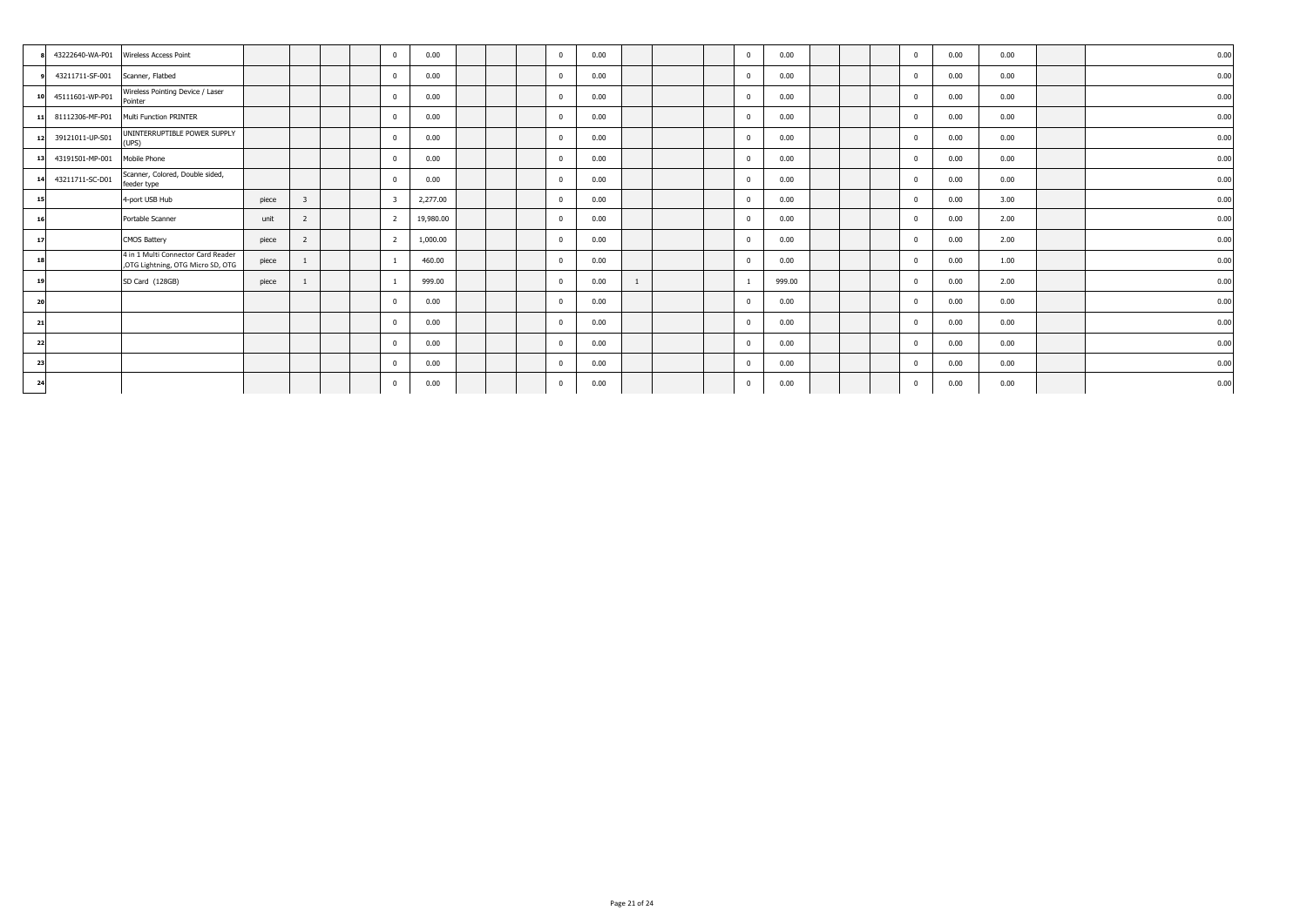| 25             |                             |                                                                                                                              |           |                |              | $\overline{0}$          | 0.00     |  |              | $\bf{0}$       | 0.00     |  |                | $\bf{0}$                | 0.00     |  |              | $\overline{0}$          | 0.00     | 0.00 | 0.00 |
|----------------|-----------------------------|------------------------------------------------------------------------------------------------------------------------------|-----------|----------------|--------------|-------------------------|----------|--|--------------|----------------|----------|--|----------------|-------------------------|----------|--|--------------|-------------------------|----------|------|------|
| 26             |                             |                                                                                                                              |           |                |              | $\overline{0}$          | 0.00     |  |              | $\bf{0}$       | 0.00     |  |                | $\overline{0}$          | 0.00     |  |              | $\pmb{0}$               | 0.00     | 0.00 | 0.00 |
| 27             |                             |                                                                                                                              |           |                |              | $\overline{0}$          | 0.00     |  |              | $\bf{0}$       | 0.00     |  |                | $\overline{0}$          | 0.00     |  |              | $\overline{0}$          | 0.00     | 0.00 | 0.00 |
| 28             |                             |                                                                                                                              |           |                |              | $\overline{0}$          | 0.00     |  |              | $\bf{0}$       | 0.00     |  |                | $\overline{\mathbf{0}}$ | 0.00     |  |              | $\overline{0}$          | 0.00     | 0.00 | 0.00 |
| 29             |                             |                                                                                                                              |           |                |              | $\overline{0}$          | 0.00     |  |              | $\bf{0}$       | 0.00     |  |                | $\overline{0}$          | 0.00     |  |              | $\overline{0}$          | 0.00     | 0.00 | 0.00 |
| 3 <sub>0</sub> |                             |                                                                                                                              |           |                |              | $\overline{\mathbf{0}}$ | 0.00     |  |              | $\mathbf 0$    | 0.00     |  |                | $\mathbf 0$             | 0.00     |  |              | $\mathbf 0$             | 0.00     | 0.00 | 0.00 |
|                | <b>OTHER SOFTWARE</b>       |                                                                                                                              |           |                |              |                         |          |  |              |                |          |  |                |                         |          |  |              |                         |          |      |      |
|                |                             |                                                                                                                              |           |                |              | $\overline{0}$          | 0.00     |  |              | $\bf{0}$       | 0.00     |  |                | $\bf{0}$                | 0.00     |  |              | $\overline{0}$          | 0.00     | 0.00 | 0.00 |
|                |                             |                                                                                                                              |           |                |              | $\mathbf 0$             | 0.00     |  |              | $\bf{0}$       | 0.00     |  |                | $\bf{0}$                | 0.00     |  |              | $\overline{0}$          | 0.00     | 0.00 | 0.00 |
|                |                             |                                                                                                                              |           |                |              | $\overline{0}$          | 0.00     |  |              | $\bf{0}$       | 0.00     |  |                | $\overline{0}$          | 0.00     |  |              | $\bf{0}$                | 0.00     | 0.00 | 0.00 |
|                |                             |                                                                                                                              |           |                |              | $\overline{0}$          | 0.00     |  |              | $\bf{0}$       | 0.00     |  |                | $\overline{0}$          | 0.00     |  |              | $\bf{0}$                | 0.00     | 0.00 | 0.00 |
|                |                             |                                                                                                                              |           |                |              | $\overline{0}$          | 0.00     |  |              | $\bf{0}$       | 0.00     |  |                | $\overline{0}$          | 0.00     |  |              | $\bf{0}$                | 0.00     | 0.00 | 0.00 |
|                |                             |                                                                                                                              |           |                |              | $\overline{0}$          | 0.00     |  |              | $\bf{0}$       | 0.00     |  |                | $\overline{0}$          | 0.00     |  |              | $\bf{0}$                | 0.00     | 0.00 | 0.00 |
|                |                             |                                                                                                                              |           |                |              | $\overline{\mathbf{0}}$ | 0.00     |  |              | $\bf{0}$       | 0.00     |  |                | $\overline{\mathbf{0}}$ | 0.00     |  |              | $\bf{0}$                | 0.00     | 0.00 | 0.00 |
|                |                             |                                                                                                                              |           |                |              | $\overline{0}$          | 0.00     |  |              | $\bf{0}$       | 0.00     |  |                | $\overline{0}$          | 0.00     |  |              | $\bf{0}$                | 0.00     | 0.00 | 0.00 |
|                |                             |                                                                                                                              |           |                |              | $\overline{0}$          | 0.00     |  |              | $\mathbf{0}$   | 0.00     |  |                | $\mathbf{0}$            | 0.00     |  |              | $\overline{0}$          | 0.00     | 0.00 | 0.00 |
| $\overline{1}$ |                             |                                                                                                                              |           |                |              | $\overline{0}$          | 0.00     |  |              | $\mathbf{0}$   | 0.00     |  |                | $\overline{0}$          | 0.00     |  |              | $\overline{0}$          | 0.00     | 0.00 | 0.00 |
| 11             |                             |                                                                                                                              |           |                |              | $\mathbf 0$             | 0.00     |  |              | $\mathbf 0$    | 0.00     |  |                | $\mathbf 0$             | 0.00     |  |              | $\overline{0}$          | 0.00     | 0.00 | 0.00 |
| 12             |                             |                                                                                                                              |           |                |              | $\bf{0}$                | 0.00     |  |              | $\bf{0}$       | 0.00     |  |                | $\mathbf 0$             | 0.00     |  |              | $\mathbf 0$             | 0.00     | 0.00 | 0.00 |
|                | <b>Consumables</b>          |                                                                                                                              |           |                |              |                         |          |  |              |                |          |  |                |                         |          |  |              |                         |          |      |      |
|                |                             | HP MOH50A Tri color Ink                                                                                                      | Cartridge | $\overline{1}$ | 1            | $\overline{2}$          | 3,600.00 |  | $\mathbf{1}$ | $\mathbf{1}$   | 1,800.00 |  | $\mathbf{1}$   | $\mathbf{1}$            | 1,800.00 |  | $\mathbf{1}$ | $\mathbf{1}$            | 1,800.00 | 5.00 | 0.00 |
|                |                             | HP MOH50A Black Ink                                                                                                          | Cartridge | $\overline{1}$ | $\mathbf{1}$ | $\overline{2}$          | 3,600.00 |  | $\mathbf{1}$ | $\mathbf{1}$   | 1,800.00 |  | $\mathbf{1}^-$ | $\mathbf{1}$            | 1,800.00 |  | $\mathbf{1}$ | $\mathbf{1}$            | 1,800.00 | 5.00 | 0.00 |
|                |                             |                                                                                                                              |           |                |              | $\overline{0}$          | 0.00     |  |              | $\bf{0}$       | 0.00     |  |                | $\overline{0}$          | 0.00     |  |              | $\pmb{0}$               | 0.00     | 0.00 | 0.00 |
|                |                             |                                                                                                                              |           |                |              | $\overline{0}$          | 0.00     |  |              | $\bf{0}$       | 0.00     |  |                | $\overline{0}$          | 0.00     |  |              | $\overline{0}$          | 0.00     | 0.00 | 0.00 |
|                |                             |                                                                                                                              |           |                |              | $\overline{0}$          | 0.00     |  |              | $\overline{0}$ | 0.00     |  |                | $\overline{0}$          | 0.00     |  |              | $\bf{0}$                | 0.00     | 0.00 | 0.00 |
|                |                             |                                                                                                                              |           |                |              | $\overline{0}$          | 0.00     |  |              | $\bf{0}$       | 0.00     |  |                | $\mathbf 0$             | 0.00     |  |              | $\mathbf 0$             | 0.00     | 0.00 | 0.00 |
|                |                             |                                                                                                                              |           |                |              | $\overline{\mathbf{0}}$ | 0.00     |  |              | $\bf{0}$       | 0.00     |  |                | $\overline{\mathbf{0}}$ | 0.00     |  |              | $\overline{\mathbf{0}}$ | 0.00     | 0.00 | 0.00 |
|                |                             |                                                                                                                              |           |                |              | $\overline{0}$          | 0.00     |  |              | $\bf{0}$       | 0.00     |  |                | $\overline{\mathbf{0}}$ | 0.00     |  |              | $\bf{0}$                | 0.00     | 0.00 | 0.00 |
|                |                             |                                                                                                                              |           |                |              | $\overline{0}$          | 0.00     |  |              | $\bf{0}$       | 0.00     |  |                | $\overline{0}$          | 0.00     |  |              | $\overline{0}$          | 0.00     | 0.00 | 0.00 |
|                |                             |                                                                                                                              |           |                |              | $\overline{0}$          | 0.00     |  |              | $\bf{0}$       | 0.00     |  |                | $\overline{0}$          | 0.00     |  |              | $\bf{0}$                | 0.00     | 0.00 | 0.00 |
|                |                             |                                                                                                                              |           |                |              | $\mathbf 0$             | 0.00     |  |              | $\mathbf{0}$   | 0.00     |  |                | $\overline{0}$          | 0.00     |  |              | $\overline{0}$          | 0.00     | 0.00 | 0.00 |
| 12             |                             |                                                                                                                              |           |                |              | $\overline{0}$          | 0.00     |  |              | $\bf{0}$       | 0.00     |  |                | $\overline{\mathbf{0}}$ | 0.00     |  |              | $\mathbf{0}$            | 0.00     | 0.00 | 0.00 |
|                |                             |                                                                                                                              |           |                |              | $\mathbf 0$             | 0.00     |  |              | $\bf{0}$       | 0.00     |  |                | $\overline{\mathbf{0}}$ | 0.00     |  |              | $\bf{0}$                | 0.00     | 0.00 | 0.00 |
|                |                             |                                                                                                                              |           |                |              | $\overline{0}$          | 0.00     |  |              | $\bf{0}$       | 0.00     |  |                | $\overline{0}$          | 0.00     |  |              | $\pmb{0}$               | 0.00     | 0.00 | 0.00 |
|                |                             |                                                                                                                              |           |                |              | $\overline{0}$          | 0.00     |  |              | $\mathbf 0$    | 0.00     |  |                | $\pmb{0}$               | 0.00     |  |              | $\overline{0}$          | 0.00     | 0.00 | 0.00 |
|                | Other Categories            |                                                                                                                              |           |                |              |                         |          |  |              |                |          |  |                |                         |          |  |              |                         |          |      |      |
|                | 53121601-GB-001             | GO BAG, for disaster relief, rescue<br>operations                                                                            |           |                |              | $\overline{0}$          | 0.00     |  |              | $\bf{0}$       | 0.00     |  |                | $\mathbf 0$             | 0.00     |  |              | $\overline{0}$          | 0.00     | 0.00 | 0.00 |
|                | 60104701-SP-001 Solar Panel |                                                                                                                              |           |                |              | $\overline{\mathbf{0}}$ | 0.00     |  |              | $\mathbf{0}$   | 0.00     |  |                | $\overline{\mathbf{0}}$ | 0.00     |  |              | $\pmb{0}$               | 0.00     | 0.00 | 0.00 |
|                | 46161604-LV-L01             | Life Vest / Life Jacket<br>(for emergency purposes /<br>emergency preparedness / for<br>disaster relief / rescue operations) |           |                |              | $\overline{\mathbf{0}}$ | 0.00     |  |              | $\mathbf{0}$   | 0.00     |  |                | $\mathbf 0$             | 0.00     |  |              | $\pmb{0}$               | 0.00     | 0.00 | 0.00 |
|                | 26111607-CC-S01             | Charge Controller and DC Inverter for<br>Solar Panel                                                                         |           |                |              | $\mathbf 0$             | 0.00     |  |              | $\mathbf 0$    | 0.00     |  |                | $\mathbf 0$             | 0.00     |  |              | $\mathbf 0$             | 0.00     | 0.00 | 0.00 |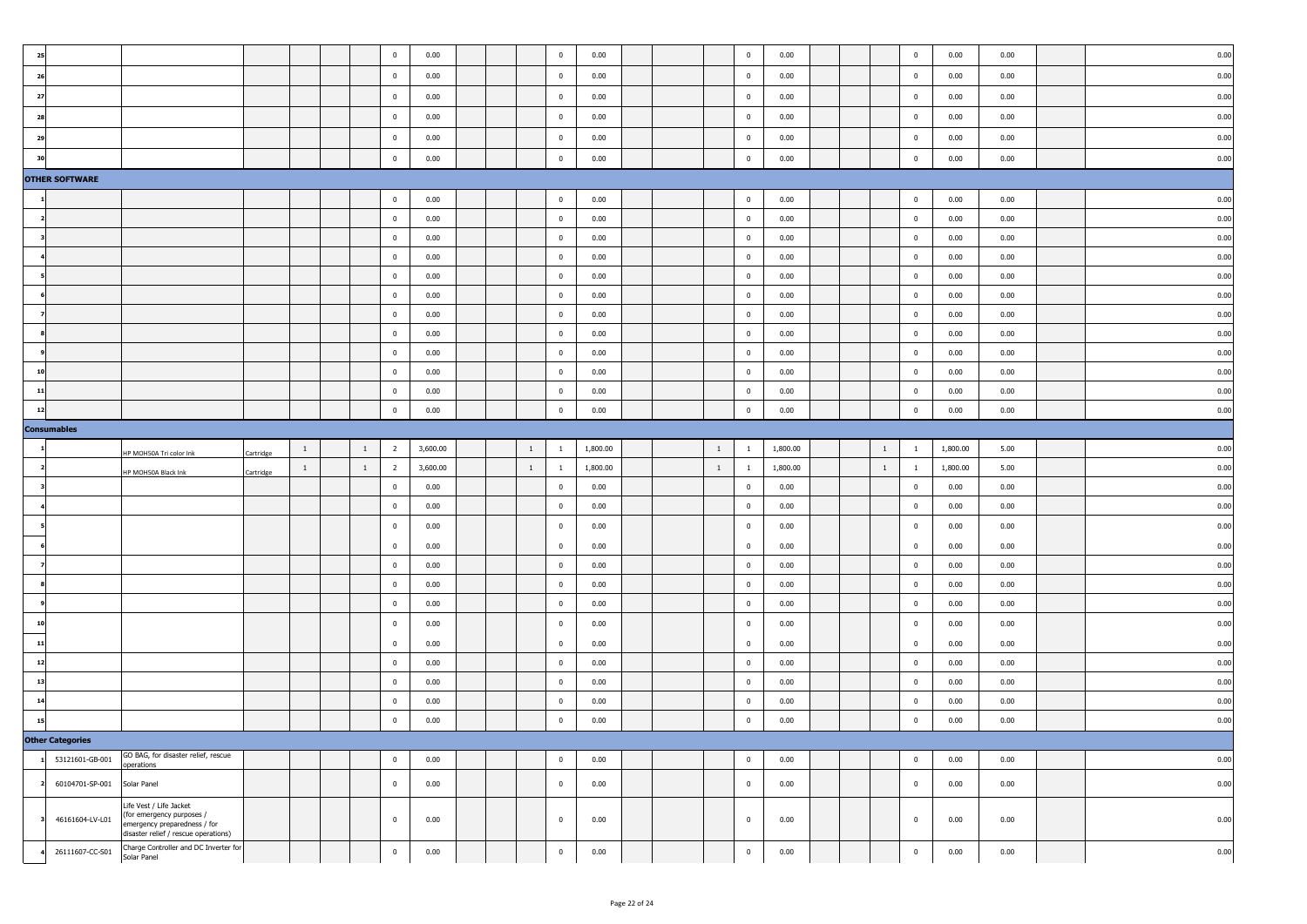| 46181502-BF-V01 Bullet proof vest |                                                  |  |  | $\overline{0}$ | 0.00 |  | $\overline{0}$ | 0.00 |  | $\overline{0}$ | 0.00 |  | $\mathbf{0}$ | 0.00 | 0.00 | 0.00 |
|-----------------------------------|--------------------------------------------------|--|--|----------------|------|--|----------------|------|--|----------------|------|--|--------------|------|------|------|
|                                   | 25172502-WW-001 Wheels, ______ (type of vehicle) |  |  | $\mathbf{0}$   | 0.00 |  | $\overline{0}$ | 0.00 |  | $\overline{0}$ | 0.00 |  | $\mathbf{0}$ | 0.00 | 0.00 | 0.00 |
| 40161513-FF-001                   | <b>Fuel Filters</b>                              |  |  | $\mathbf{0}$   | 0.00 |  | $\overline{0}$ | 0.00 |  | $\overline{0}$ | 0.00 |  | $\mathbf{0}$ | 0.00 | 0.00 | 0.00 |
|                                   | 48101710-DW-F01 Drinking Water/ Fountain         |  |  | $\mathbf 0$    | 0.00 |  | $\overline{0}$ | 0.00 |  | $\overline{0}$ | 0.00 |  | $\mathbf{0}$ | 0.00 | 0.00 | 0.00 |
| 26111729-AB-001                   | Auto Battery                                     |  |  | $\overline{0}$ | 0.00 |  | $\mathbf{0}$   | 0.00 |  | $\mathbf{0}$   | 0.00 |  | $\mathbf{0}$ | 0.00 | 0.00 | 0.00 |
| 10                                |                                                  |  |  | $\bf{0}$       | 0.00 |  | $\bf{0}$       | 0.00 |  | $\overline{0}$ | 0.00 |  | $\mathbf{0}$ | 0.00 | 0.00 | 0.00 |
| 11                                |                                                  |  |  | $\bf{0}$       | 0.00 |  | $\mathbf{0}$   | 0.00 |  | $\overline{0}$ | 0.00 |  | $\mathbf{0}$ | 0.00 | 0.00 | 0.00 |
| 12                                |                                                  |  |  | $\bf{0}$       | 0.00 |  | $\bf{0}$       | 0.00 |  | $\overline{0}$ | 0.00 |  | $\mathbf{0}$ | 0.00 | 0.00 | 0.00 |
| 13                                |                                                  |  |  | $\mathbf 0$    | 0.00 |  | $\overline{0}$ | 0.00 |  | $\overline{0}$ | 0.00 |  | $\mathbf{0}$ | 0.00 | 0.00 | 0.00 |
| 14                                |                                                  |  |  | $\overline{0}$ | 0.00 |  | $\overline{0}$ | 0.00 |  | $\overline{0}$ | 0.00 |  | $\mathbf{0}$ | 0.00 | 0.00 | 0.00 |
| 15                                |                                                  |  |  | $\mathbf{0}$   | 0.00 |  | $\overline{0}$ | 0.00 |  | $\overline{0}$ | 0.00 |  | $\mathbf{0}$ | 0.00 | 0.00 | 0.00 |
| 16                                |                                                  |  |  | $\mathbf{0}$   | 0.00 |  | $\overline{0}$ | 0.00 |  | $\overline{0}$ | 0.00 |  | $\mathbf{0}$ | 0.00 | 0.00 | 0.00 |
| 17                                |                                                  |  |  | $\bf{0}$       | 0.00 |  | $\bf{0}$       | 0.00 |  | $\overline{0}$ | 0.00 |  | $\mathbf{0}$ | 0.00 | 0.00 | 0.00 |
| 18                                |                                                  |  |  | $\overline{0}$ | 0.00 |  | $\mathbf{0}$   | 0.00 |  | $\overline{0}$ | 0.00 |  | $\mathbf{0}$ | 0.00 | 0.00 | 0.00 |
| 19                                |                                                  |  |  | $\mathbf{0}$   | 0.00 |  | $\overline{0}$ | 0.00 |  | $\overline{0}$ | 0.00 |  | $\mathbf{0}$ | 0.00 | 0.00 | 0.00 |
| 20                                |                                                  |  |  | $\overline{0}$ | 0.00 |  | $\overline{0}$ | 0.00 |  | $\overline{0}$ | 0.00 |  | $\mathbf{0}$ | 0.00 | 0.00 | 0.00 |
| 21                                |                                                  |  |  | $\mathbf{0}$   | 0.00 |  | $\overline{0}$ | 0.00 |  | $\overline{0}$ | 0.00 |  | $\mathbf{0}$ | 0.00 | 0.00 | 0.00 |
| 22                                |                                                  |  |  | $\mathbf{0}$   | 0.00 |  | $\bf{0}$       | 0.00 |  | $\mathbf{0}$   | 0.00 |  | $\mathbf{0}$ | 0.00 | 0.00 | 0.00 |
| 23                                |                                                  |  |  | $\mathbf{0}$   | 0.00 |  | $\overline{0}$ | 0.00 |  | $\overline{0}$ | 0.00 |  | $\mathbf{0}$ | 0.00 | 0.00 | 0.00 |
|                                   |                                                  |  |  |                |      |  |                |      |  |                |      |  |              |      |      |      |